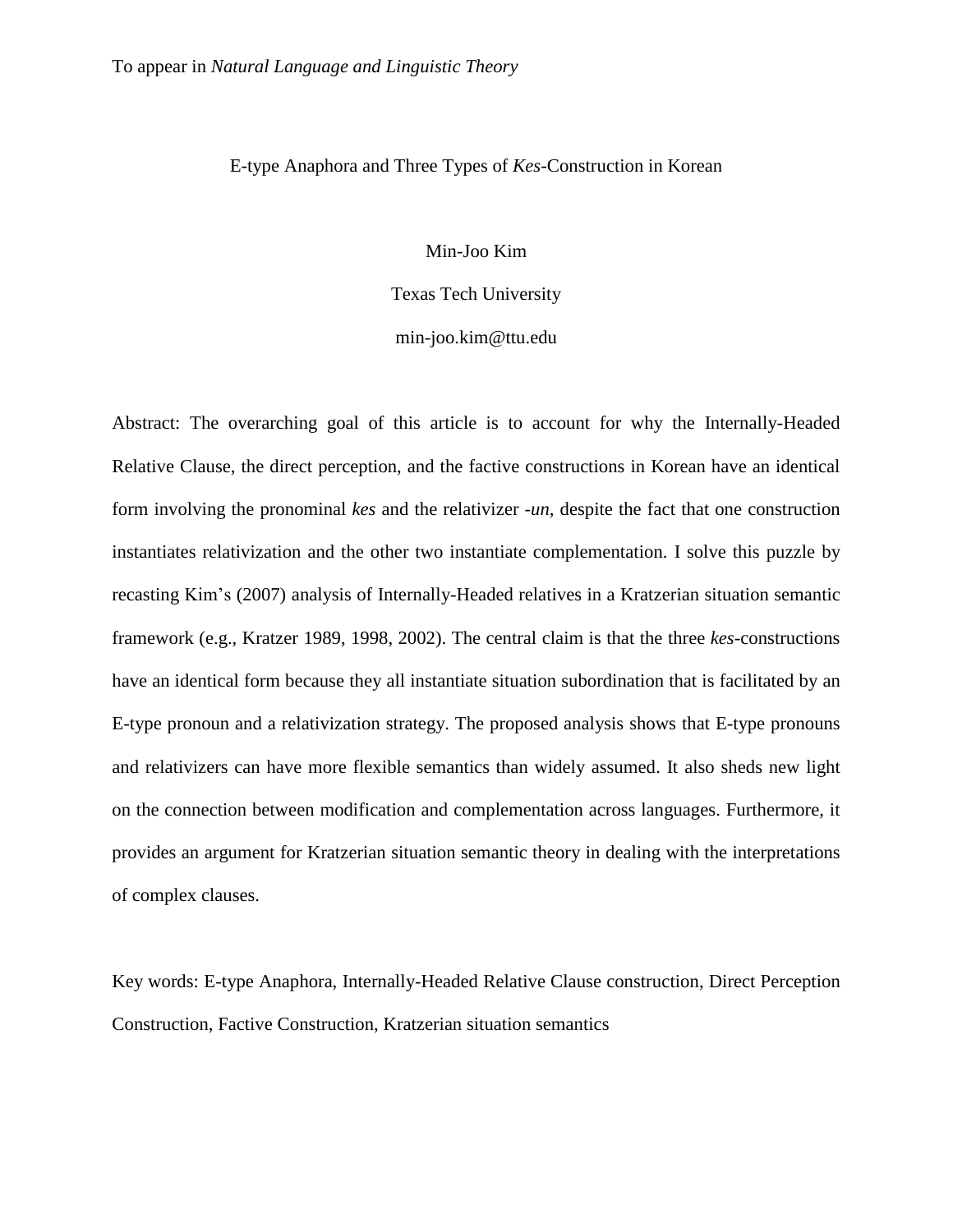## 1 Introduction

Consider sentences (1), (2), and (3), which respectively exemplify what is called the Internally Headed Relative Clause (IHRC) construction, the direct perception construction, and the factive construction in Korean.<sup>1</sup> These sentences show that the three constructions are stringidentical except for the embedding predicate.<sup>2</sup> What is particularly noteworthy is that the object positions of all three constructions consist of clausal material followed by the grammatical categories -*un* and *kes*. 3 The morpheme -*un* is invariably analyzed as the relativizer or

<sup>1</sup> In the IHRC construction, action verbs like 'catch', 'stop', and 'chase' usually occur as the embedding clause predicate. The embedding predicate of the perception construction is typically 'see', 'witness', 'hear', or 'feel'. Canonical examples of factive verbs are propositional attitude verbs like 'know', 'realize', 'notice', and 'forget'.  $2$  It seems that languages that have the IHRC construction exhibit the same pattern: e.g., Quechua, as documented in Lefebvre and Muysken (1988). In Japanese, however, while the IHRC construction and the perception construction have an identical form in which *no* occurs in lieu of *kes* in Korean, the factive construction usually requires a different nominalizer, namely, *koto* (Yukinori Takubo, Shigeru Miyagawa, p. c.). According to Kuno (1973), the occurrence of *koto* replacing *no* has much to do with how abstract or propositional the content of the embedded clause is (p. 222). Even though Japanese seems to behave differently from Korean, the fact that it employs a different nominalizer for the factive construction from the IHRC and the perception constructions will prove to be supportive of the analysis to be given here, because we will see that the factive construction in Korean also behaves slightly differently from the other two *kes*-constructions.

(i) Na-nun  $[[Swunhi-ka \text{maumssi-ka} \text{chakha-}\varnothing]-n$  kes-i maumeytu-n-ta. I-TOP [[S.-NOM heart-NOM be.good-n.pst]-REL KES-NOM like-IMPRF-DECL 'I like the fact that Swunhi has a good heart.' Or 'I like Swunhi because she has a good heart.'

<sup>3</sup> There are other constructions that have the same make-up as the three *kes*-constructions. For instance, some psychverbs can take the gapless clausal material + *kes* string as their complements, as shown in (i).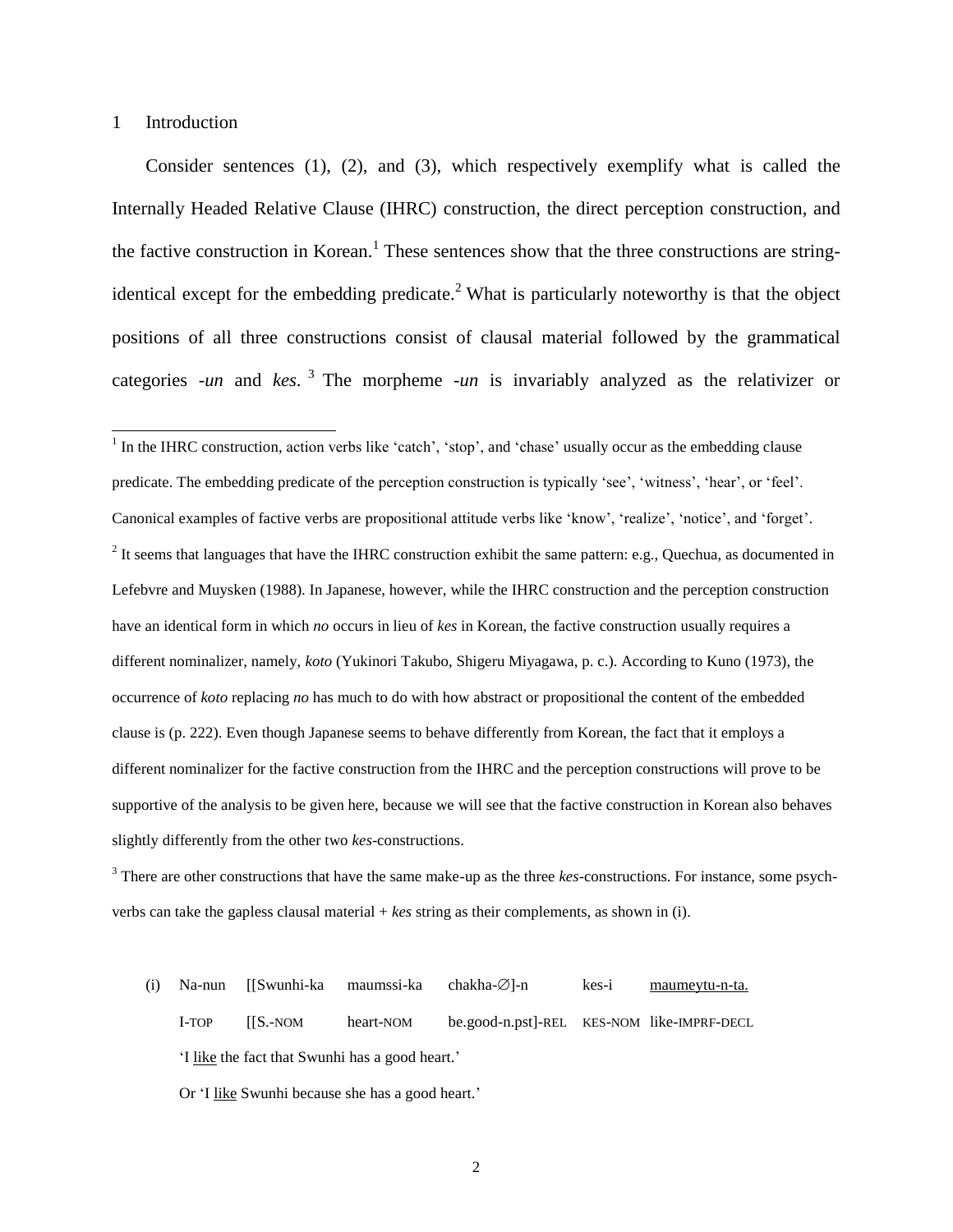adnominalizer in the existing literature but the status of *kes* is less clear: it is usually analyzed as a pronominal in the IHRC construction (see Chung and Kim 2003, Kim 2004, Lee 2006) and as a nominalizer (e.g., Kim 1984, Jo 2003) or a complementizer in the other two constructions (e.g., Jhang 1994). In this article, I will treat *kes* as a pronominal in all three cases. To stay neutral in citing the existing literature, however, I will not gloss it until section 3, so it will be glossed as KES for the time being. $4$ 

(1) The IHRC construction:

| John-un                                                            |  | [[totwuk-i tomangka-n]-un       | kes -ul | cap-ess-ta.    |  |  |
|--------------------------------------------------------------------|--|---------------------------------|---------|----------------|--|--|
| $J.-TOP$                                                           |  | [[thief-NOM run.away-IMPRF]-REL | KES-ACC | catch-PST-DECL |  |  |
| 'John caught a/the thief while he (= the thief) was running away.' |  |                                 |         |                |  |  |

In constructions like (i), however, the *kes*-string usually occurs bearing a Nominative case marker, while it occurs with Accusative case marking in the three *kes*-constructions introduced above. Furthermore, numerous instances of *kes*-constructions are hard to subsume under the rubric of the IHRC, the perception, or the factive construction (see Chae 2007). Hence, to keep matters simple, I do not discuss other *kes*-constructions like (i) until section 3.5, wherein we will see that the analysis I propose for the three *kes-* constructions can readily carry over to them. <sup>4</sup> In this paper, Yale Romanization is adopted for transcribing the Korean data, and the following abbreviations are

used:

 $\overline{a}$ 

ACC: accusative case; COMP: complementizer; CON: conditional; COP: copular verb; DAT: dative case; DECL: declarative sentence ending; FUT: future; GEN: genitive case; HON: honorific; IMPRF: imperfective aspect; IND: indicative mood marking; LOC: locative; MOOD: mood; NEG: negation; NOM: nominative case; PRON: pronoun; PST: past tense; PERF: perfect aspect; Q: question ending; REL: relative clause marker; TOP: topic.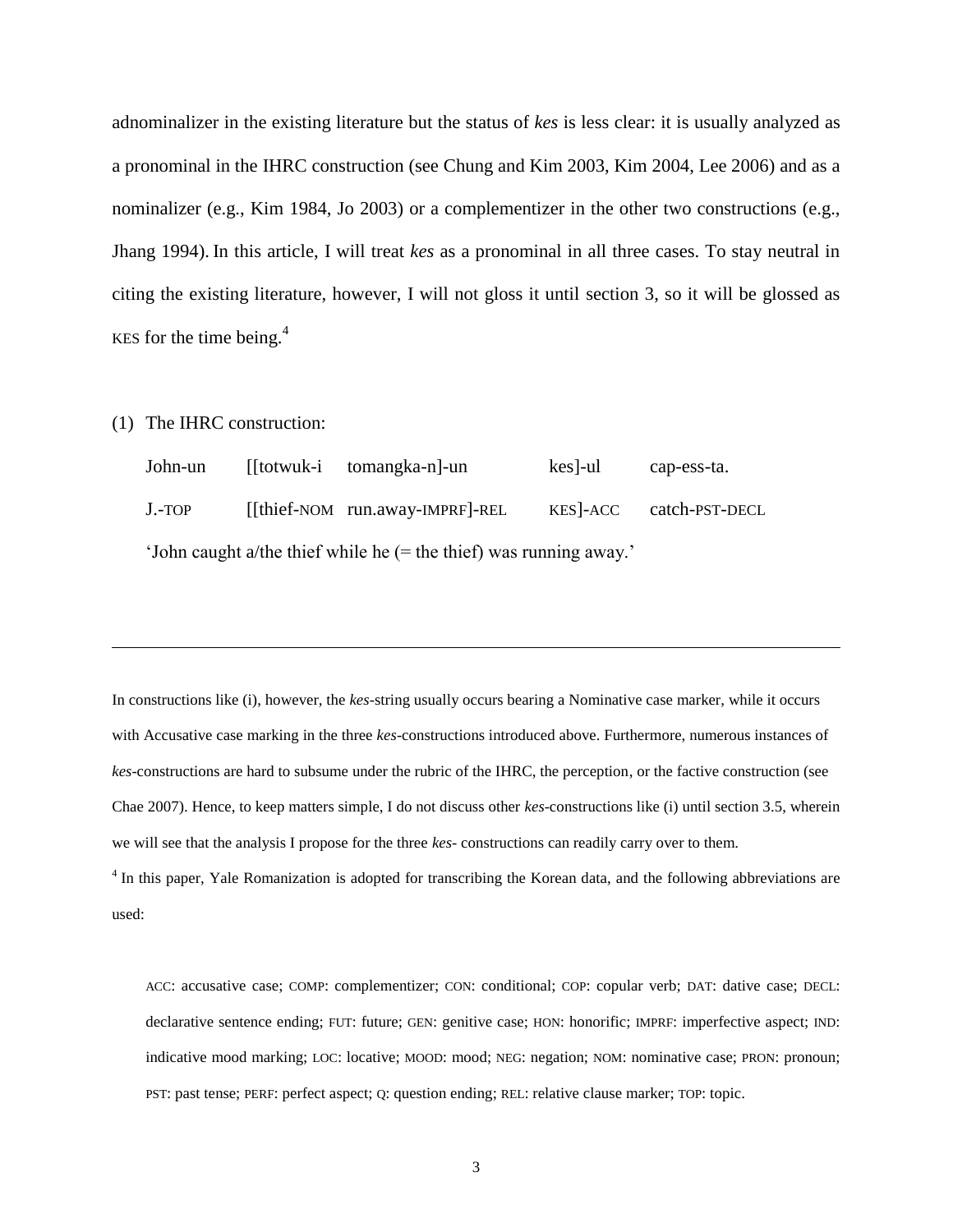(2) The perception construction:

| John-un                                         |  | [[totwuk-i tomangka-n]-un       | kes]-ul   | po-ess-ta.   |  |  |
|-------------------------------------------------|--|---------------------------------|-----------|--------------|--|--|
| $J.-TOP$                                        |  | [[thief-NOM run.away-IMPRF]-REL | KES - ACC | see-PST-DECL |  |  |
| 'John saw the event of the thief running away.' |  |                                 |           |              |  |  |

(3) The factive construction:<sup>5</sup>

 $\overline{a}$ 

| John-un                                                 |  | [[totwuk-i tomangka-n]-un       | kes -ul   | al-ess-ta.    |  |  |
|---------------------------------------------------------|--|---------------------------------|-----------|---------------|--|--|
| $J.-TOP$                                                |  | [[thief-NOM run.away-IMPRF]-REL | KES - ACC | know-PST-DECL |  |  |
| 'John knew (the fact) that the thief was running away.' |  |                                 |           |               |  |  |

The fact that the IHRC, the perception, and the factive constructions in Korean share the surface form is intriguing because they exhibit rather clear interpretive differences. For instance, while the embedded clause plus *kes* string (henceforth '*kes* string') seems to serve as the object of the embedding predicate in the perception and the factive constructions, in the IHRC construction, it seems to be supplying both the object of the embedding predicate and a modifier thereof, as indicated by the English translation of (1). In addition, the string is interpreted as denoting an eventuality in the perception construction and a fact in the factive construction but an individual in the IHRC construction—e.g., the thief in (1).

(i) John-un [totwuk-i tomangka-n-ta]-ko malhay-/saynkakhay-ess-ta. J.-TOP [thief-NOM run.away-IMPRF-IND]-COMP say/think-PST-DECL 'John said/thought that the thief was running away.'

 $<sup>5</sup>$  In Korean, sentences containing non-factive attitude verbs, such as 'think' or 'say', bear a different form involving</sup> *ko*-complementation, as shown in (i).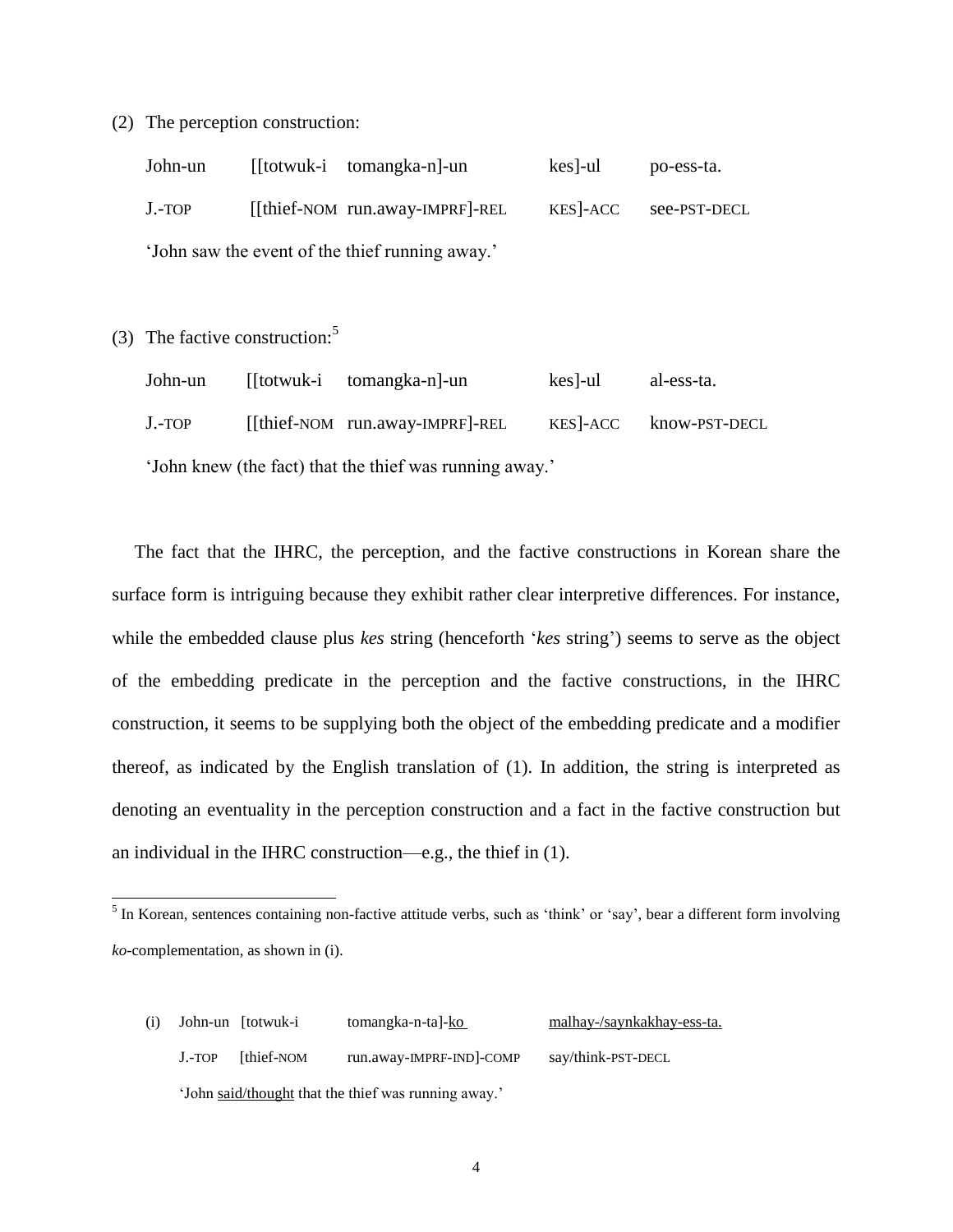These differences between the three constructions raise at least three questions:

- (i) Why do they surface bearing the same form, despite the interpretive differences?
- (ii) How else do they differ from each other?
- (iii) Do they have any similarities other than the seemingly identical surface form?

To my knowledge, these questions have not been addressed in the literature. Currently, the three constructions are treated separately on the basis of the fact that the IHRC construction instantiates relativization whereas the perception and the factive constructions instantiate complementation (see, among others, Kim 1984, Jhang 1994, Chung 1999, Chung and Kim 2003). Answering the above questions properly will therefore contribute to the existing body of knowledge, and that is what this paper hopes to accomplish.

I show that the three constructions display several subtle semantic differences at the microlevel but are similar at the macro-level and thus can receive an essentially uniform treatment.<sup>6</sup> At its core, this globally uniform treatment of the three constructions is an extension of Kim's (2007) E-type pronoun analysis of the IHRC construction to the perception and the factive constructions. Yet, departing from the event-based framework adopted in that work, I will adopt Kratzerian situation semantics here, more precisely what is expounded in Kratzer (1989, 1998). In addition, Kratzer's (2002) treatment of knowledge ascriptions will be adopted in dealing with the factive construction. The central claim will be that, in all three constructions, -*un* invariably relates two sets of situations in the denotations of the embedded and the embedding clauses, whether they feel like events or worlds, and *kes* represents an E-type pronoun whose denotation

 $6$  By this, I do not mean to say that they are identical constructions, though.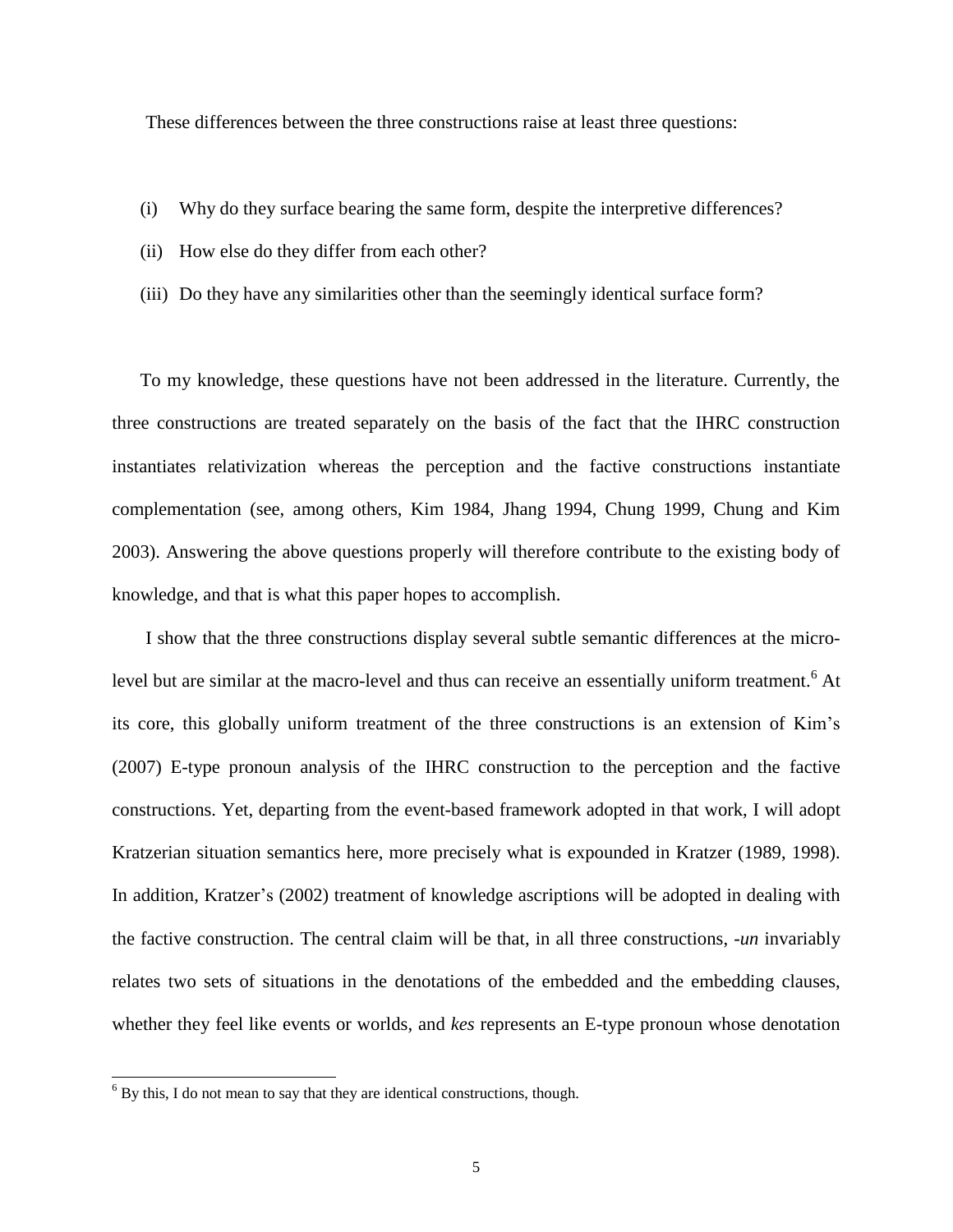relates a situation to a salient entity in it, be it a minimal or a maximal situation. Under the analysis to be developed here, such a flexible semantic treatment of -*un* and *kes* is possible because, in a Kratzerian situation semantics framework, eventualities, states of affairs, and worlds can be simply different types of situations that stand in a part-whole relation to each other and, just like individuals, situations and worldly facts can be uniformly treated as particulars or concrete objects.<sup>7</sup>

The remainder of this paper proceeds as follows: section 2 takes a closer look at the three *kes*-constructions and shows how exactly they are similar and dissimilar to each other. Section 3 develops a situation semantical analysis of the three constructions. At the end of this section, I also discuss how the semantic analysis developed here accounts for the various properties of the three constructions identified earlier. I also show how it can extend to other *kes*-constructions that are not discussed in this paper for the reasons given in footnote 3. Finally, section 4 closes the paper with a summary and conclusion.

#### 2 How exactly are the three *kes*-constructions similar or dissimilar to each other?

In this section, I compare the three *kes*-constructions with respect to five semantic properties: (i) referential transparency, (ii) indicative mood-marking, (iii) predicate restriction, (iv) presuppositionality, and (v) the interpretive behavior of *kes*. As mentioned above, a widelyheld view in the literature is that the IHRC construction forms a separate class from both the direct perception construction and the factive construction. I show that although it is certainly indisputable that the former instantiates relativization and the latter two instantiate

 $^7$  In this paper, I use the term 'entities' to refer to both 'individuals' and non-individual-like particulars, such as 'events' and 'situations'; the term 'individuals' will be mostly kept for human and animate things.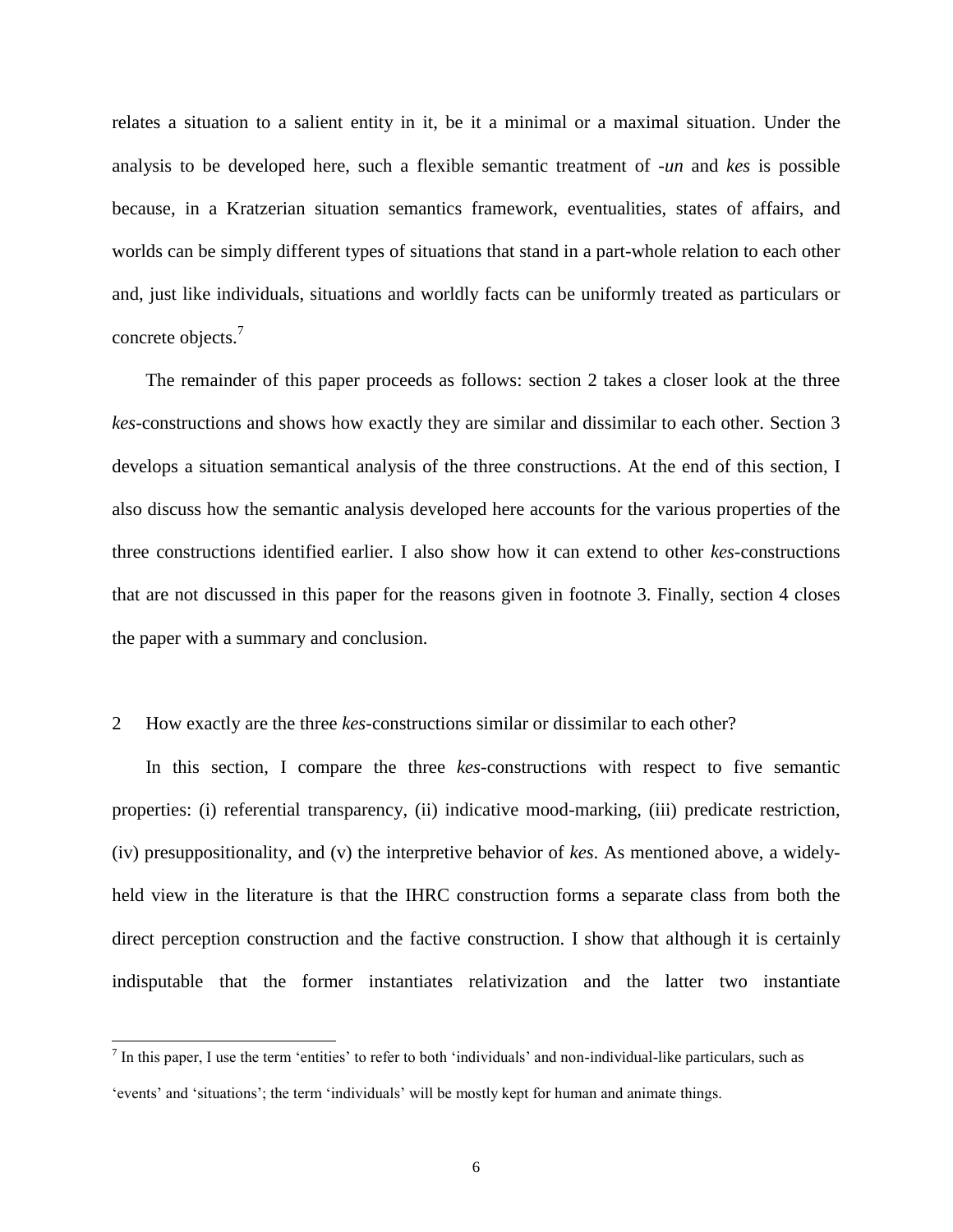complementation, there is reason to rethink the prevailing classification. In order to make such points, I first present some of the characteristic properties of the factive construction and then show how they are shared or not shared by the other two *kes*-constructions.

## 2.1 Referential transparency of the complement position

A well-known fact in semantics literature is that factive verbs like 'know' and direct perception verbs like 'see' differ from each other in terms of the referential transparency of their complement positions. This can be seen by utilizing what is called the substitution test for intensionality. To illustrate, consider (4) and (5). These paradigms show that, while knowledge ascriptions do not pass the substitution test, direct perceptual reports do, suggesting that the former are referentially opaque while the latter are referentially transparent. (For further discussion about English cases, see, among others, Barwise 1981, Higginbotham 1983, Berg 1988).

## (4)a. Lois Lane knows that Clark Kent is a reporter.

- b. Clark Kent is Superman.
- $\equiv$ / $\equiv$ > c. Lois Lane knows that Superman is a reporter. (INVALID)
- (5)a. Lois Lane saw Clark Kent leave the office.
	- b. Clark Kent is Superman
- $\rightarrow$  c. Lois Lane saw Superman leave the office. (VALID)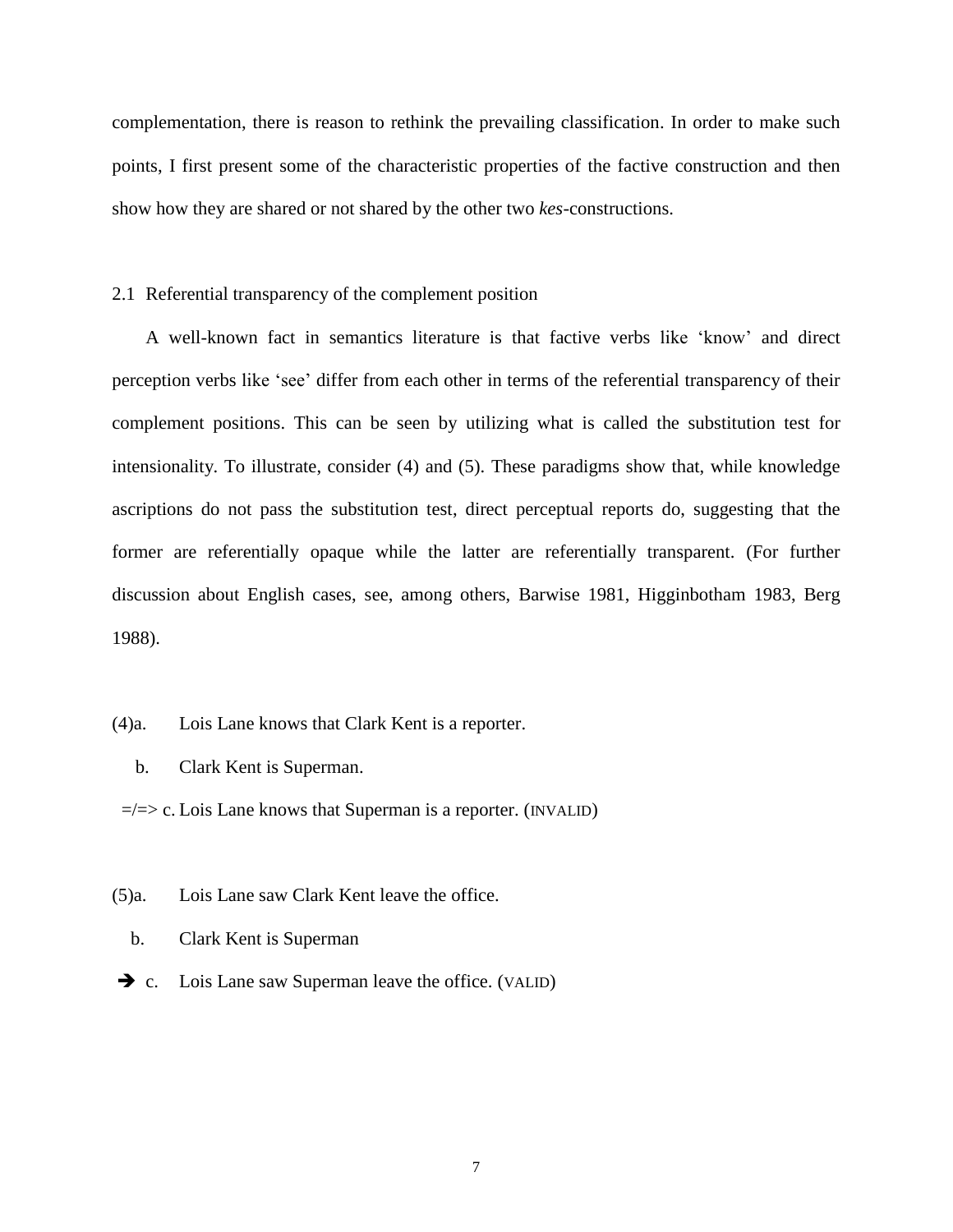Notice now that the same kind of contrast obtains between the perception and the factive constructions in Korean, as exemplified by (6) and (7).

- (6) The factive construction:
	- a. John-un totwuk-i tomangka-n-un kes-ul al-ess-ta. J.-TOP thief-NOM run.away-IMPRF-REL KES-ACC know-PST-DECL 'John knew that the thief was running away.'
	- b. Ku totwuk-un Chinho-i-ess-ta. The thief-TOP Chinho-COP-PST-DECL 'That thief was Chinho.'
- $\Rightarrow$  c. John-un Chinho-ka tomangka-n-un kes-ul al-ess-ta. J.-TOP C.-NOM run.away-IMPRF-REL KES-ACC know-PST-DECL 'John knew that Chinho was running away.' (INVALID)
- (7) The perception construction:
	- a. John-un totwuk-i tomangka-n-un kes-ul po-ess-ta. J.-TOP thief-NOM run.away-IMPRF-REL KES-ACC see-PST-DECL 'John saw the event of the thief running away.'
	- b. Ku totwuk-un Chinho-i-ess-ta.
		- The thief-TOP Chinho-COP-PST-DECL

'That thief was Chinho.'

| $\rightarrow$ c. John-un |        | Chinho-ka tomangka-n-un    | kes-ul | po-ess-ta.   |
|--------------------------|--------|----------------------------|--------|--------------|
| $J.-TOP$                 | C.-NOM | run.away-IMPRF-REL KES-ACC |        | see-PST-DECL |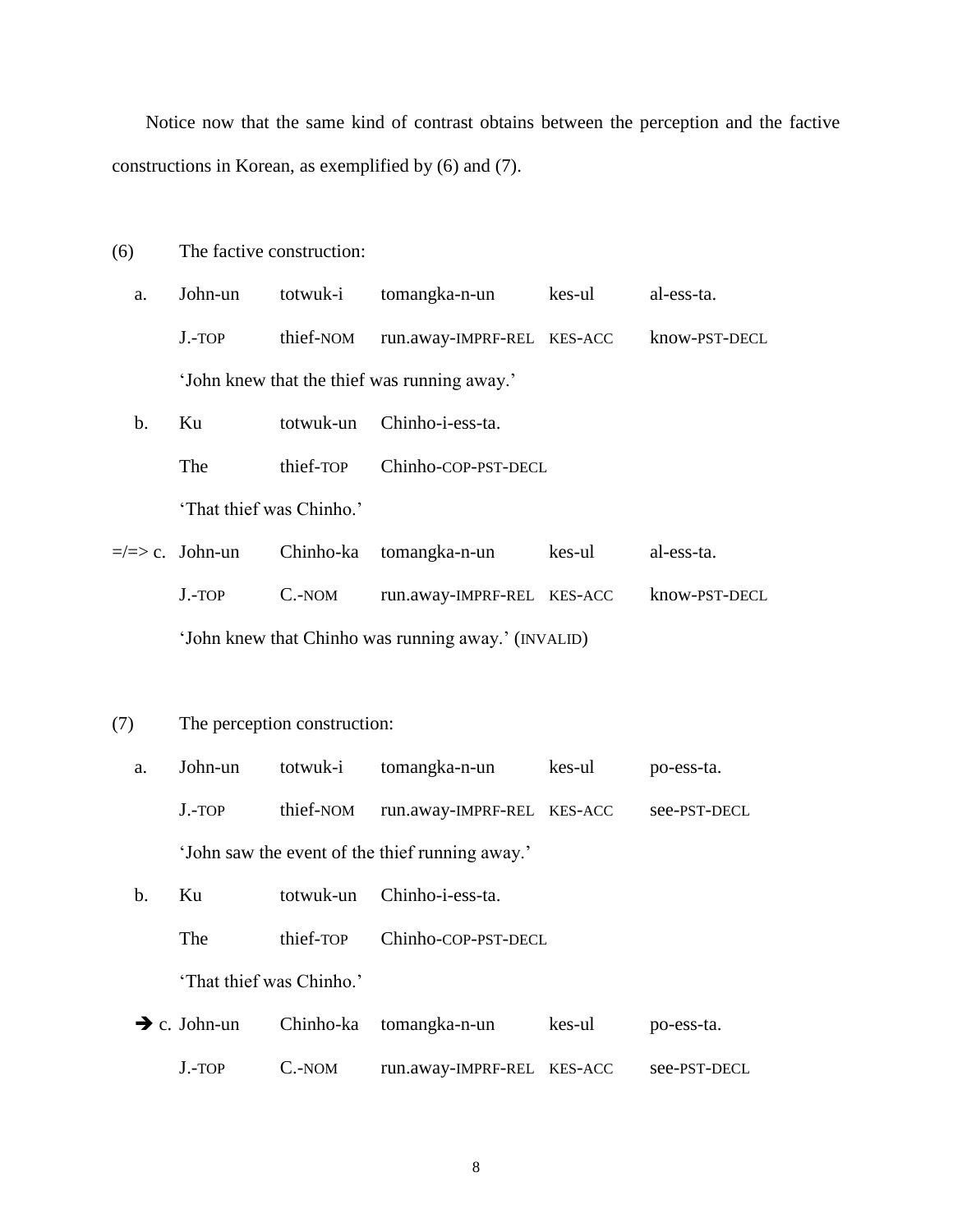'John saw the event of Chinho running away.' (VALID)

The fact that the factive and the perception constructions in Korean behave differently with respect to referential transparency does not really surprise us, because semantic properties like referential transparency (or opacity) are likely to hold universally. What may come as a slight surprise is that the IHRC construction patterns exactly like the perception construction in this regard. To see this, compare (7) and (8).

# (8) The IHRC construction:

| a. | John-un                                            | totwuk-i  | tomangka-n-un              | kes-ul | cap-ess-ta.    |  |
|----|----------------------------------------------------|-----------|----------------------------|--------|----------------|--|
|    | $J.-TOP$                                           | thief-NOM | run.away-IMPRF-REL KES-ACC |        | catch-PST-DECL |  |
|    | 'John caught the thief while he was running away.' |           |                            |        |                |  |

b. Ku totwuk-un Chinho-i-ess-ta. The thief-TOP Chinho-COP-PST-DECL 'That thief was Chinho.'

| $\rightarrow c.$ John-un                                |        | Chinho-ka tomangka-n-un    | kes-ul | cap-ess-ta.    |
|---------------------------------------------------------|--------|----------------------------|--------|----------------|
| $J.-TOP$                                                | C.-NOM | run.away-IMPRF-REL KES-ACC |        | catch-PST-DECL |
| 'John caught Chinho while he was running away.' (VALID) |        |                            |        |                |

This leads us to conclude that when it comes to referential transparency or opacity of the complement position, there is more affinity between the IHRC and the perception constructions than between the perception and the factive constructions.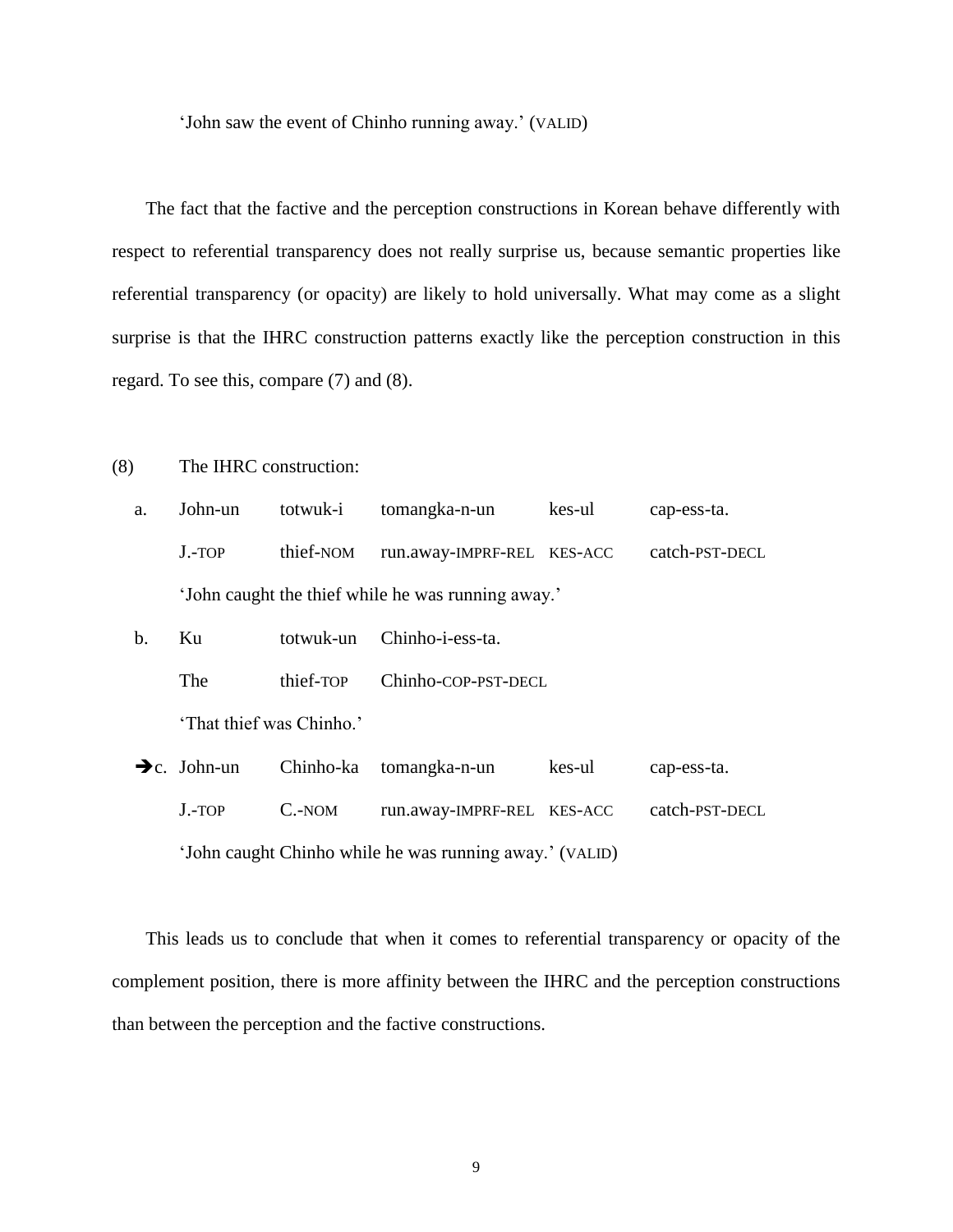2.2 Indicative mood marking inside the embedding clause

Another semantic property I would like to employ to compare the three *kes*-constructions is the possibility or impossibility of indicative mood marking on the embedded clause's predicate.

In Korean, the morpheme -*ta* occurs on the predicate of a clause, indicating that it is a declarative sentence. This is illustrated by all the Korean sentences presented thus far, for they all end with -*ta* and are making some sort of assertion. Given this, -*ta* can be analyzed as an indicative mood marker, even though it is glossed here as a declarative sentence ending. Thus, it is expected to occur inside the embedded clause that has an assertoric force, as illustrated in (9).

(9) John-un [totwuk-i tomangka-n-ta]-ko malhay-ss-ta. J.-TOP [thief-NOM run.away-IMPRF-IND]-COMP say-PST-DECL 'John said that the thief was running away.'

When we turn to the three *kes*-constructions, we see that, while *ta*-marking is allowed on the embedded predicate of the factive construction, it is disallowed on the embedded predicates of the perception and IHRC constructions, as exemplified in (10), (11), and (12).

(10) The factive construction:

|                                              | John-un [totwuk-i | tomangka-n-ta]-nun              | kes-ul | alassta/kattalassta. |
|----------------------------------------------|-------------------|---------------------------------|--------|----------------------|
| $J.-TOP$                                     | [thief-NOM]       | run.away-IMPRF-IND]-REL KES-ACC |        | knew/realized        |
| 'John knew that the thief was running away.' |                   |                                 |        |                      |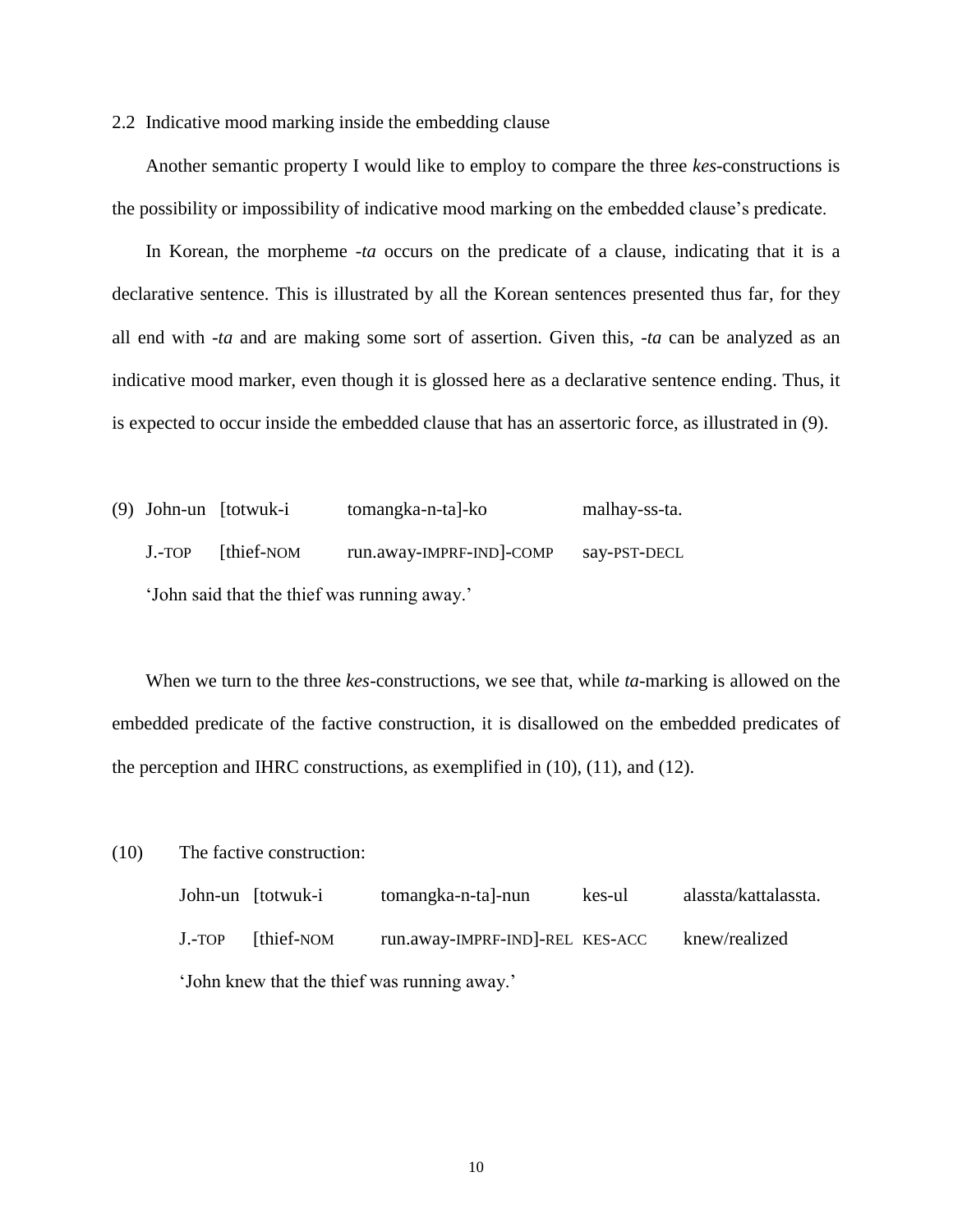(11) The perception construction:

 \*John-un [totwuk-i tomangka-n-ta]-nun kes-ul poassta/tulessta. J.-TOP [thief-NOM run.away-IMPRF-IND]-REL KES-ACC saw/heard Intended: 'John saw/heard the thief running away.'

(12) The IHRC construction:

|                                                         | *John-un [totwuk-i | tomangka-n-ta]-nun              | kes-ul | capassta/makassta. |  |
|---------------------------------------------------------|--------------------|---------------------------------|--------|--------------------|--|
| $J.-TOP$                                                | [thief-NOM]        | run.away-IMPRF-IND]-REL KES-ACC |        | caught/stopped     |  |
| Intended: 'John caught/stopped the thief running away.' |                    |                                 |        |                    |  |

Since *ta*-marking is considered a hallmark of an indicative sentence, we can take the contrast between the above three sentences to suggest that only the embedded clause of the factive construction has an assertoric force of its own. Alternatively, we can take it to suggest that only the factive complement can denote a proposition; the complements of the IHRC and the perception denote something smaller, such as a set of eventualities or situations. Whatever may turn out to be the right conclusion, what is clear at this point is that the IHRC and the perception constructions pattern together with regard to the occurrence of indicative mood making inside the embedded clause.

## 2.3. Predicate restriction on the embedded clause

Another criterion with which to compare the three *kes*-constructions is a predicate restriction on the embedded clause, more specifically, whether the embedded clause can have both individual-level (I-level) predicates and stage-level (S-level) predicates in the sense of Carlson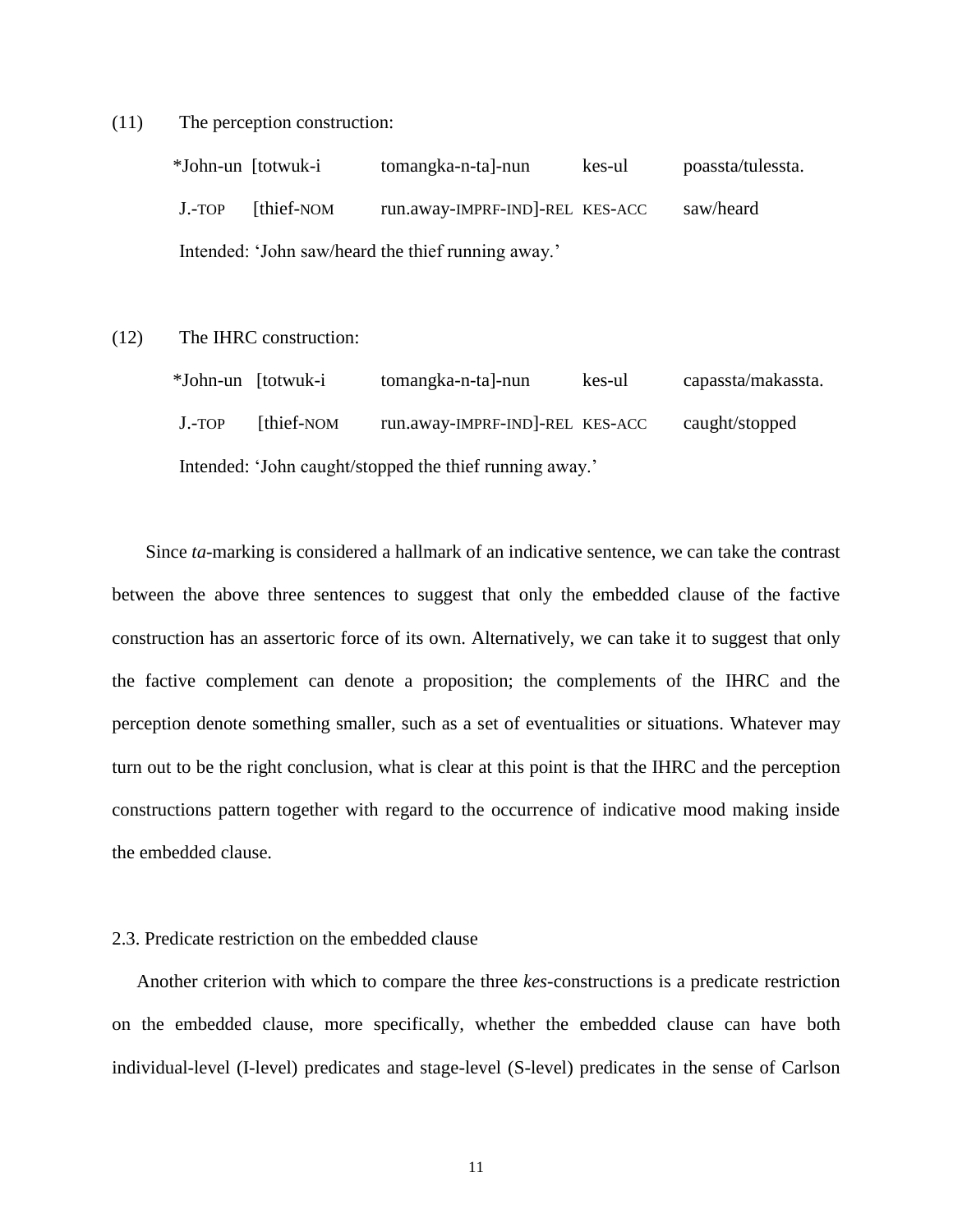(1977), which respectively describe semi-permanent properties of individuals and spatiotemporally bound stages of individuals.

To begin with the factive construction, the embedded clause can have either an I-level predicate or an S-level predicate, as exemplified by  $(13)$ .<sup>8</sup>

- (13) a. John-un [[Mary-ka changnankkwuleki-i- $\varnothing$ ]-un kes]-ul alassta/kattalassta J.-top [[M.-nom goofy.person-COP-N.PST]-REL KES]-ACC knew/realized 'John knew/realized that Mary is/was a goofy person.'
	- b. John-un [[Mary-ka changnanchi-n]-un kes]-ul alassta/kattalassta. J.-top [[M.-nom goof.around-N.PST]-REL KES]-ACC knew/realized 'John knew/realized that Mary is/was goofing around.'

As for the other two *kes*-constructions, several authors have observed that the embedded clause of the IHRC construction cannot contain an I-level predicate (e.g., Y.-B. Kim 2002, Chung and Kim 2003, C.-M. Lee 2001, M. Lee 2003).<sup>9</sup> What is important to note here is that the same restriction holds for the perception construction as well. To see this, consider (14) and (15) in comparison with (13).

<sup>&</sup>lt;sup>8</sup> In Korean, the non-past marker for adjectives and adjective nominals is the zero morpheme or  $\varnothing$ , as illustrated in

<sup>(13</sup>a), whereas its counterpart for verbs is –*n*, as illustrated in (13b).

 $9$ <sup>9</sup> This is also true for the Japanese IHRC construction, as observed by Matsuda (2002).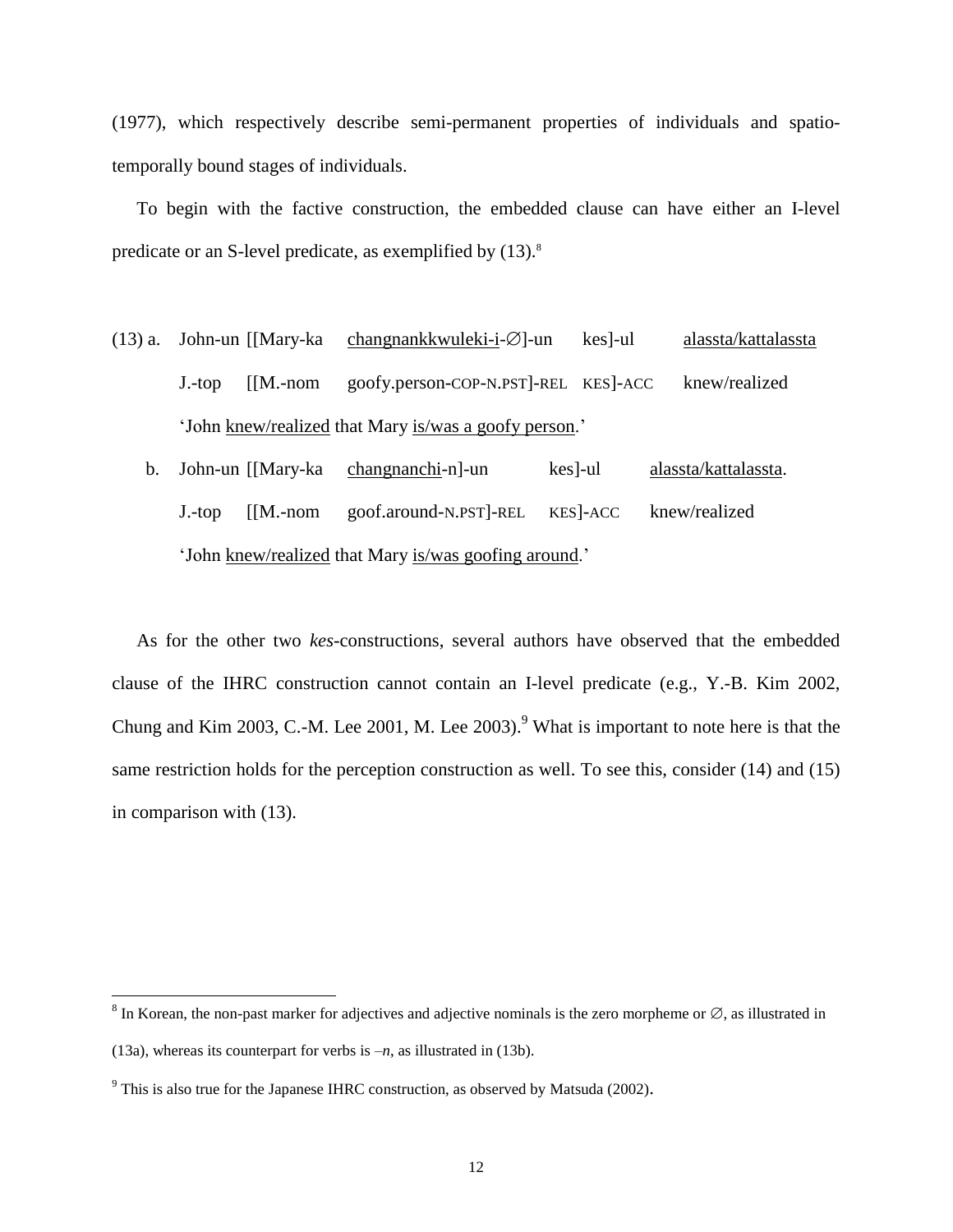- (14) a. \*John-un [[Mary-ka changnankkwuleki-i- $\varnothing$ ]-un kes]-ul capassta/makassta. J.-top [[M.-nom goofy.person-COP-N.PST]-REL KES]-ACC caught/stopped Intended: 'John caught/stopped Mary, who is a goofy person.'
	- b. John-un [Mary-ka changnanchi-n]-un kes-ul capassta/makassta. J.-top [M.-nom goof.around-N.PST]-REL KES]-ACC caught/stopped 'John caught/stopped Mary when she was goofing around.'
- (15) a. \*John-un [[Mary-ka changnankkwuleki-i- $\emptyset$ ]-un kes]-ul poassta/tulessta. J.-top [[M.-nom goofy.person-COP-N.PST]-REL KES]-ACC saw/heard Intended: 'John saw/heard Mary being a goofy person.'
	- b. John-un [[Mary-ka changnanchi-n]-un kes]-ul poassta/tulessta J.-top [[M.-nom goof.around-N.PST]-REL KES]-ACC saw/heard 'John saw/heard Mary goofing around.'

When we look at the ungrammatical sentences in (14) and (15), the ungrammaticality of (15a) is expected because one cannot directly perceive someone's semi-permanent property such as being a goofy person. The ungrammaticality of (14a), by contrast, is not entirely expected because it should be possible to apply an action to an individual who has a certain semipermanent property.

Undoubtedly, this puzzle merits attention and an account. Yet it has to wait till section 3.4. What matters for now is that there is a definite contrast between the factive construction and the perception and the IHRC construction with respect to the predicate restriction on the embedded clause. This fact again leads us to group the latter two together, contra the prevailing view.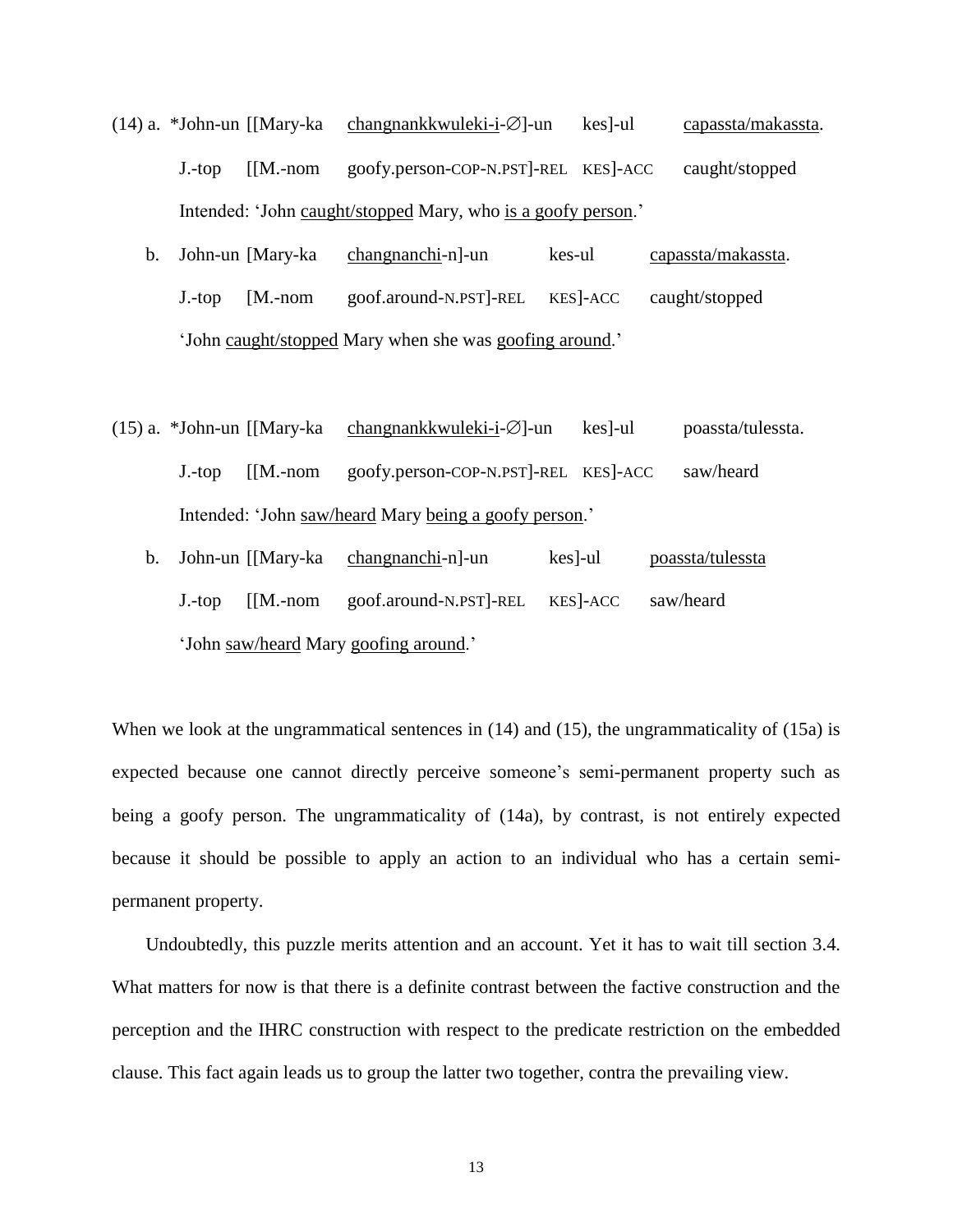2.4. Presuppositionality of the complement position

Let us turn now to examining the three constructions in terms of the existential presuppositionality requirement on the complement position. This discussion is relevant for us because presuppositionality is a cross-linguistically well-established property of the factive construction, due largely to Kiparsky & Kiparsky (1970) and much subsequent work.

As exemplified in (16)-(18), the semantics of the complement position of the factive *kes*construction is such that the existential presupposition imposed on it survives even in negative, interrogative, and counterfactual contexts, which are considered presupposition holes in the sense of Karttunen (1973). All these sentences entail that some (salient) thief ran way in the actual world. This is evidenced by the fact that they cannot be followed by an utterance like *Kuluntey, totwuk-un tomangkaci anhassta* 'But, the thief did not run away', as shown in (16). (For space reasons, I do not repeat the same tests in (17) and (18).)

The factive construction:

| (16)                                                                                                         | John-un                           | totwuk-i  | tomangka-n-un                       | kes-ul  | al-ci |  |
|--------------------------------------------------------------------------------------------------------------|-----------------------------------|-----------|-------------------------------------|---------|-------|--|
|                                                                                                              | $J.-TOP$                          | thief-NOM | run.away-IMPRF-REL KES-ACC know-NEG |         |       |  |
|                                                                                                              | motha-ess-ta.<br>NEG-PST-DECL     |           |                                     |         |       |  |
|                                                                                                              |                                   |           |                                     |         |       |  |
| 'John did not know that a/the thief was running away.'<br>anhassta.<br>totwuk-un<br>tomangkaci<br>#Kuluntey, |                                   |           |                                     |         |       |  |
|                                                                                                              |                                   |           |                                     |         |       |  |
|                                                                                                              | But,                              | thief-top | run.away                            | did.not |       |  |
|                                                                                                              | 'But, the thief did not run away' |           |                                     |         |       |  |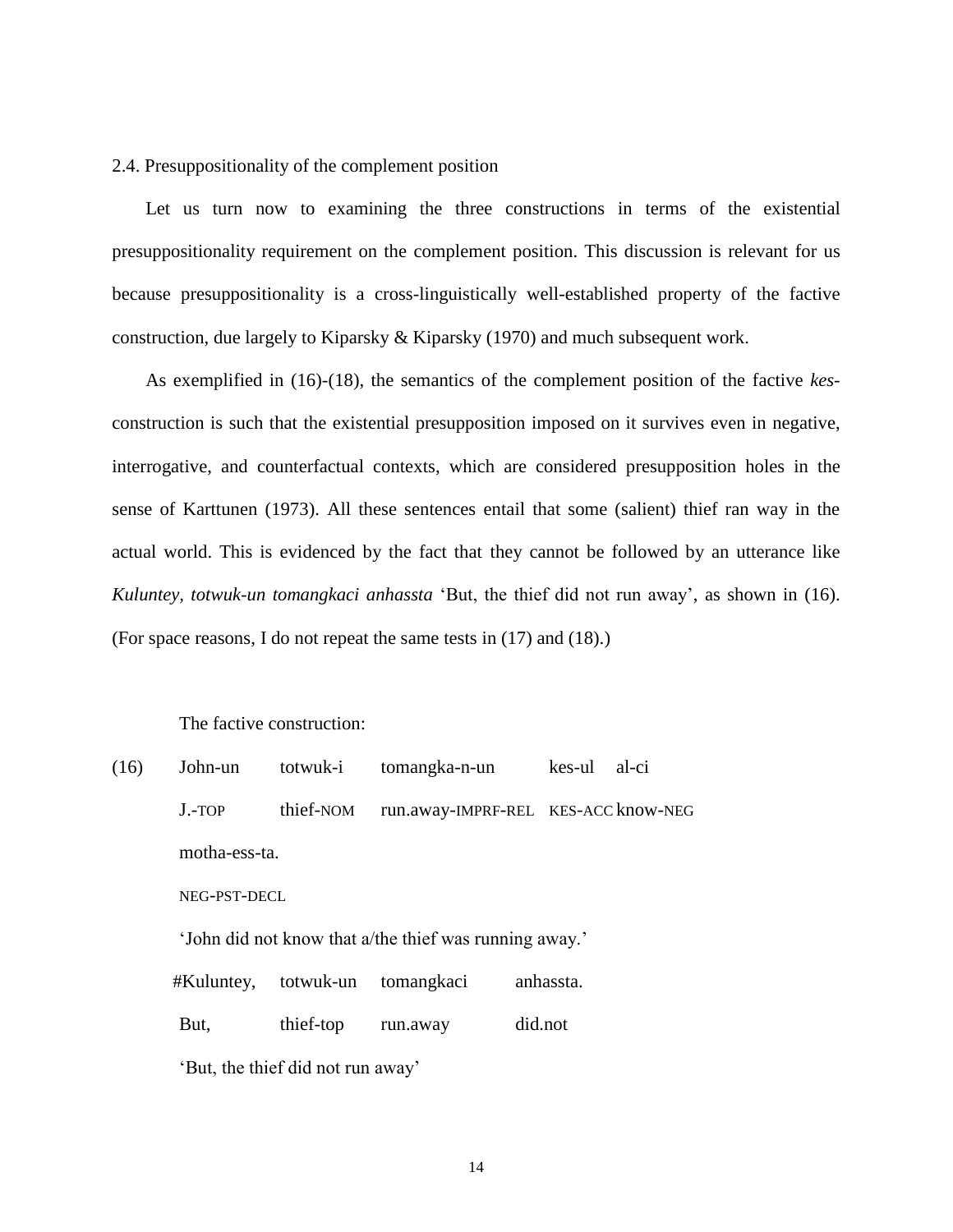- (17) John-un totwuk-i tomangka-n-un kes-ul al-ess-ni? J.-TOP thief-NOM run.away-IMPRF-REL KES-ACC know-PST-Q 'Did John know that a/the thief was running away?'
- (18) Manil Johni-i ku cenhwa-lul pat-ess-ta-meyn, if J.-NOM the phone.call-ACC receive-PST-IND-COND, pro<sup>i</sup> totwuk-i tomangka-n-un kes-ul al-ess-ulthen-tey. thief-NOM run.away-IMPRF-REL KES-ACC know-PST-MOOD-DECL

'If John had received the phone call, he would have known that a/the thief was running away.'

Several authors have noted that the perceptual *kes*-construction is also presuppositional with respect to the complement position (Chung and Kim 2003, Chung 1999). This can be confirmed by the semantic properties of sentences that occur in negative, interrogative, and counterfactual contexts such as the following: just as in (16)-(18), these sentences also presuppose the existence of the event of some (salient) thief running away, as evidenced by the infelicitous continuation in (19).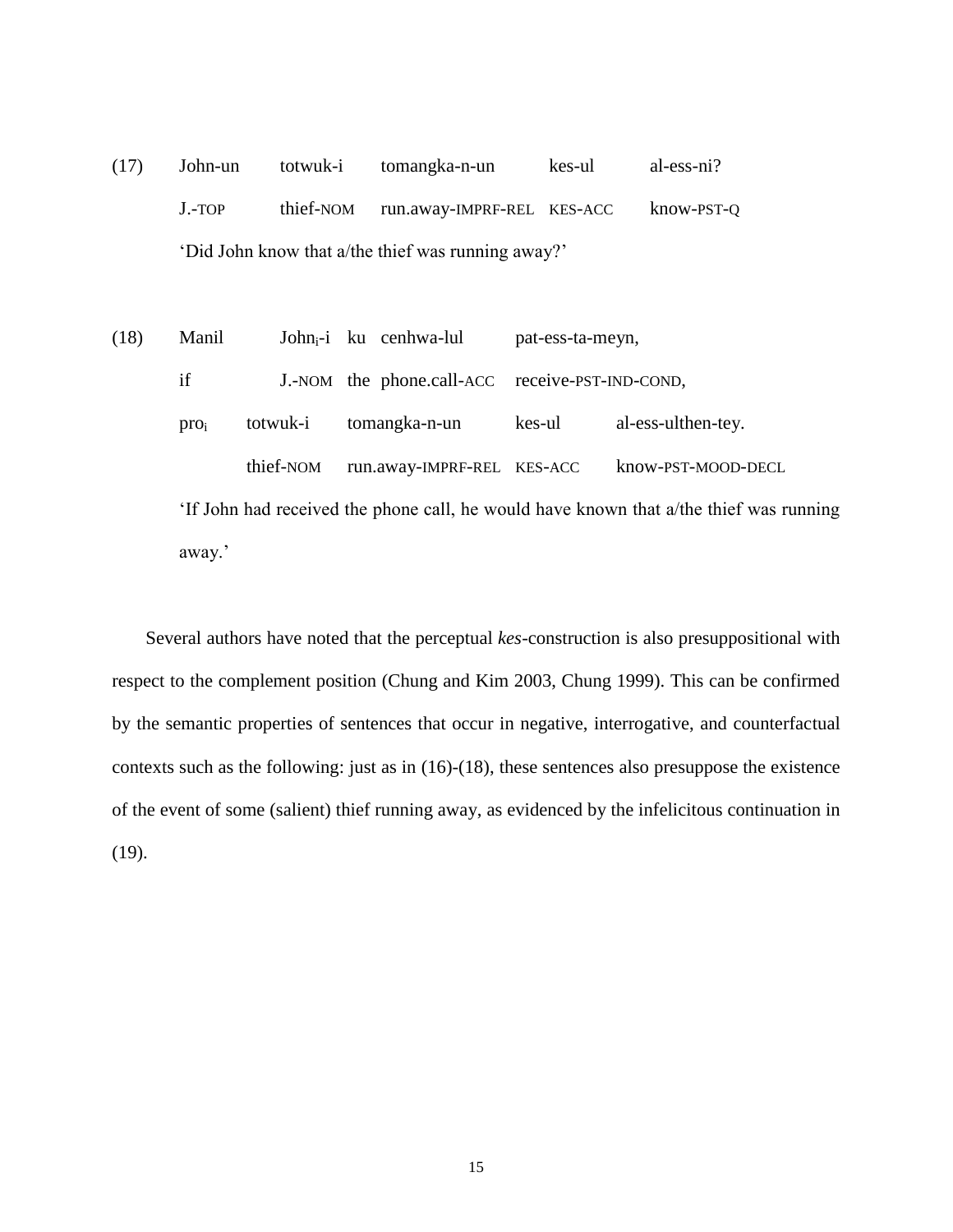The perception construction:

(19) John-un totwuk-i tomangka-n-un kes-ul po-ci J.-TOP thief-NOM run.away-IMPRF-REL KES-ACC see-NEG mos-ha-ess-ta. NEG-DO-PST-DECL

'John did not see the event of the thief running away.'

#Kuluntey, totwuk-un tomangkaci anhassta.

But, thief-top run.away did.not

'But, the thief did not run away'

- (20) John-un totwuk-i tomangka-n-un kes-ul po-ess-ni? J.-TOP thief-NOM run.away-IMPRF-REL KES-ACC see-PST-Q 'Did John see the event of the thief running away?'
- (21) Manil John<sub>i</sub>-i ku ttay cip-ey iss-ess-ta-meyn, if J.-NOM that time home-LOC exist-PST-IND-COND, pro<sup>i</sup> totwuk-i tomangka-n-un kes-ul po-ess-ulthen-tey. thief-NOM run.away-IMPRF-REL KES-ACC see-PST-MOOD-DECL

'If John had been home at that time, he would have seen the event of the thief running away.'

Interestingly, however, the presuppositionality exhibited by the complement of a direct perceptual verb is not factive, unlike the case with the factive construction. For instance, when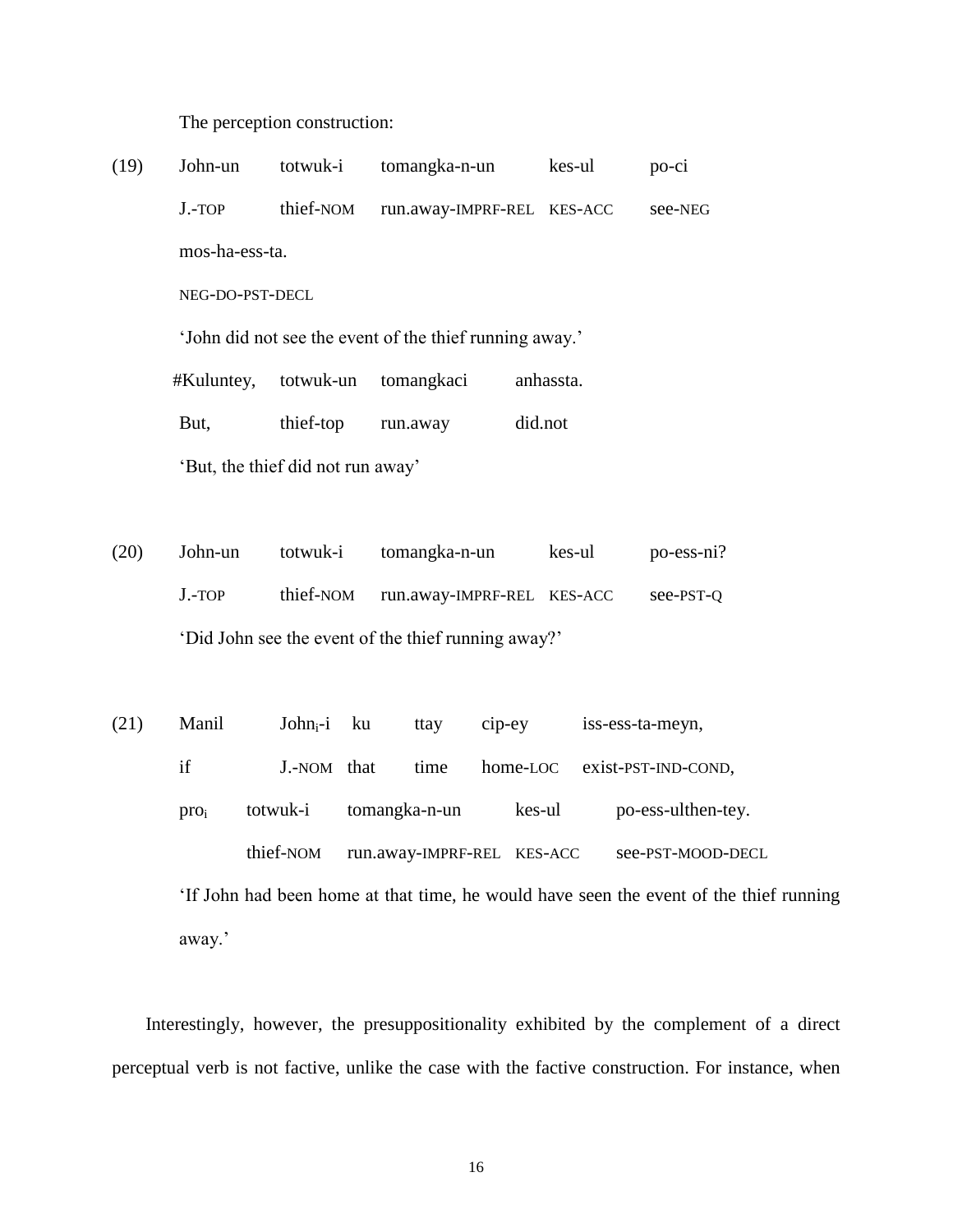the complement of a direct perceptual verb occurs under an intensional predicate like 'want' while bearing imperfective aspect, its presupposition can be canceled, even if the matrix clause is set in an episodic context. To see this, consider (22) against the following backdrop: a year ago Mary had a leg injury. Recently, she recovered from it, so she decided to participate in today's marathon. John was looking very much forward to seeing her run for the first time in a year. But, unbeknownst to John, at the last minute, she decides not to participate in the race for fear of not completing it.

| (22)                                                           | John-un                        | Mary-ka   | talli-n-un    | kes-ul                              | po-ko         | ship-ess-ta.         |  |  |
|----------------------------------------------------------------|--------------------------------|-----------|---------------|-------------------------------------|---------------|----------------------|--|--|
|                                                                | $J.-TOP$                       | thief-NOM | run-IMPRF-REL | KES-ACC                             | po-COMP       | <b>WANT-PST-DECL</b> |  |  |
|                                                                | 'John wanted to see Mary run.' |           |               |                                     |               |                      |  |  |
|                                                                | Haciman,                       | kunye-nun | makphan-ey    | talliki-lul                         | phokihaystta. |                      |  |  |
|                                                                | But,                           | she-TOP   |               | last.minute-LOC running-ACC gave-up |               |                      |  |  |
| 'But, at the last minute, she gave up on the idea of running.' |                                |           |               |                                     |               |                      |  |  |

Obviously, (22) is judged felicitous even though the second sentence cancels the presupposition that John had about the event described by the embedded clause of the first sentence. The felicity of this discourse clearly shows that, under certain circumstances, such as under the workings of intensionality and imperfectivity as in (22), the complement of a direct perception verb may not denote a fact. This leads us to conclude that the presuppositionality that is at work in the perception construction is slightly different from what is at work in the factive construction. Now the question is how to make sense of it.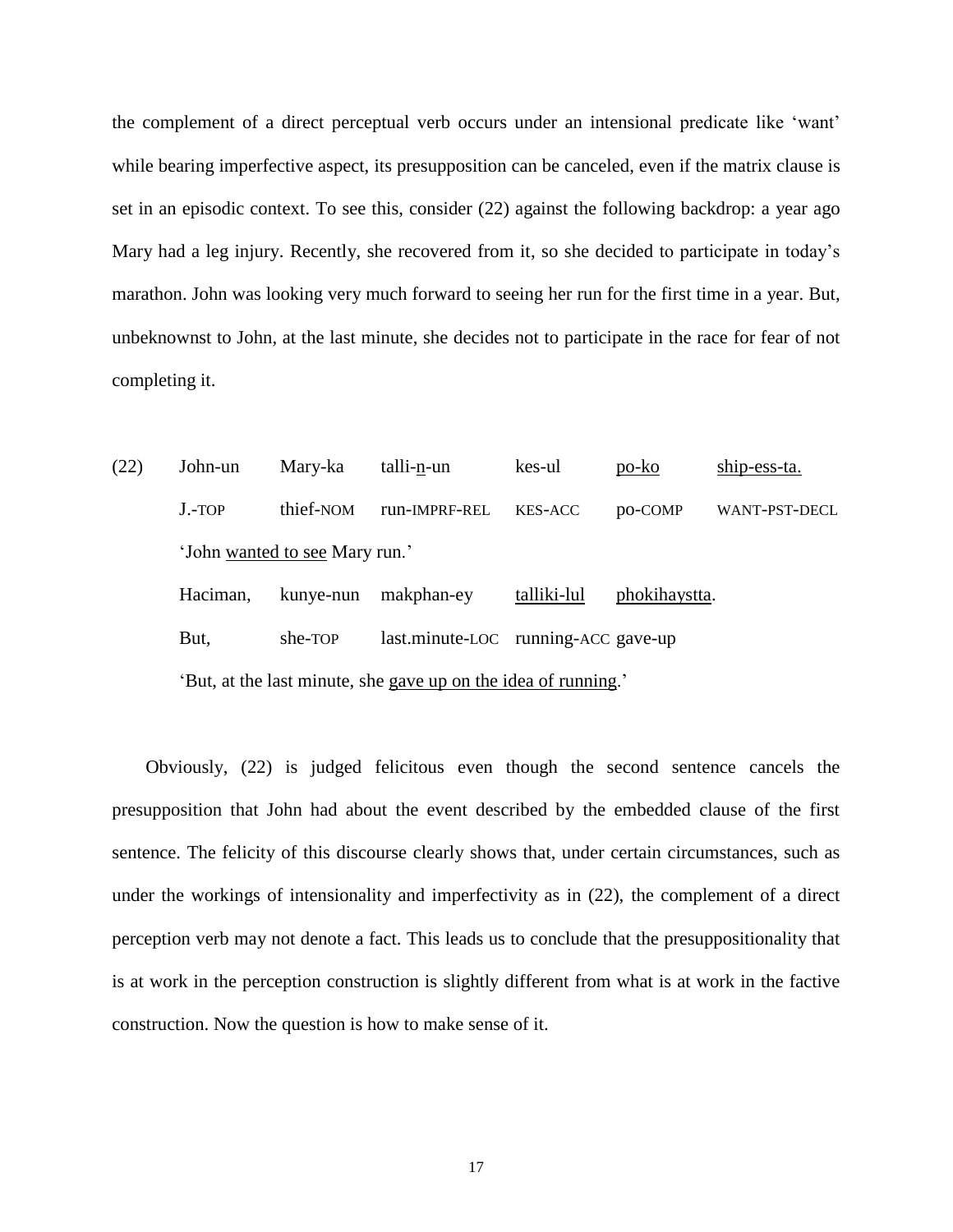Below I elaborate further on this issue and offer a formal analysis in section 3. Before we get there, though, I would like to point out that the IHRC construction behaves like the perception construction in terms of presuppositionality, a property that has gone unnoticed in the literature, as far as I am aware. To see this, compare first (19)-(21) and (23)-(25). Just like the former, the latter presuppose the existence of the event of some thief running away, as the pragmatic anomaly of (23) shows.

## The IHRC construction:

| (23) |                | John-un totwuk-i tomangka-n-un                        | kes-ul | cap-ci |
|------|----------------|-------------------------------------------------------|--------|--------|
|      |                | J.-TOP thief-NOM run.away-IMPRF-REL KES-ACC catch-NEG |        |        |
|      | mos-ha-ess-ta. |                                                       |        |        |

NEG-DO-PST-DECL

'John did not catch the thief while he (= the thief) was running away.'

|                                   |                    | #Kuluntey, totwuk-un tomangkaci | anhassta. |  |  |
|-----------------------------------|--------------------|---------------------------------|-----------|--|--|
| But,                              | thief-TOP run.away |                                 | did.not   |  |  |
| 'But, the thief did not run away' |                    |                                 |           |  |  |

(24) John-un totwuk-i tomangka-n-un kes-ul cap-ess-ni? J.-NOM thief-NOM run.away-IMPRF-REL KES-ACC catch-PST-Q 'Did John catch the thief while he was running away?'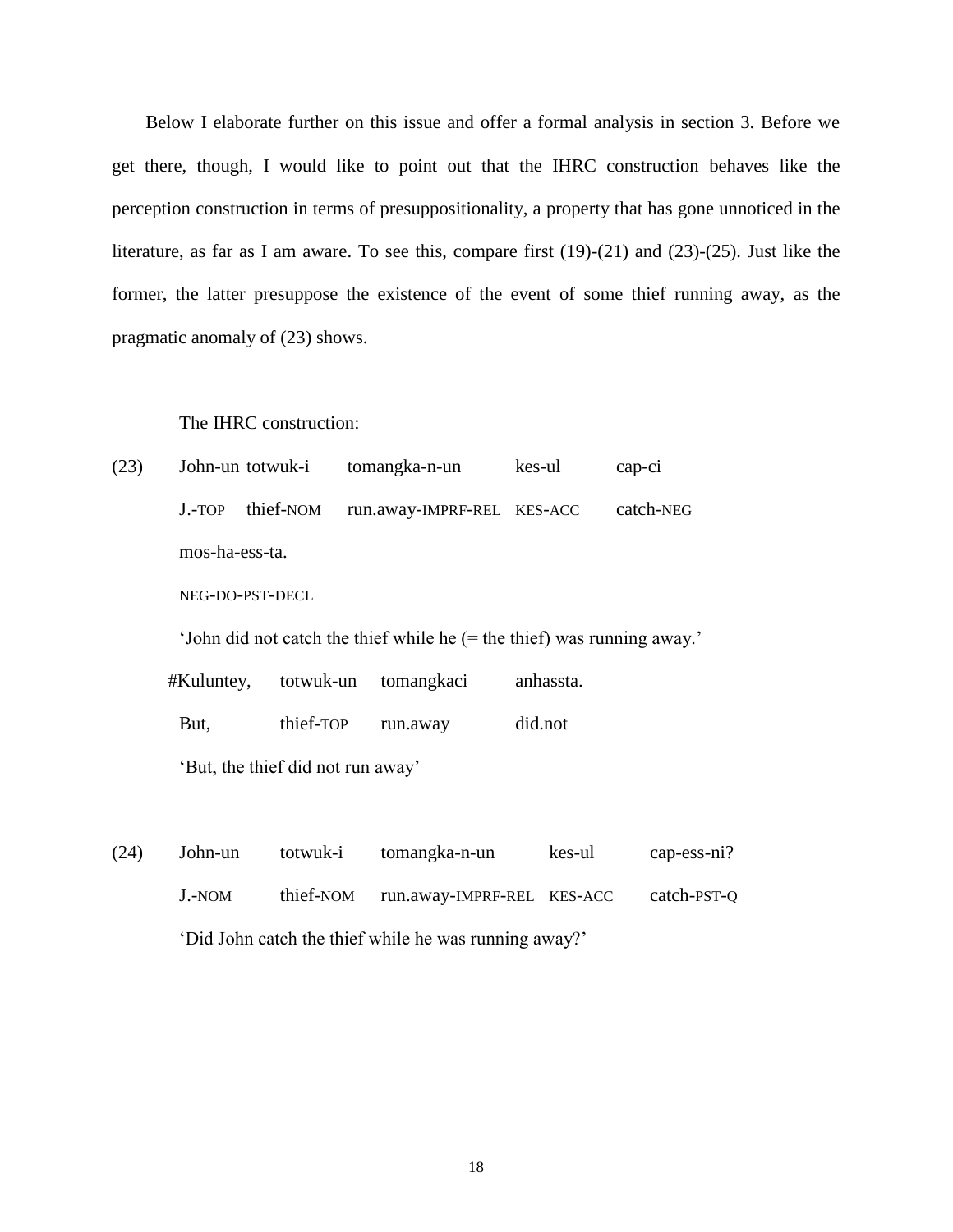(25) Manil Johni-i ku ttay cip-ey iss-ess-ta-meyn, if J.-NOM that time home-LOC exist-PST-IND-COND, pro<sup>i</sup> totwuk-i tomangka-n-un kes-ul cap-ess-ulthen-tey. thief-NOM run.away-IMPRF-REL KES-ACC catch-PST-MOOD-DECL

'If John had been home at that time, he would have caught the thief while he was running away.'

Notice now that when we look at cases in which an IHRC occurs under an intensional predicate with imperfective aspect inside, we obtain the same kind of non-factivity as in (22). The following is an illustrative case: even though the second sentence cancels the presupposition of the first sentence, the discourse goes through fine, without incurring any pragmatic anomaly or self-contradiction.

(26) John-un Mary-ka talli-n-un kes-ul mak-ko ship-ess-ta. J.-TOP thief-NOM run-IMPRF-REL KES-ACC stop-COMP want-PST-DECL 'John wanted to stop Mary from running.' Haciman, kulel philyo-ka epessta. But, such need-NOM not.existed 'But, there was no such need.' Kunye-nun makphan-ey talliki-lul phokihaystta. She-TOP last.minute-LOC running-ACC gave-up 'She gave up on the idea of running at the last minute.'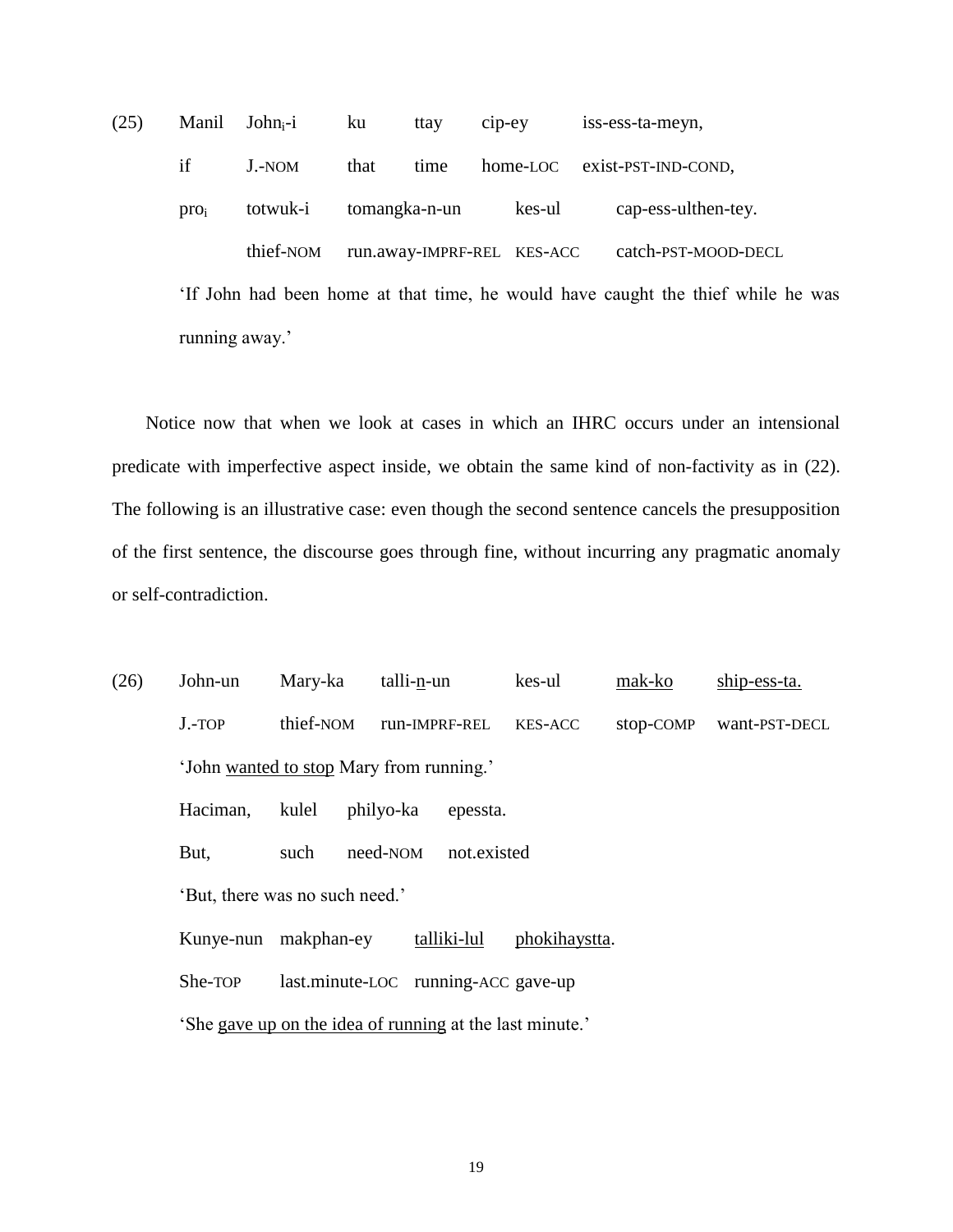Given this state of affairs, a descriptive generalization I would like to offer is that all the three *kes*-constructions are presuppositional with respect to the complement position but the precise nature of this property is different from one case to another. The presuppositionality triggered in the factive construction is true factivity (and hence the name of the construction) and what is triggered in the other two constructions is mere existential presuppositionality or potential factivity: the latter surfaces as potential factivity when the embedded clause is under an intensional operator and it contains imperfective aspect, as shown in (22) and (26).<sup>10</sup>

 $\overline{a}$ 

At first glance, this observation appears correct, since the sentence below does seem to presuppose that Mary actually made bread although, in the first utterance, an IHRC is embedded under an intensional verb 'want', in contrast to the case in (22).

(i) John-un Mary-ka ppang-ul mantu- $\emptyset$ -un kes-ul mek-ko J.-TOP M.-NOM bread-ACC make-PRF-REL KES-ACC eat-COMP ship-ess-ta. want-PAST-DECL 'Mary made bread and John wanted to eat it (= the bread she made).' #Kulentay, sashilun Mary-nun ppang-ul mantul-ci anhassta. But, in.fact M.-TOP bread-ACC make-CI did.not 'But, in fact, Mary did not make bread.'

I would like to point out, however, that the sentences the anonymous reviewer brings up for comparison do not actually form minimal pairs. The IHRC sentences he/she provides all have perfect aspect in the embedded clause, as is the case in (i) in this footnote, whereas all the perception sentence have imperfective aspect, such as (22) in the text. So they are not exactly comparable to each other.

<sup>&</sup>lt;sup>10</sup> An anonymous reviewer has raised an issue with this generalization. He/she observes that, unlike the complements of direct perceptual verbs, IHRCs invariably exhibit factivity, even in intensional contexts.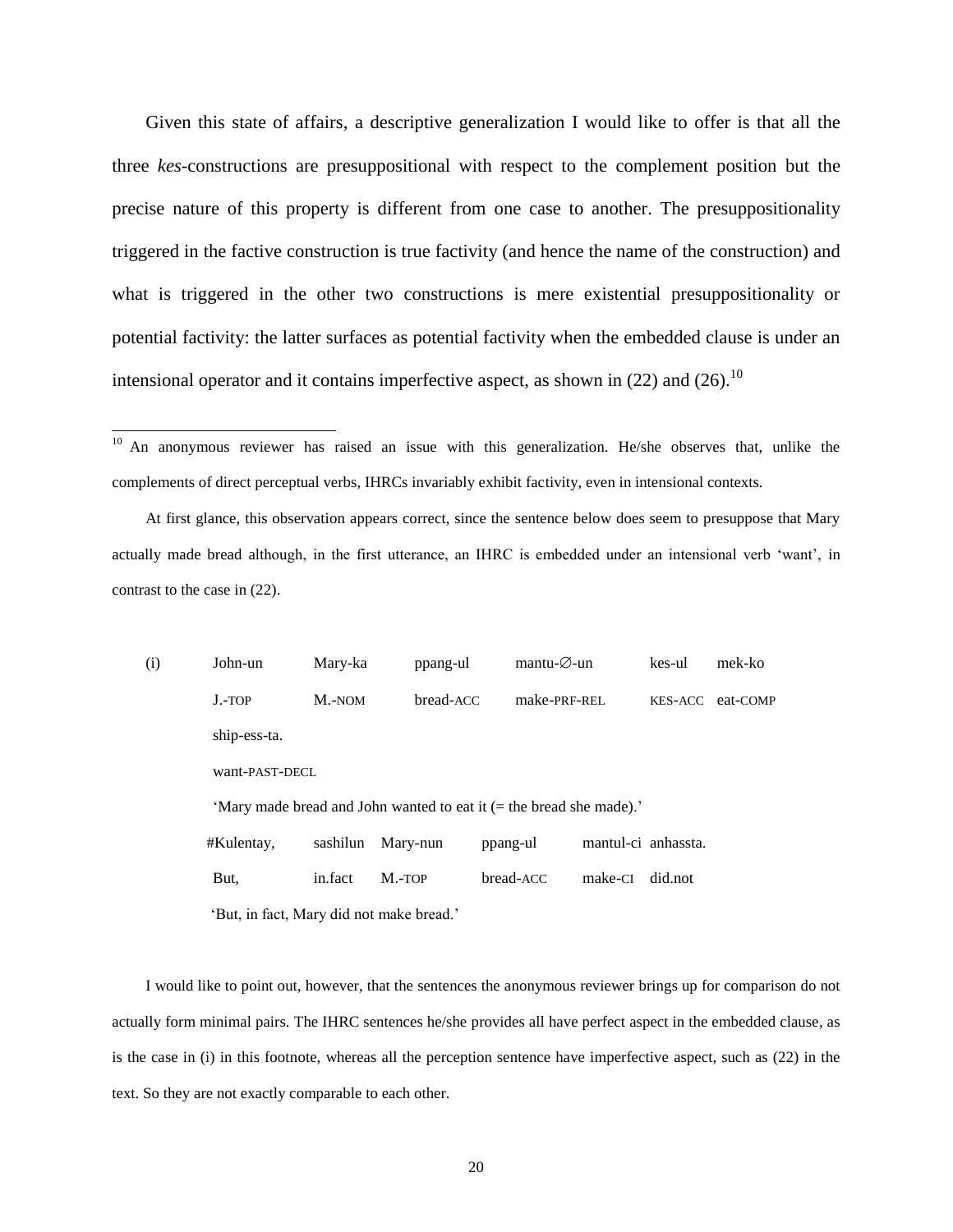This finding seems to be subject to two different kinds of interpretation. On the one hand, it seems to reinforce our findings in the preceding subsections and suggest that there are some fundamental differences between the IHRC/perception construction and the factive construction. On the other hand, it seems to suggest that, from a broader perspective, the three constructions are not so different from each other: they all exhibit some sort of presuppositionality. What differs between them is that, in the factive construction, what is presupposed holds in the actual

When we keep the aspect of the embedded clause identical, we obtain an identical pattern between the two constructions. For instance, in (ii) below, which exemplifies the perception construction, the embedded clause of the first sentence has perfect aspect, just like in (i), and continuing the discourse with the second sentence is just as anomalous as in (i).

 $\overline{a}$ 

| (ii) | Na-un                                                                            | melli-se                        | penkay-ka    | chi- $\varnothing$ -un | kes-ul         | po-ko     |  |
|------|----------------------------------------------------------------------------------|---------------------------------|--------------|------------------------|----------------|-----------|--|
|      | I-TOP                                                                            | far.away-LOC                    | lighting-NOM | strike-PRF-REL         | <b>KES-ACC</b> | see-COMP  |  |
|      | ship-ess-ta.                                                                     |                                 |              |                        |                |           |  |
|      | want-PAST-DECL<br>There was a lightning at some distance and I wanted to see it. |                                 |              |                        |                |           |  |
|      |                                                                                  |                                 |              |                        |                |           |  |
|      | #Kulentey,                                                                       | shilmangsulepkeyto<br>penkay-ka |              |                        |                | anhassta. |  |
|      | But,                                                                             | disappointingly                 |              | lightening-NOM         | hit-CI         | did.not   |  |
|      | 'But, much to my disappointment, there was no lightening (after all).'           |                                 |              |                        |                |           |  |

In my view, the parallels between (i) and (ii) and those between (22) and (26) unequivocally show that, in both the perception and IHRC constructions, presuppositionality manifests itself as true factivity when the tense/aspect of the embedded clause is perfect, and as potential factivity when the aspect is imperfective. I therefore conclude that there is actually no fundamental difference between the two constructions with respect to presuppositionality, contrary to the reviewer's claim; the apparent difference he/she detects simply reflects the different tense/aspect marking in the embedded clause that happens to be uncontrolled for.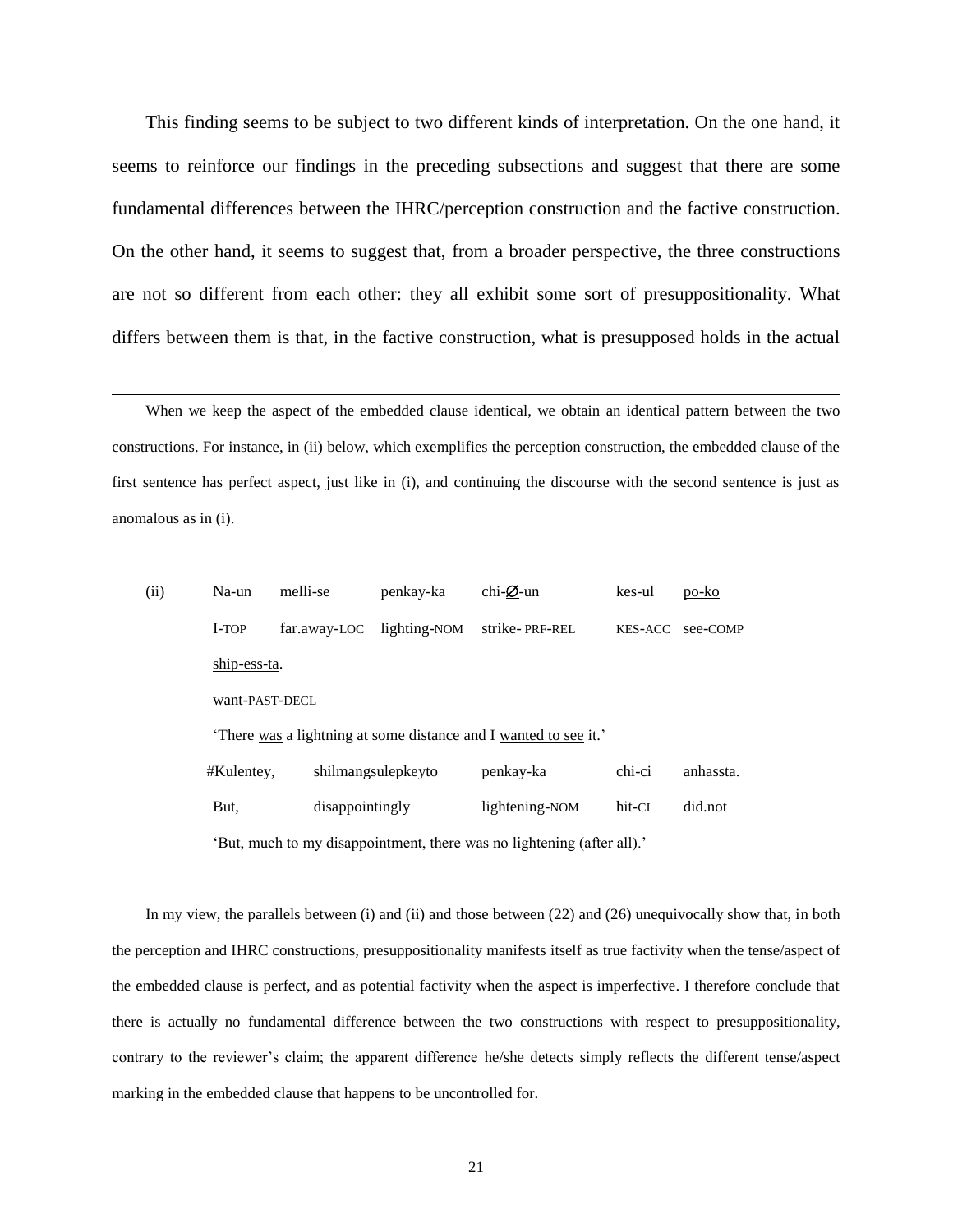world whereas, in the IHRC and the perception constructions, it holds in some world, which can sometimes be the actual world. This generalization seems to adequately capture our intuitions that the presuppositionality triggered by the IHRC and the perception construction reflects the belief of some relevant individual, which is not necessarily the speaker or the matrix subject, whereas the presuppositionality triggered by the factive construction does reflect the speaker's belief which has been verified and thus has been established as a fact, provided that the speaker is not mistaken about things in the actual world. This second interpretation is what I will adopt and capitalize on in this paper, as we will see in section 3. For now, though, let us take a look at the last property that pertains to the three *kes*-constructions.

## 2.5. The pronominal interpretation of *kes*

We have just seen that existential presuppositionality can potentially bring the IHRC and the perception constructions closer to the factive construction, in addition to their identical surface form. We will observe now that there is yet another property that brings them closer to each other: it is the way in which *kes* is interpreted. To illustrate, consider (27), which instantiates the factive construction, repeated from (4).

(27) John-un [[totwuk-i tomangka-n]-un kes]-ul alassta. J.-TOP [[thief-NOM run.away-IMPRF]-REL KES]-ACC knew 'The thief was running away and John knew it (= the fact).'

According to native speakers' intuitions, the object position of this sentence is interpreted as referring to the fact that instantiates the proposition described by the embedded clause. The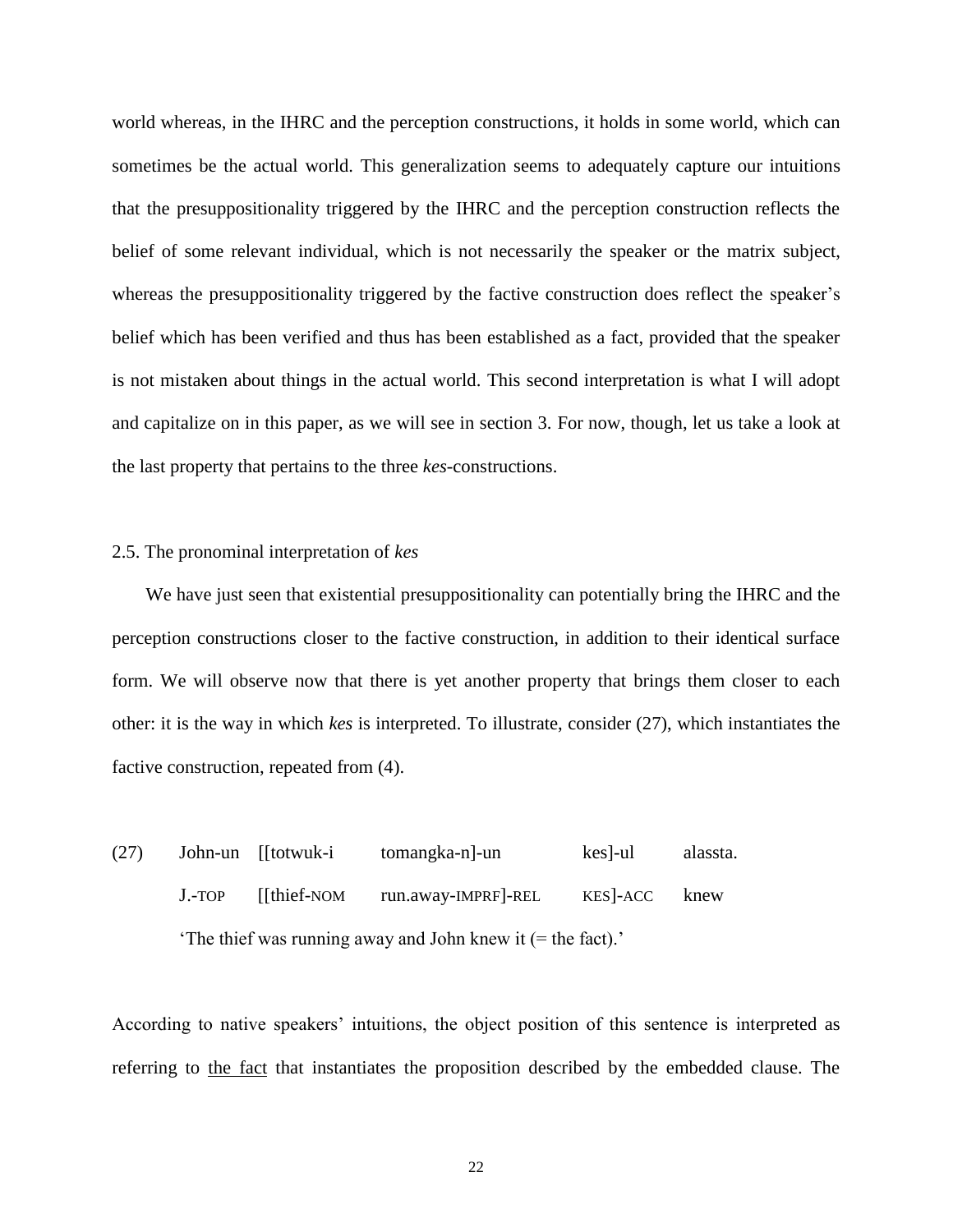importance of this interpretation is two-fold: first, it shows that *kes*'s meaning is definite. The other is that this grammatical category behaves like a pronoun in that interpreting it involves recovering a salient property that restricts it. This is evidenced by the fact that *kes* can actually be replaced by a lexical noun that literally means 'fact', namely, *sashil*, as shown in (28) without causing any semantic harm to the original sentence.<sup>11,12</sup>

(28) John-un [[totwuk-i tomangka-n(-ta)]-un sashil]-ul alassta. J.-TOP [[thief-NOM run.away-IMPRF(-IND)]-REL fact]-ACC knew 'A/the thief was running away and John knew the fact.'

Notice that the properties displayed by *kes* in the factive construction are shared by those in the perception construction. In the latter, the object position is interpreted as referring to some unique perceptual aspect of the eventuality described by the embedded clause such as 'scene' or 'sound'. That is, it is construed as referring to the scene or sound of the event described by the embedded clause. Evidence for this comes from the fact that the *kes* that occurs in (29) can be replaced by a lexical noun such as *soli* 'sound' as exemplified in (30).

(29) John-un [[totwuk-i tomangka-n]-un kes]-ul tulessta. J.-TOP [[thief-NOM run.away-IMPRF]-REL KES]-ACC heard 'The thief was running away and John heard it (= the sound).'

 $11$  According to Shigeru Miyagawa (p.c.), the same is true of Japanese IHRCs as well.

 $12$  For reasons unknown to me at this point, this lexical substitution is better with the indicative mood marker -ta overtly realized in the embedded clause.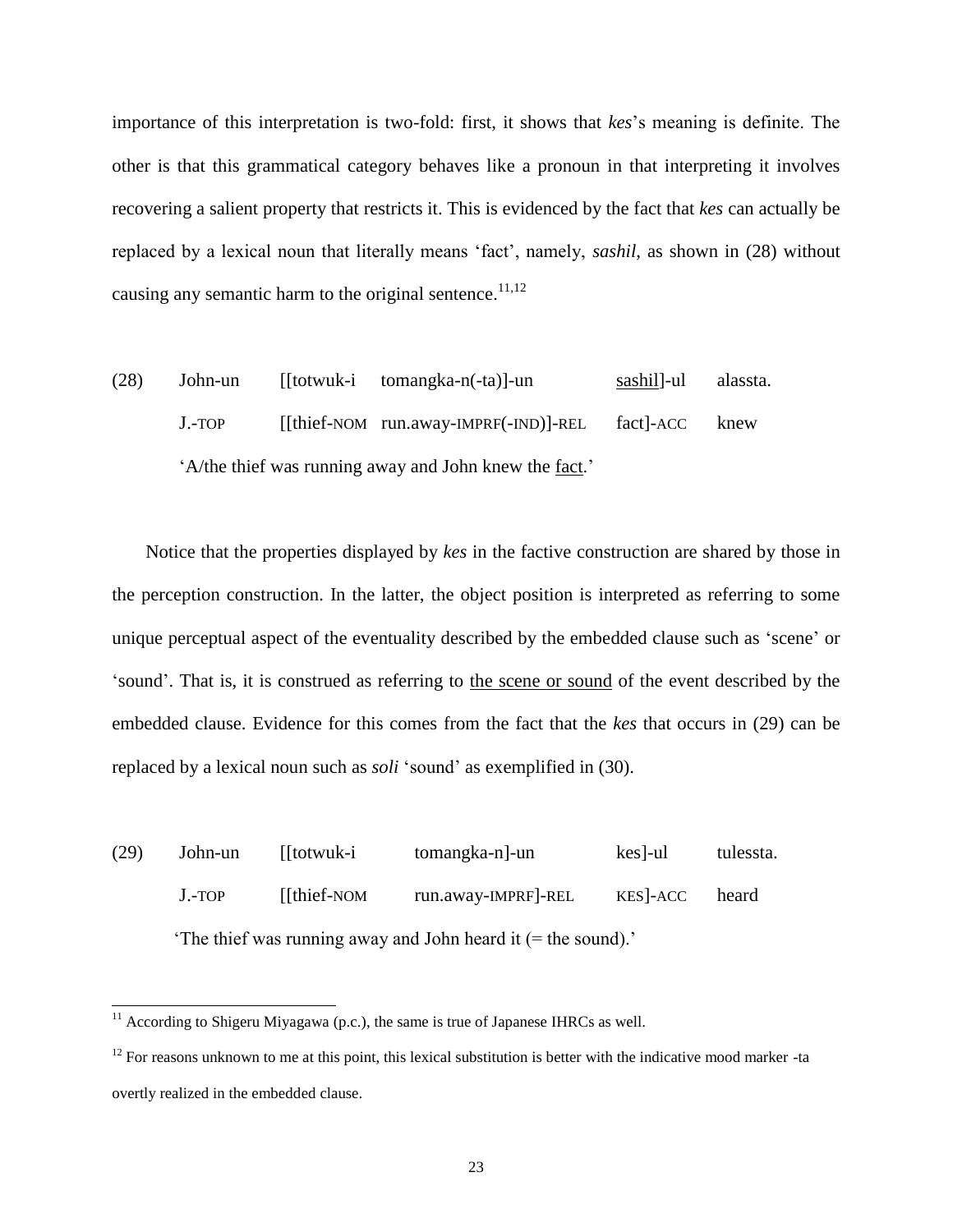(30) John-un [[totwuk-i tomangka-n]-un soli]-lul tulessta. J.-TOP [[thief-NOM run.away-IMPRF]-REL sound]-ACC heard 'A/the thief was running away and John heard the sound.'

Now, what about the IHRC construction? In Kim (2007), I have claimed that the IHRC construction instantiates E-type anaphora: the IHRC+*kes* string denotes a unique or maximal individual that stands in a salient relation to the eventuality described by the embedded clause. I have further argued that this relation is a thematic relation such as Agent and Theme. Support for this idea comes from the observation that the *kes* that occurs in sentence (31) can be replaced by a lexical expression, as shown in (32).

| (31) |                                                                | John-un [[totwuk-i | tomangka-n]-un      | $kes$ -ul | capassta. |  |
|------|----------------------------------------------------------------|--------------------|---------------------|-----------|-----------|--|
|      | $J.-TOP$                                                       | [[thief-NOM]       | run.away-IMPRF]-REL | KES - ACC | caught    |  |
|      | The thief was running away and John caught him (= the thief).' |                    |                     |           |           |  |

| (32) | John-un   | [[totwuk-i tomangka-n]-un          | saken]-uy           | <u>hayngwica</u> -lul |
|------|-----------|------------------------------------|---------------------|-----------------------|
|      | $J.-TOP$  | $[$ [thief-NOM run.away-IMPRF]-REL | event-GEN agent-ACC |                       |
|      | capassta. |                                    |                     |                       |
|      |           |                                    |                     |                       |

caught

'A/the thief was running away and John caught the agent of the event, i.e., the thief.'

24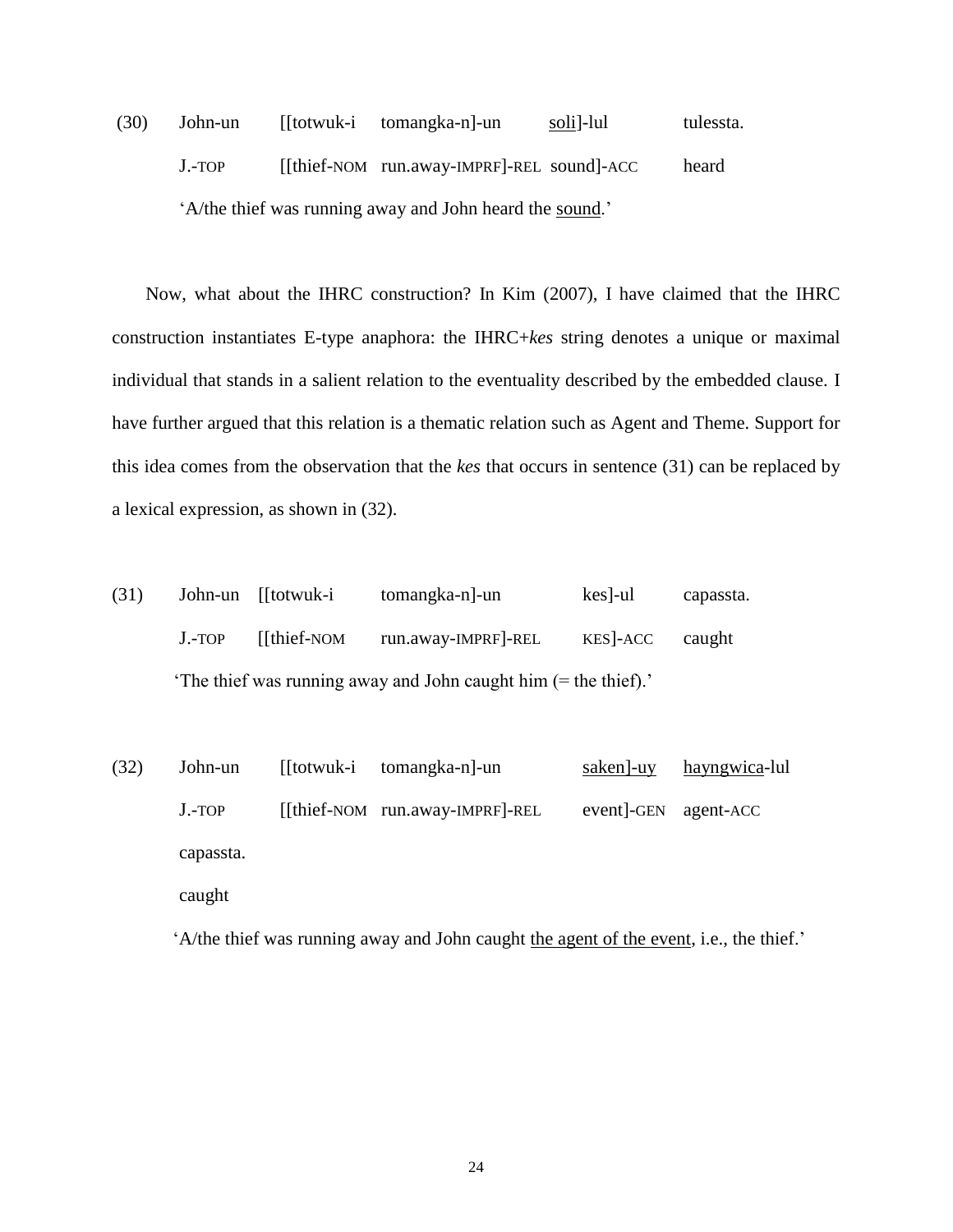These facts, taken together, show that, in all three constructions, *kes* behaves like some sort of pronominal. We can therefore add yet another property to the list of commonalities we have compiled for them.

## 2.6. Summary

 $\overline{a}$ 

In this subsection, we have seen that the complement positions of the IHRC construction and the perception construction pattern together with respect to referential transparency, indicative mood-marking, and predicate restriction but this parallel is not shared by the complement position of the factive construction.<sup>13</sup> We have also seen, however, that the three constructions

(i) The IHRC construction:

| Yenghee-nun | ∬sakwa-ka       | taum-cwu-ey       | swuchwul-toy]-1      | kes-ul         |
|-------------|-----------------|-------------------|----------------------|----------------|
| Y.-TOP      | $[$ [apple-NOM] | next-week-LOC     | export-PASS]-REL.FUT | <b>KES-ACC</b> |
| onul        | mili            | phocangha-ess-ta. |                      |                |
| today       | in.advance      | pack-PST-DECL     |                      |                |

'The apples are going to be exported next week but Yenghee packed them today in advance.'

 $<sup>13</sup>$  It is also widely held that there is a temporal restriction on the IHRC construction and the perception construction</sup> whereas it is not imposed on the factive construction: the embedded clause's event time cannot precede that of the embedding clause's event time (e.g., Kim 2002, Lee 2004, Matsuda 2002, Kim 2004). Further probing reveals, however, that this restriction in fact admits numerous exceptions, as shown by the following examples ((ii) is due to Hee-Rak Chae, p.c.):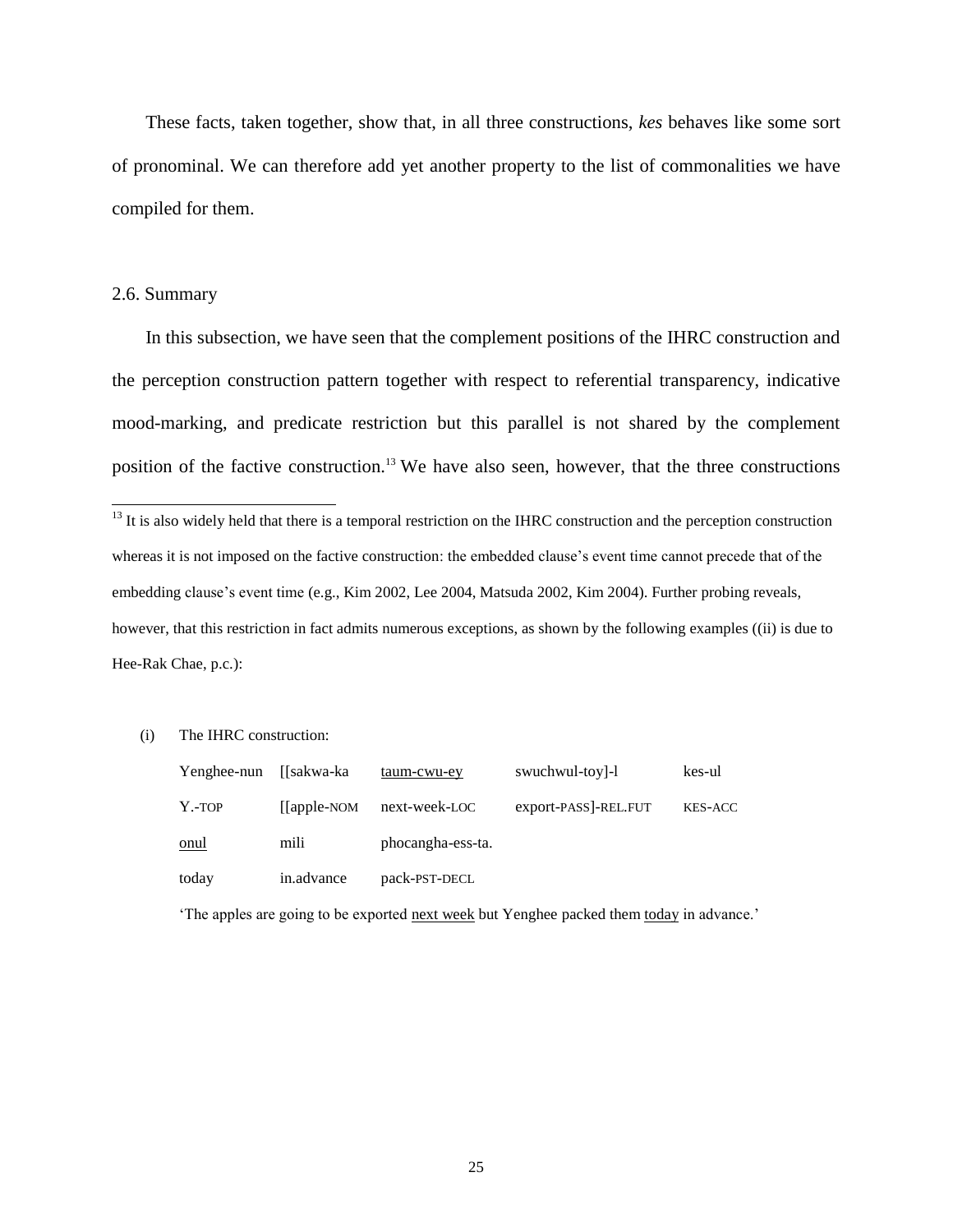behave more alike in terms of the existential presuppositionality requirement on the complement position and the pronominal-like interpretive behavior of *kes*. A proper analysis of the three constructions should therefore be able to derive their fine-grained differences while also capturing their commonalities. Developing such an analysis will be the task of the next section, to which we now turn.

#### 3. An E-type pronoun analysis of the three *kes*-constructions

The goal of this section is to propose a locally individualized but globally uniform analysis of the three *kes*-constructions. I will do this by revising an E-type pronoun analysis of the IHRC construction I have offered in Kim (2007) and extending it to the other two *kes*-constructions. Therefore, I begin this section with a brief overview of Kim (2007).

#### 3.1 Kim's (2007) E-type pronoun analysis of the IHRC construction

 $\overline{a}$ 

In Kim (2007), I have proposed that, in the IHRC construction in Korean, the relative clause occurs as the complement to an N-level pronoun *kes*, which is in turn complement to a phonologically null [+ definite] feature. This is schematically depicted in (33) for sentence (1).

<sup>(</sup>ii) The perception construction: Context: John is watching a TV drama that has a character named Mary appearing in it. John-un [[Mary-ka taumcwu-ey cwuk]-ul kes]-ul mili po-keytoy-ess-ta. J.-TOP [[M -NOM next.week-LOC die]-REL.FUT kes]-ACC in.advance see-happen.to-PST-DECL 'Mary is going to die next week and John happened to see it (= the event) in advance (because the broadcasting company showed it as a preview).'

The above data show that a temporal restriction is not a reliable enough diagnostic to tease apart the IHRC and the perception constructions from the factive construction. Thus I do not include it in the discussion here.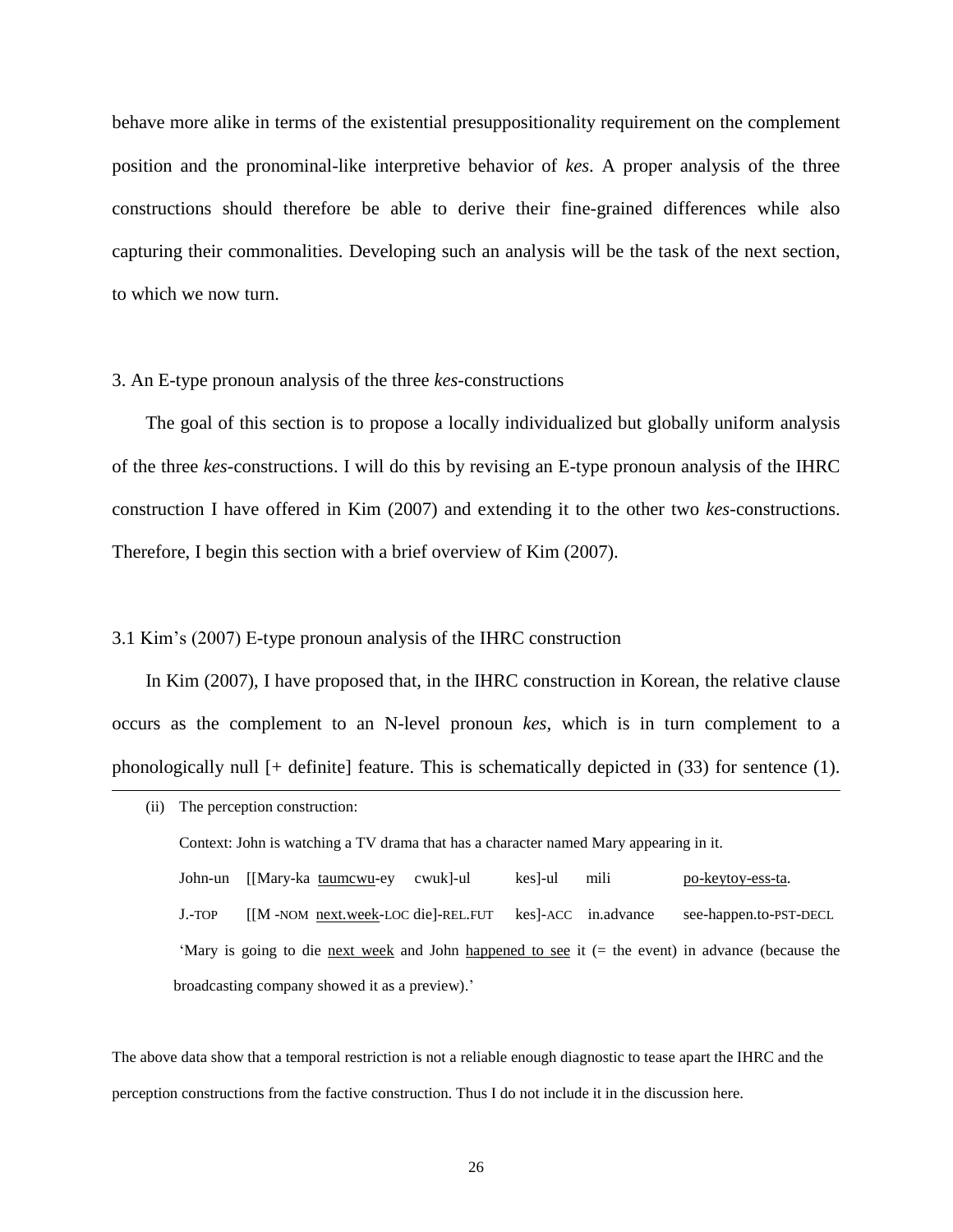(Note that, from this point forward, *kes* is glossed as PRON, shorthand for pronominal, rather than as KES.)

(1) John-un [[totwuk-i tomangka-n]-un kes]-ul cap-ess-ta. J.-TOP [[thief-NOM run.away-IMPRF]-REL PRON]-ACC catch-PST-DECL 'John caught a/the thief running away.'

Or 'A/the thief was running away and John caught him.'



 $\overline{a}$ 

Under this analysis, the DP embedding an IHRC has the semantics of an E-type pronoun: roughly speaking, it is construed as referring to a unique/maximal individual that has a salient property recovered from context.<sup>14</sup> There are several arguments for this treatment. Of these, one notable argument is that, just like typical E-type pronouns, the *kes* plus [+definite] string is

<sup>&</sup>lt;sup>14</sup>This analysis of the IHRC construction in Korean builds upon the E-type pronoun analyses of Japanese IHRCs

<sup>(</sup>e.g., Hoshi 1996, Shimoyama 1999, Matsuda 2002). But it differs from them in details. Furthermore, it resolves the formal linking problem, which has afflicted its predecessors.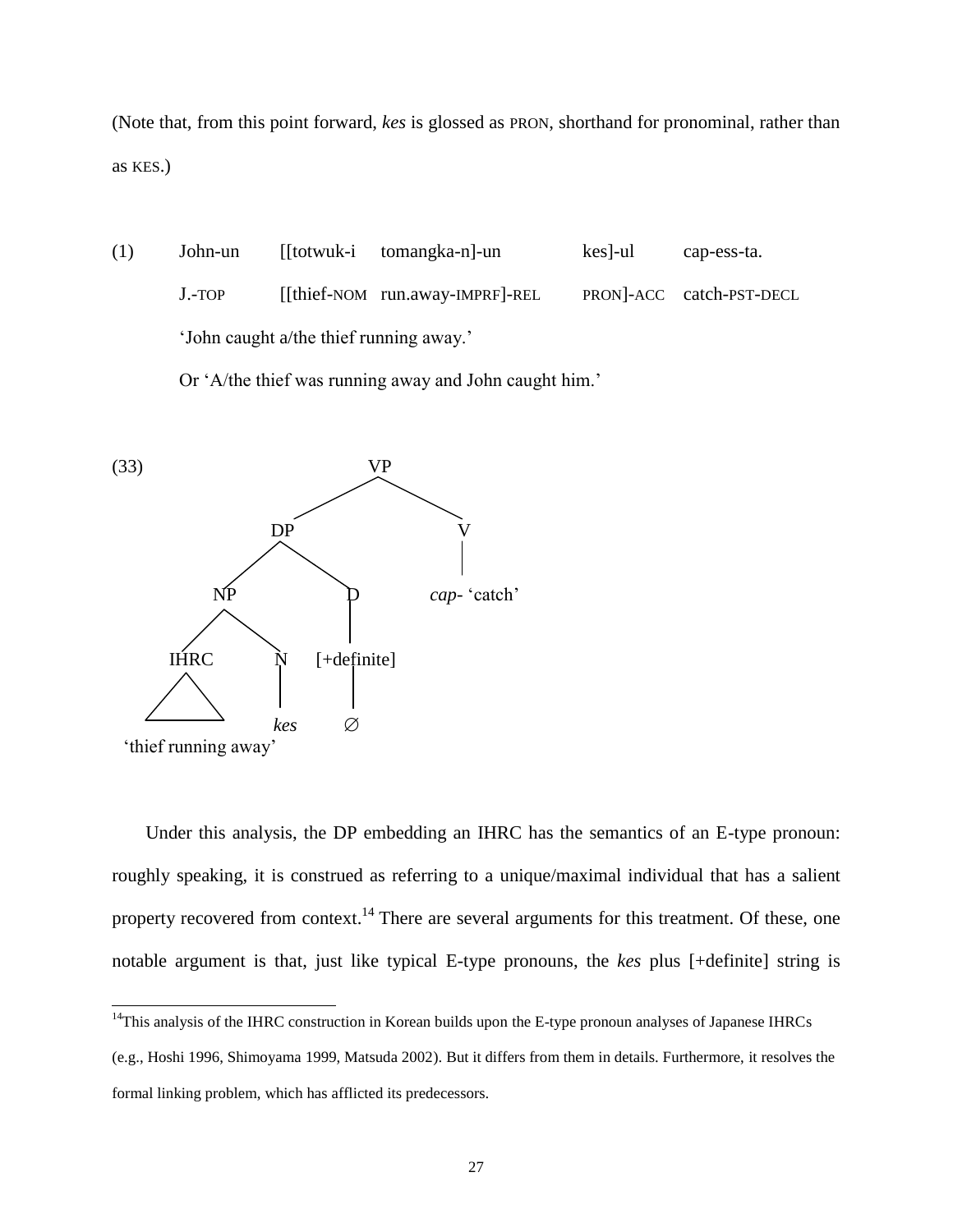linked to its antecedent via some sort of semantic mechanism, rather than via a syntactic mechanism like c-command. The other argument is that this string receives a unique or maximal interpretation, which is another defining property of E-type pronouns (Sells 1986, Hoshi 1995, Shimoyama 1999). To illustrate, consider (34). Here, *kes* is interpreted as referring to all the cookies that Mary put in the box, not just some of them. Hence the sentence is judged false if John ate only three cookies out of the five cookies that May put in the box.

| (34) | John-un  | [[Mary-ka]             | sangca-ey        | kwaca-lul  | tases-kay |
|------|----------|------------------------|------------------|------------|-----------|
|      | $J.-TOP$ | $[$ [M.-NOM]           | box-LOC          | cookie-ACC | five-CL   |
|      | noh-a    | twu- $\varnothing$ ]-n | $\text{kes}$ -ul | mekessta.  |           |
|      | put-COMP | aux-PST]-REL           | PRON-ACC         | ate        |           |
|      |          |                        |                  |            |           |

'Mary put five cookies in the box and John ate them (= all the five cookies).'

In order to derive the semantics of the IHRC construction compositionally, the following claims are made: one is that the salient property that restricts the denotation of the E-type pronoun is a thematic relation that holds between a state described by the embedded clause and an individual (e.g., Agent, Theme), as already mentioned in section 2.5. Another claim is that the relative marker -*un* relates the contents of the embedded clause and the embedding clause by asymmetrically coordinating them. This analysis is motivated by the well-known non-restrictive semantics of IHRCs with respect to their head noun's meaning (e.g., Jhang 1991, 1994, Jung 1995; Hoshi 1995, Shimoyama 1999), and the standard treatment of non-restrictive relatives in the literature, which utilizes a conjunction structure between the embedded and the embedding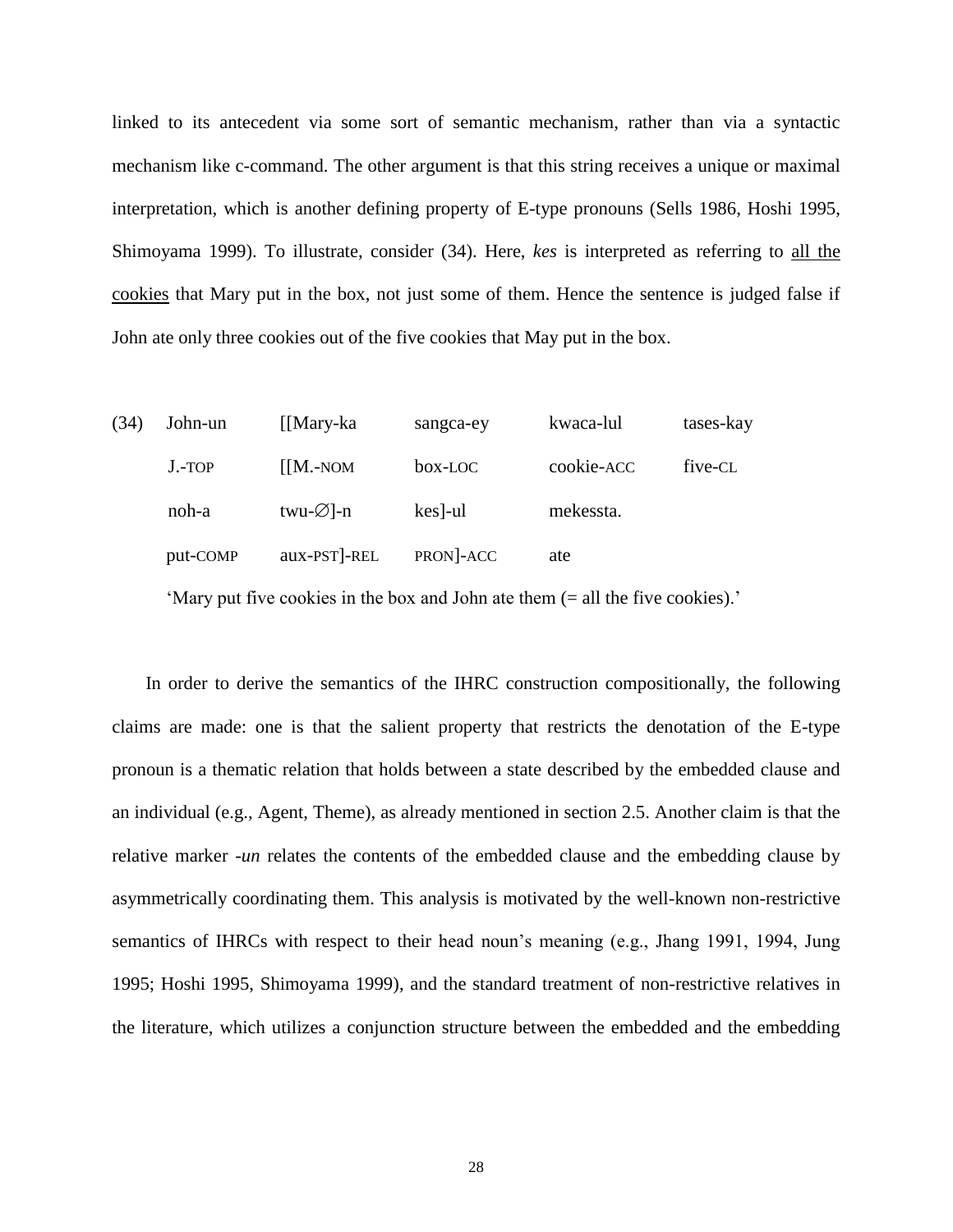clauses (e.g., Déchaine 1993). Incorporating these ideas, in Kim (2007), I have offered the following lexical entries for the core components of the IHRC construction:

(35) Lexical entry for 
$$
-un: \langle\langle s, \langle i, t \rangle \rangle, \langle\langle s, \langle i, t \rangle \rangle, \langle i, t \rangle \rangle
$$
  
\n
$$
[[[-un]] = \lambda K_{\langle s, \langle i, t \rangle}, \lambda L_{\langle s, \langle i, t \rangle}, \lambda t_i, \exists s[K(s)(t) \& L(s)(t)]
$$

Here, *K* and *L* range over sets of states, *s* over states, and *t* over times.

(36) Lexical entry for  $kes: >$ 

 $[[\text{kes}_R \ p]]\mathcal{E} = \lambda s_s \lambda x_e[g(R)(x)(s) \& g(P)(x)]$ 

Here, *s* ranges over states, *x* over individuals, *R* over thematic relations, and *P* over properties, and *g* is an assignment function.

(37) Lexical entry for the definite feature:  $<,  $\leftrightarrow$ ,  $e$$ 

 $[$  + definite]] =  $\lambda P \cdot \sigma x$  [P(x)]

 $\overline{a}$ 

Here, *P* ranges over properties and ' $\sigma$ ' represents Link's (1983) sum operator.

Third, concerning the composition scheme, it was hypothesized that the IHRC undergoes LF-raising as a way to resolve its semantic type mismatch with *kes*. <sup>15</sup> In brief, while an IHRC needs to combine with a function from states to sets of times, *kes* needs a state variable to combine with. Hence the former raises and adjoins to the appropriate level of the embedding

<sup>&</sup>lt;sup>15</sup> LF-raising analyses of the IHRC construction have also been proposed for the Japanese IHRC construction (e.g.,

Fuji 1998 and Shimoyama 1999). But they differ from the analysis outlined here in their theoretical assumptions and technical executions.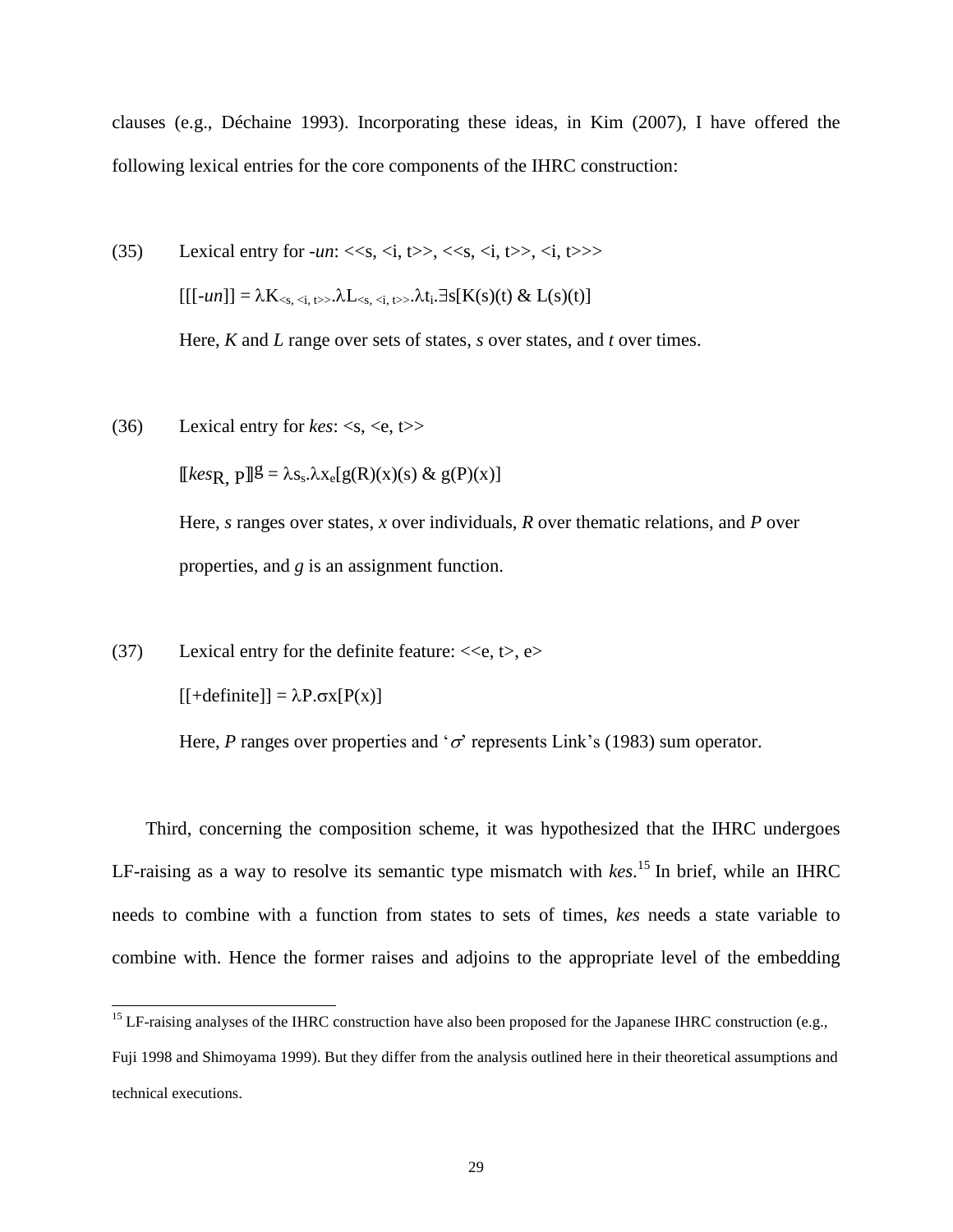clause. The adjunction site is argued to be an Aspect Phrase for reasons that do not directly concern us here. What matters for our purposes is that the IHRC is interpreted higher than its surface position.

This LF-raising analysis is depicted in (38). Here, K and J respectively stand for the indices of the raised subject<sup>16</sup> and the raised IHRC, which is labeled as RelP, shorthand for Relative Clause Phrase. Also,  $t_k$  and  $t_j$  stand for the traces of these moved constituents. Given the assumptions in type-driven semantics (Klein and Sag 1985), the traces get interpreted as an individual variable and a state variable, respectively.

When the LF structure gets interpreted, the indices activate the semantic operation called Predicate Abstraction (PA), given the standard assumption on semantic consequences of movement in generative grammar (e.g., Heim and Kratzer 1998). What this operation does is to create a new predicate by abstracting over a variable denoted by a trace, as indicated in the following LF structure.

<sup>&</sup>lt;sup>16</sup> In Kim (2007), I assume the VP-internal subject hypothesis proposed by Fukui and Speas (1986), and Koopman and Sportiche (1991), among others, to keep the syntactic assumptions standard.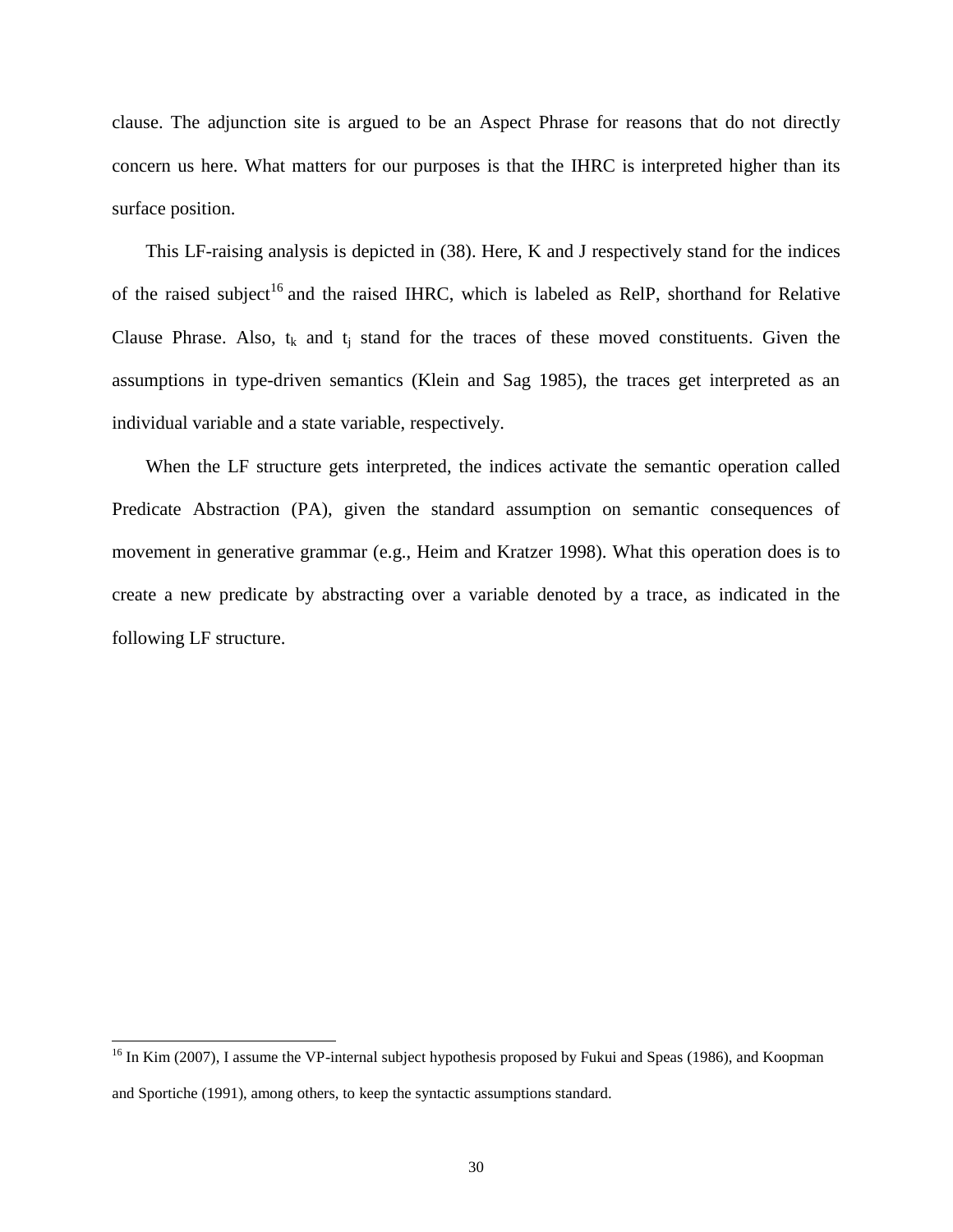



In this interpretive mechanism, the LF-raising of an IHRC has an important consequence for capturing its semantics: the trace it leaves behind gets interpreted as a state variable that combines with the denotation of *kes*. Crucially, this ensures that the E-type pronoun refers only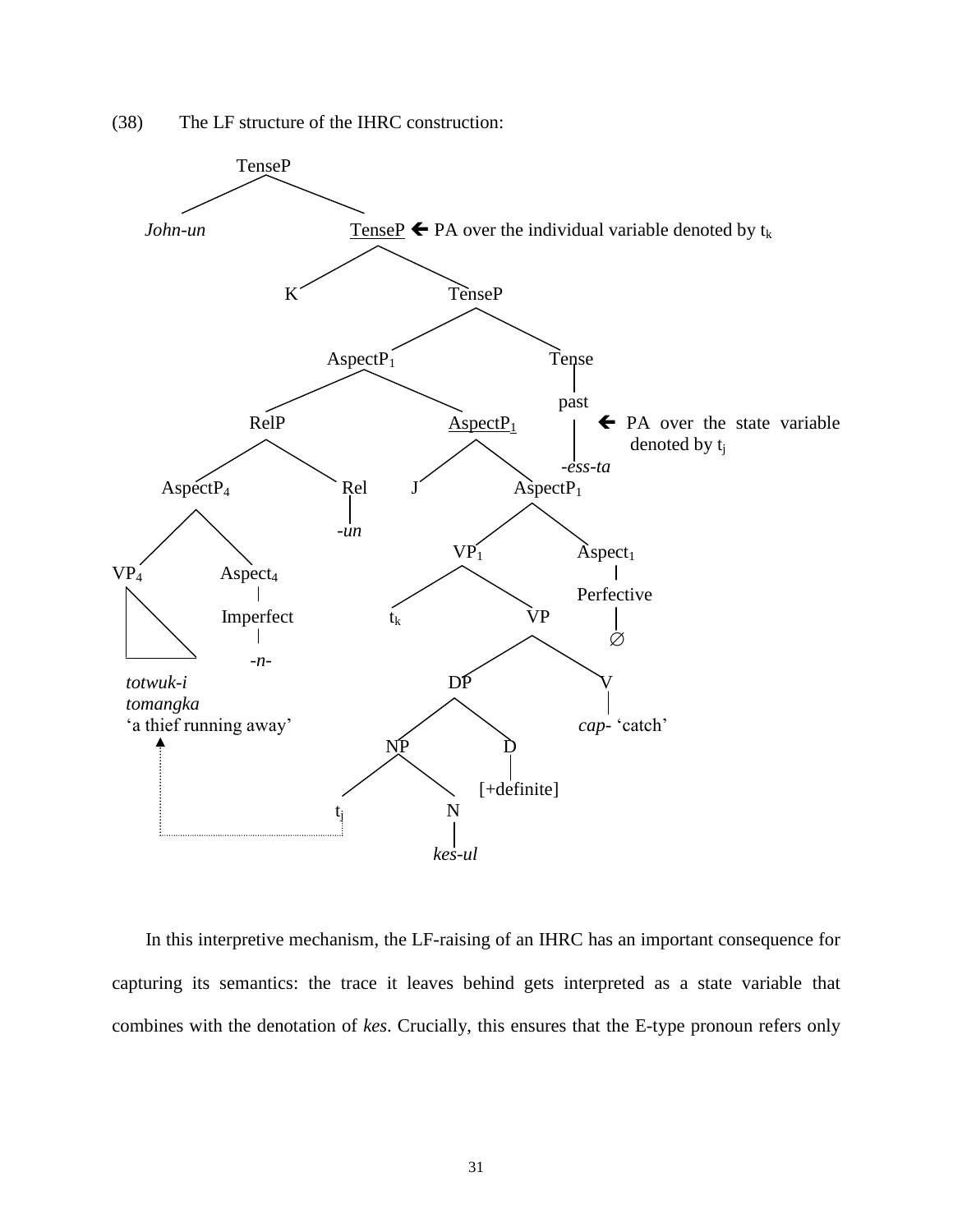to an individual that has a property in the eventuality denoted by the embedded clause, rather than just any prominent individual in the discourse context.

When we apply this E-type pronoun analysis of the IHRC construction to sentence (1), we obtain (39).<sup>17</sup> Here, in-progress state means a developmental stage of a progressive event in the sense of Parsons (1990), which, by definition, contains all the event participants in its structure, and the highlighted part corresponds to the denotation of the E-type pronoun present in the embedding clause of (1).

(39) Logical structure of (1):  $\exists t[t < now \& \exists s[\exists e[\exists x[run.away(e) \& Agent(x)(e) \& third(x)] \& In-process(s, e) \&$  $t \subseteq \tau(s)$ ] &  $\exists e'$ [catch(e') & Agent(John)(e') & Theme( $\sigma y[g(R)(y)(s)$  &  $g(P)(y)](e')$  &  $\tau(e') \subset t$ ]]]

Given the definition of an in-progress state, and given the content of the embedded clause, the assignment function *g* yields 'Agent' as the value for *R* and 'thief' as the value for *P*. This lets the E-type pronoun be interpreted as referring to the unique individual that bears an Agent relation to the in-progress state of the event described by the embedded clause and has the property of being a thief. Consequently, the sentence is judged to be true if a thief was running away at some time in the past and John caught the thief at that time.

What is appealing about this analysis is that the E-type pronoun present in the embedding clause has a delimited interpretive variability, since its property is supplied by the interaction between the linguistic context and the event structure of the embedded clause. Hence it can

 $17$  See Kim (2007) for the precise derivational process.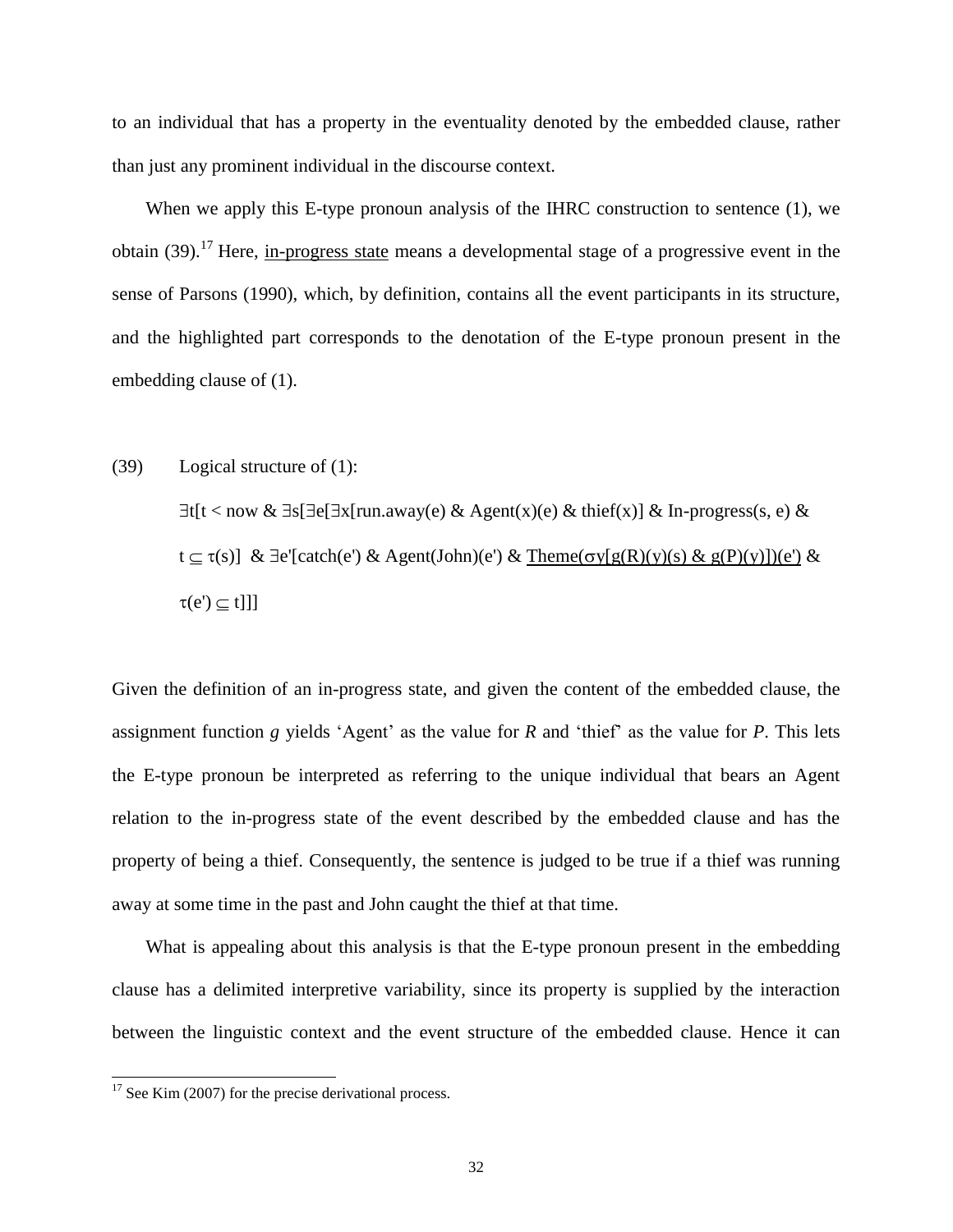capture the ambiguity of sentences like (40). Notice that (40) is three-ways ambiguous, as the English translations show.

(40) John-un [[koyangi-ka cwi-lul cohaka-n]-un kes]-ul capassta. J.-TOP [[cat-NOM mouse-ACC chase-IMPRF]-REL PRON]-ACC caught Reading 1: 'A cat was chasing a mouse and John caught the cat.' Reading 2: 'A cat was chasing a mouse and John caught the mouse.' Reading 3: 'A cat was chasing a mouse and John caught both the cat and the mouse.'

Under the analysis advanced in Kim (2007), this sentence will receive (41) as its logical structure. Again, the highlighted part corresponds to the denotation of the E-type pronoun, i.e., the object of the matrix verb.

(41) Logical structure of (40):

 $\exists t[t < now \& \exists s[\exists e[\exists x \exists y[\text{chase}(e) \& \text{Agent}(x)(e) \& \text{cat}(x) \& \text{Theme}(y)(e) \& \text{mouse}(y)]$ & In-progress(s, e) &  $t \subseteq \tau(s)$ ] &  $\exists e'$ [catch(e') & Agent(John)(e') & Theme( $\sigma z[g(R)(z)(s) \& g(P)(z)](e') \& \tau(e') \subseteq t]]$ ]

Since *R* and *P* that occur in (41) are free variables, the E-type pronoun can refer to either the cat or the mouse, because both bear a thematic relation to the state described by the embedded clause, Agent and Theme, respectively. This captures the first two possible readings of sentence (40). The third reading, namely the plural individual reading, also becomes available, because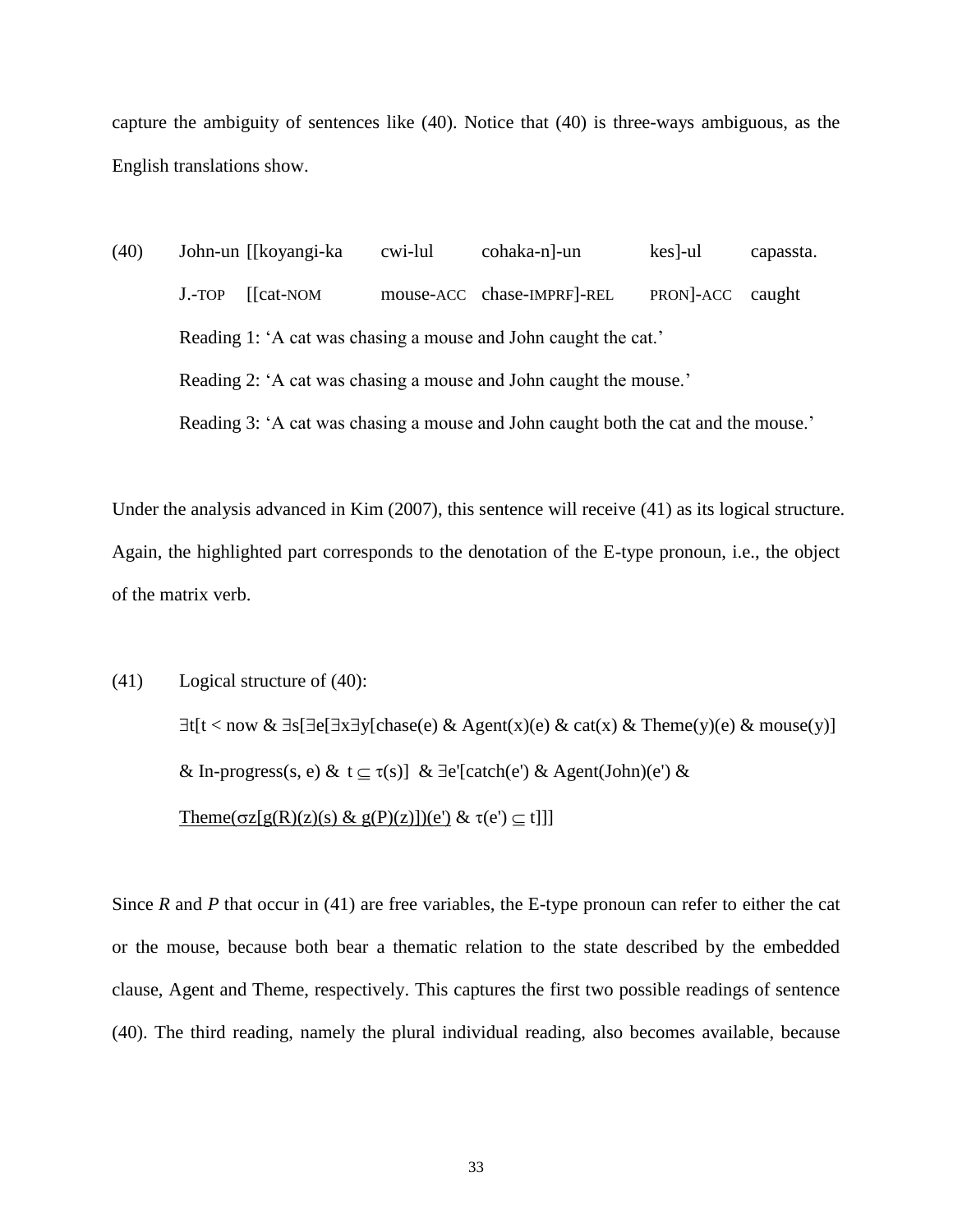Link's sum operator  $\sigma$  can take all the individuals that bear some thematic relation to the embedded clause's content and return a plural individual that consists of them.

To summarize the main point of Kim's (2007) analysis, the DP that directly embeds an IHRC plus *kes* string has the semantics of an E-type pronoun: it is interpreted as referring to a unique/maximal individual that bears a salient thematic relation to the eventuality described by the embedded clause. Importantly, this pronoun's denotation is both free and restricted. We will see below that this delimited interpretive flexibility of the IHRC+*kes* string gives us just what we want for the other two *kes*-constructions.

## 3.2 Extending an E-type pronoun analysis to the other two *kes*-constructions

I claim that the E-type pronoun analysis we just reviewed can be successfully extended to the perception and the factive constructions if we recast it in a Kratzerian (Kratzer 1989, 1998, 2002) situation semantics framework and make minimal amendments to its core idea. To show that this is indeed the case, I need to make a brief excursion to introduce Kratzerian situation semantic theory.

In Kratzerian situation semantics, propositions denote sets of situations in which the proposition is true, and these situations are minimal or fine-grained enough to not include anything that is irrelevant to the truth of the sentence. Another important tenet of this theory is that situations are particulars, just like individuals, and things like eventualities, states of affairs, facts, and worlds can all be subsumed under the rubric of situations. They may differ in their relative 'sizes', however: eventualities are presumably smaller than or equal to situations, and situations are in turn smaller than or equal to worlds. Thus, an eventuality, a situation, and a world can form a part-whole relation in a semi-lattice structure whose supremum is the world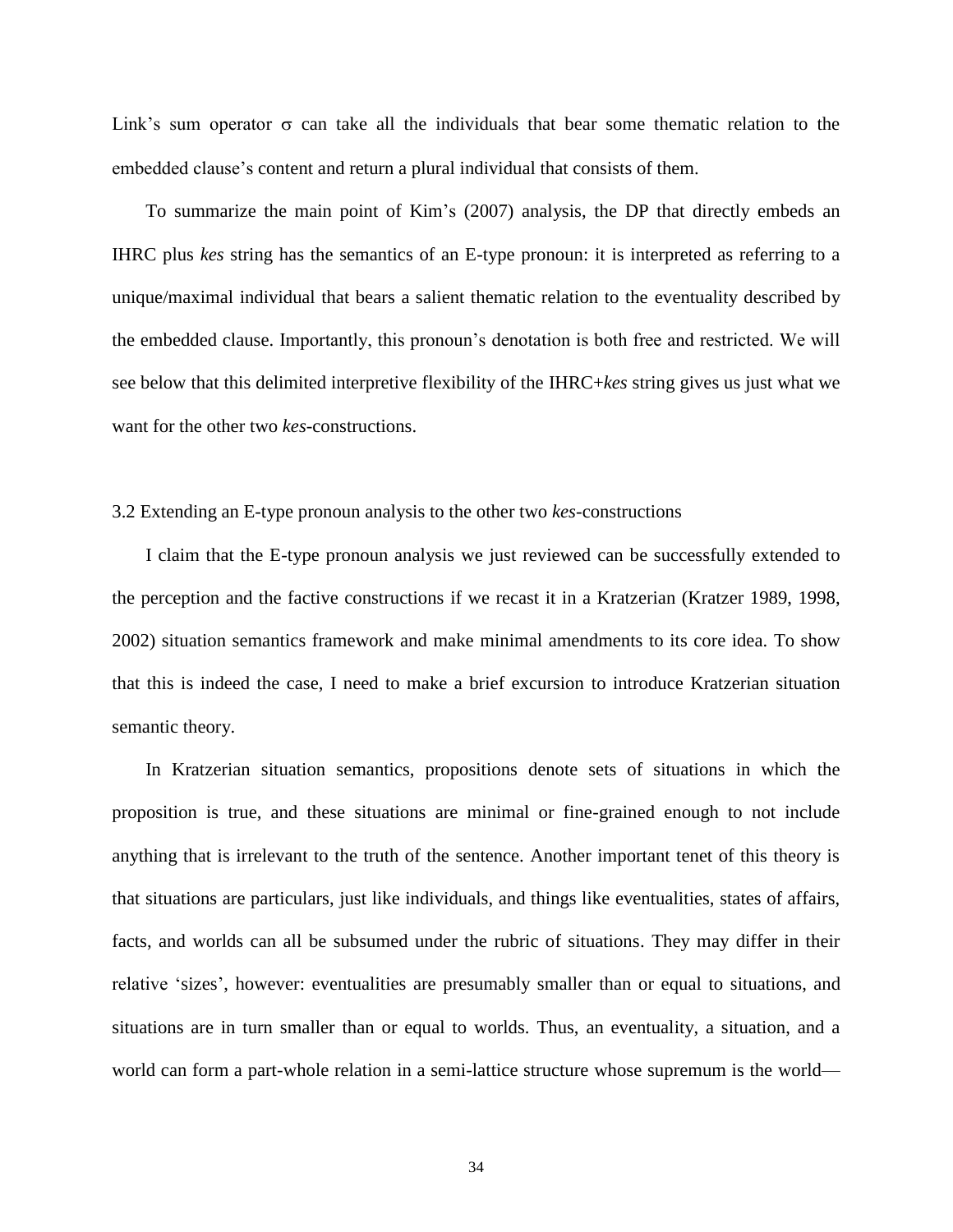that is, a world has a unique situation as its part, and this situation in turn has a unique eventuality as its part.<sup>18</sup> This idea is more formally expressed by (42), which Kratzer offers in the works cited above:

(42) For all  $s \in S$ , there is a unique  $s' \in S$  such that  $s \leq s'$  and for all  $s'' \in S$ , if  $s' \leq s''$ , then  $s'' = s$ .

This condition says that every possible situation *s* must be related to a unique maximal element, namely, its world. Consequently, no situation can be part of more than one possible world.

Given these assumptions, under this theory, an English sentence (43) receives the logical structure given in (44).

(43) Ewan swam for ten hours.

 $\overline{a}$ 

(Kratzer 2008: ex. (59a))

(44)  $\lambda$ s[past(s) &  $\exists$ e[e  $\leq_p$  s & swim(Ewan)(e) & f<sub>hour</sub>(e) =10]] Here, *s* ranges over situations and *e* over eventualities, and  $\leq_p$  stands for a part-whole relation.

(Kratzer 2008: (60))

 $18$  For a comprehensive overview of Kratzerian situation semantics, in comparison with Barwise and Perry's (1983) situation semantic theory, see Portner (1992). Kratzer (2008) also offers an overview on situation semantics in general and how it can incorporate or encompass (Neo)-Davidsonian event semantics.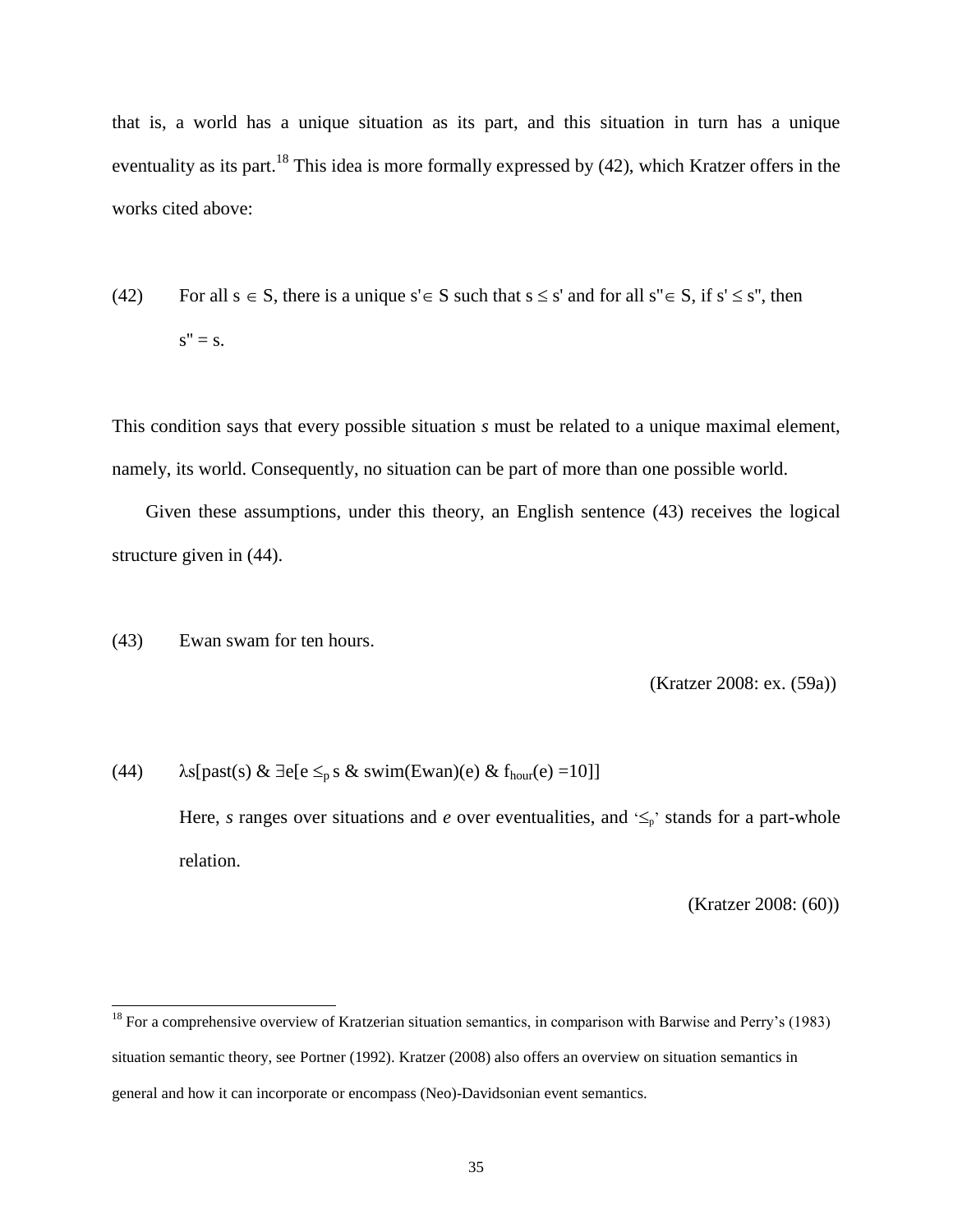If we bring intensionality into the picture and also differentiate between minimal situations and maximal situations by calling the former 'situations' and the latter 'worlds', the logical form of sentence (43) will look like (45).

(45) 
$$
\lambda w \exists s [past(s) \& \exists e [s \leq_p w \& e \leq_p s \& swim(Ewan)(e) \& f_{hour}(e) = 10]]
$$

When we transpose Kim's (2007) event-based E-type analysis of the IHRC construction into the situation semantic framework adopted here, the two core assumptions of the situation semantic theory, namely (i) the part-whole relations between different types of situations, and (ii) their status as particulars, afford us an essentially uniform analysis of the three *kes*-constructions at the macro-level.

First, the embedded clause of the IHRC construction now denotes (a characteristic function of) a set of situations, rather than a function from states to sets of times. Hence, we obtain (46) as the logical form of sentence (1). Notice that the only notable difference between this formula and the one in (39) is the choice of *l* as the variable for states and *s* as the variable for situations, a choice I have made to keep things consistent with Kratzer's example in (44).

(46) The logical structure of (1) in Kratzerian situation semantics:  $\exists t[t < now \& \exists s[\exists \exists e[\exists x[e \leq_{p} s \& run.away(e) \& Agent(x)(e) \& third(x)] \& In-$ progress(l, e) & t  $\subseteq \tau(l)$ ] &  $\exists e'[catch(e') \& Agent(John)(e') \& Thene(\sigma y[g(R)(y)(s) \&$  $g(P)(y)](e') \& \tau(e') \subseteq t$ ]] Here, *t* ranges over temporal intervals, *s* over situations, *l* over states, *e* over events, and

*x* and *y* range over individuals.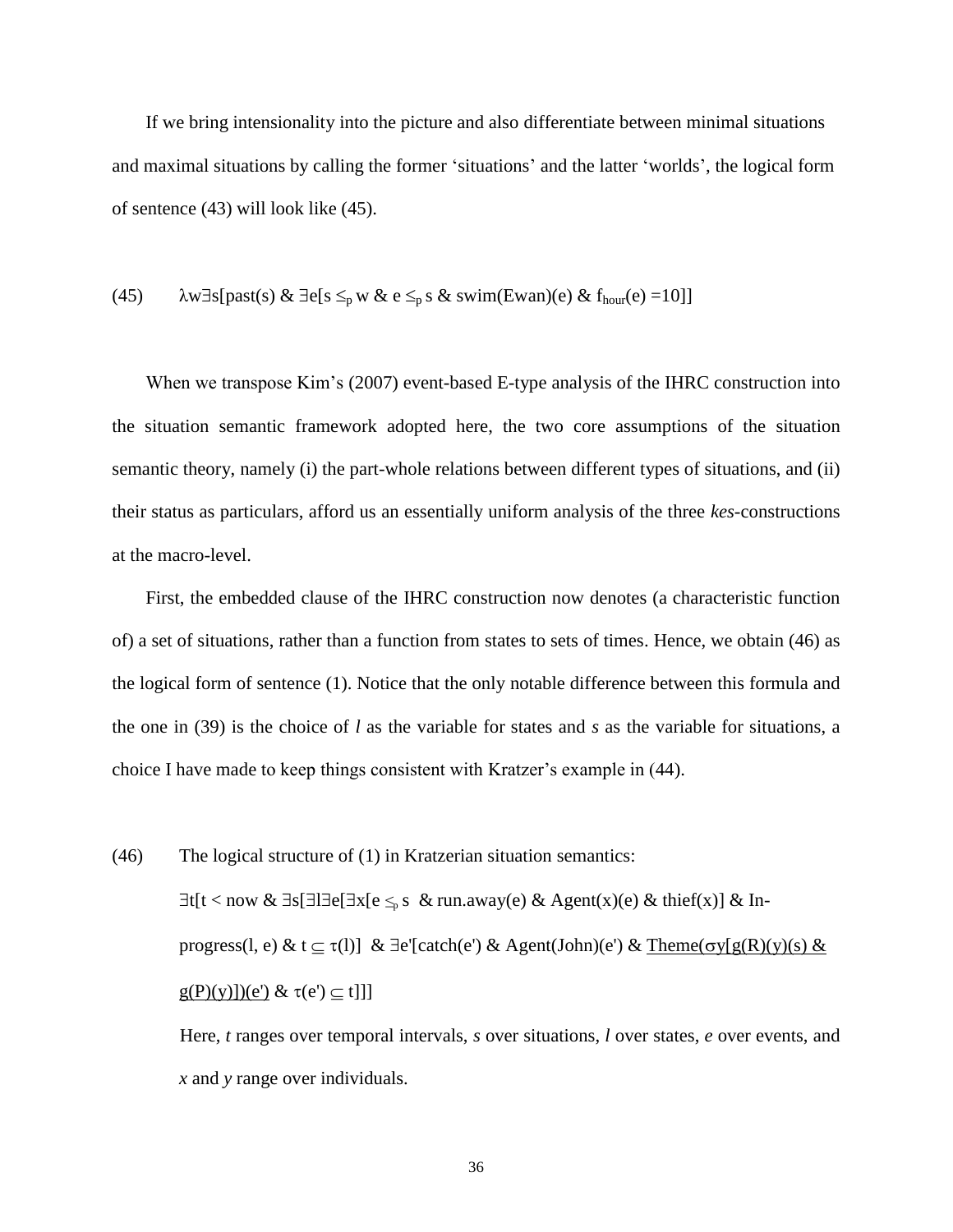Importantly, in the adopted situation semantic framework, the embedded clauses of the perception construction and the factive construction also denote sets of situations, just as the embedded clause of the IHRC construction does, although their denotations may differ at the micro-level: the embedded clause of the IHRC construction denotes a set of eventualities (or minimal situations), the embedded clause of the perception construction denotes a set of minimal situations, and that of the factive construction denotes a set of maximal situations or worlds.

Given this situation semantic analysis of the embedded clauses of the three constructions, we can characterize the interpretive behavior of the *kes* string as that of an E-type pronoun across the board: in all cases, it is construed as referring to an entity that stands in a salient relation to the situation described by the embedded clause, whether this situation is an eventuality, a situation, or a world at a more fine-grained level.

Now the question is: what kind of relation does this entity bear in each case? I claim that it bears a thematic relation in the IHRC construction, a direct perceptual relation in the perception construction and a part-whole relation in the factive construction. The idea that the E-type pronoun in the IHRC construction bears a thematic relation to the content of the embedded clause is already established in Kim (2007). Hence below, I focus on the other two *kes*constructions.

To begin with the perception construction, we have already seen in section 2.5 that the Etype pronoun denotes a perceptual aspect of the eventuality described by the embedded clause: e.g., it is translated as 'the scene' or 'the sound'. It is intuitively clear that things like 'scene' and 'sound' map eventualities or minimal situations onto entities that represent parts of them, in a way analogous to thematic relations such as Agent and Theme, although they are not thematic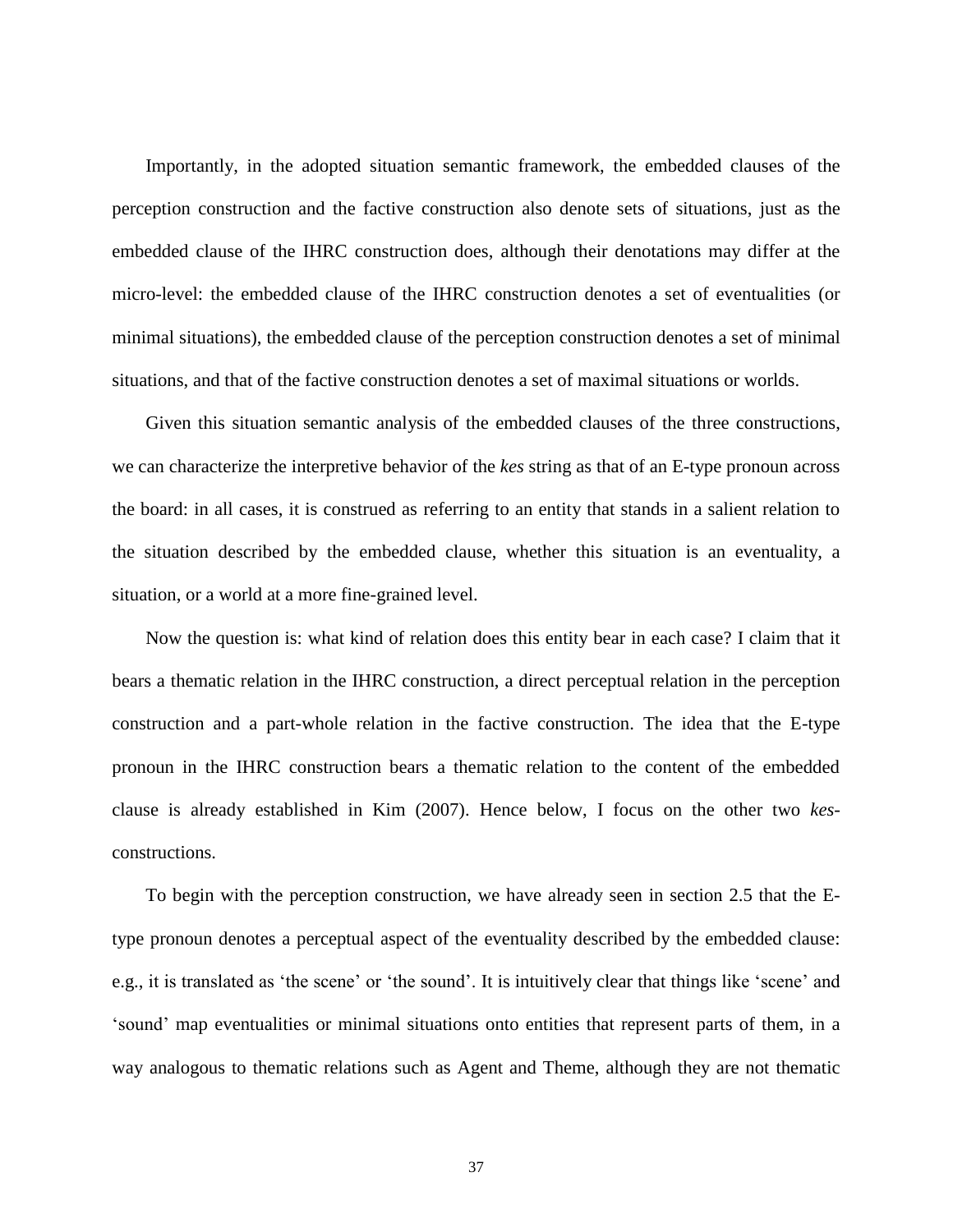relations themselves. <sup>19</sup> Hence it stands to reason that the denotation of *kes* that occurs in the perception construction also contains a free relation variable *R*, just like the denotation of *kes* in the IHRC construction does, except that this time it ranges over things like 'scene' and 'sound'. As for the free property variable *P* that is postulated for *kes*'s denotation in the IHRC construction, however, I suspect that we can eliminate it without any serious harm, because the object of a direct perceptual verb need not have a property like 'thief'.<sup>20</sup> I therefore propose (47) as the denotation of *kes* that occurs in the perception construction. Note that, here, the variables range over different things from those in (36).

(47) Lexical entry for *kes* in the perception construction: <s, <e, t>>

 $[kes_R]$  $\mathcal{g} = \lambda s.\lambda x[g(R)(x)(s)]$ 

 $\overline{a}$ 

Here, *g* is an assignment function and *s* ranges over minimal situations, *x* over entities, and *R* over perceptual relations.

We can give a similar treatment to the factive construction if we adopt Kratzer's (2002) notion of 'fact' and what it means to 'know that *p*'. First, according to Kratzer, 'facts' are not synonymous with 'true propositions'; whereas propositions are sets of possible worlds, facts are particulars, each constituting just one world. Second, Kratzer proposes that for an individual *S* to know a proposition *p* means satisfying the following conditions:

<sup>&</sup>lt;sup>19</sup> See Parsons (1990) and Landman (2000) for treating thematic relations as mapping between eventualities and individuals.

 $20$  I thank two anonymous reviewers for raising a question that has led to this amendment.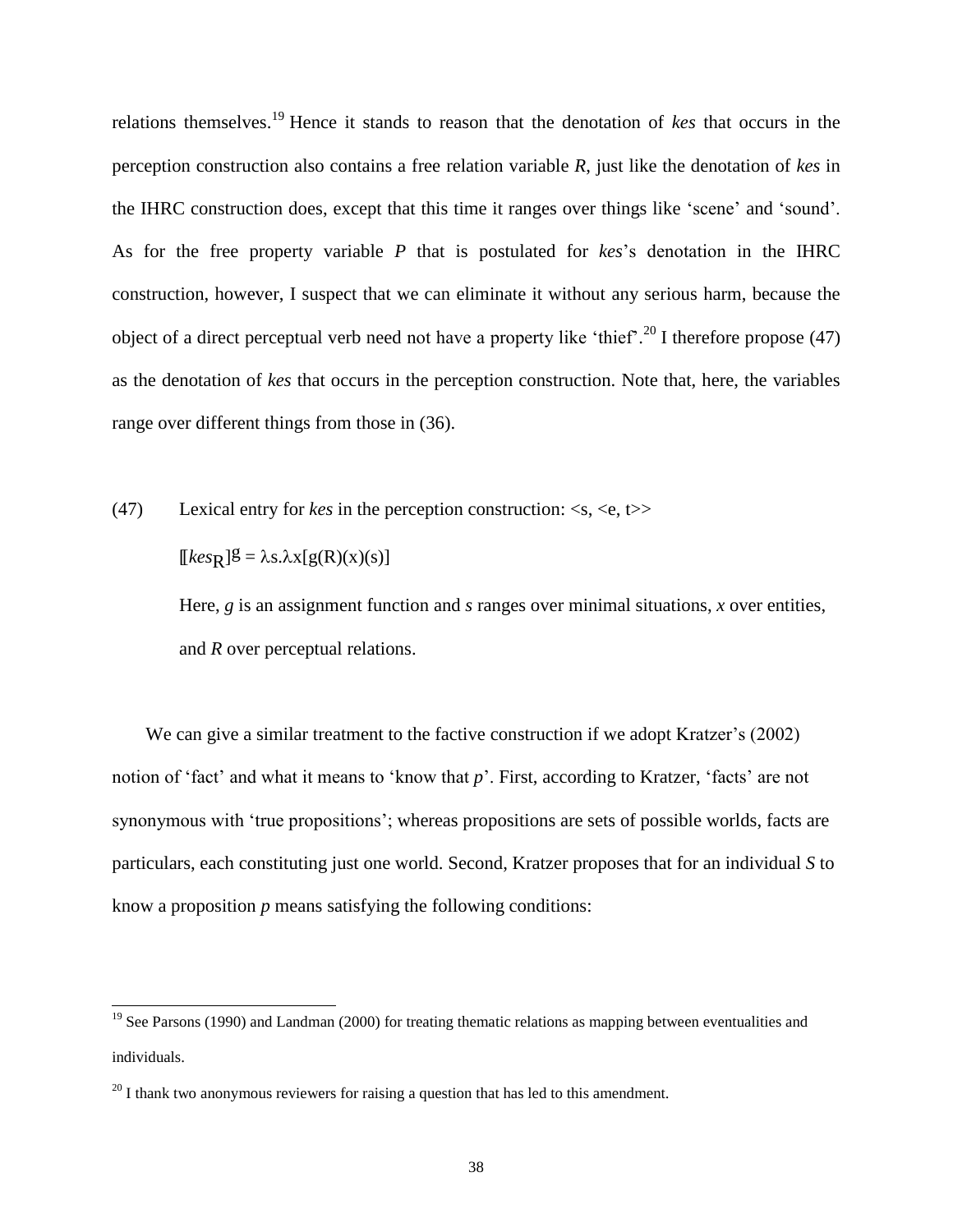- (48) S knows p if and only if
	- (i) There is a fact f that exemplifies p,
	- (ii) S believes p *de re* of f, and
	- (iii) S can rule out relevant possible alternatives of f that do not exemplify p.

(Kratzer 2002: (7))

Of the three sub-conditions in (48), what is directly relevant to the present discussion are (i) and (ii). Together, they say that to know *p* means to have the *de re* belief of some fact exemplifying *p*. What does it mean to have the *de re* belief of a fact exemplifying *p*? It means that the content of the belief or the *re* thereof matches the fact of the world in the denotation of *p*. This rules out unwanted cases in which the individual's belief about the actual world 'happens' to match some state of affairs in it. To illustrate, suppose a guy named Jones believes that the last name of the current president of South Korea is Lee. At present, the president of South Korea is Myeng-Pak Lee. Hence what Jones believes is a true proposition. But what if Jones mistakenly believes that the president's full name is Sung-Man Lee, who was the first president of the country? Under such circumstances, we cannot assert that Jones knows that the current president of South Korea's last name is Lee; his belief accidentally matches the fact, though only partly so.<sup>21</sup> Thus, there is a need to impose the sub-condition (ii) on knowledge ascriptions.

In view of this analysis of knowledge ascriptions, the complement position of the factive construction in Korean can be said to denote the fact *f* that exemplifies the proposition *p* denoted by the embedded clause. Since propositions denote sets of worlds and worlds are maximal

<sup>&</sup>lt;sup>21</sup> This illustration is adapted from Kratzer's (2002) examples (1) and (2).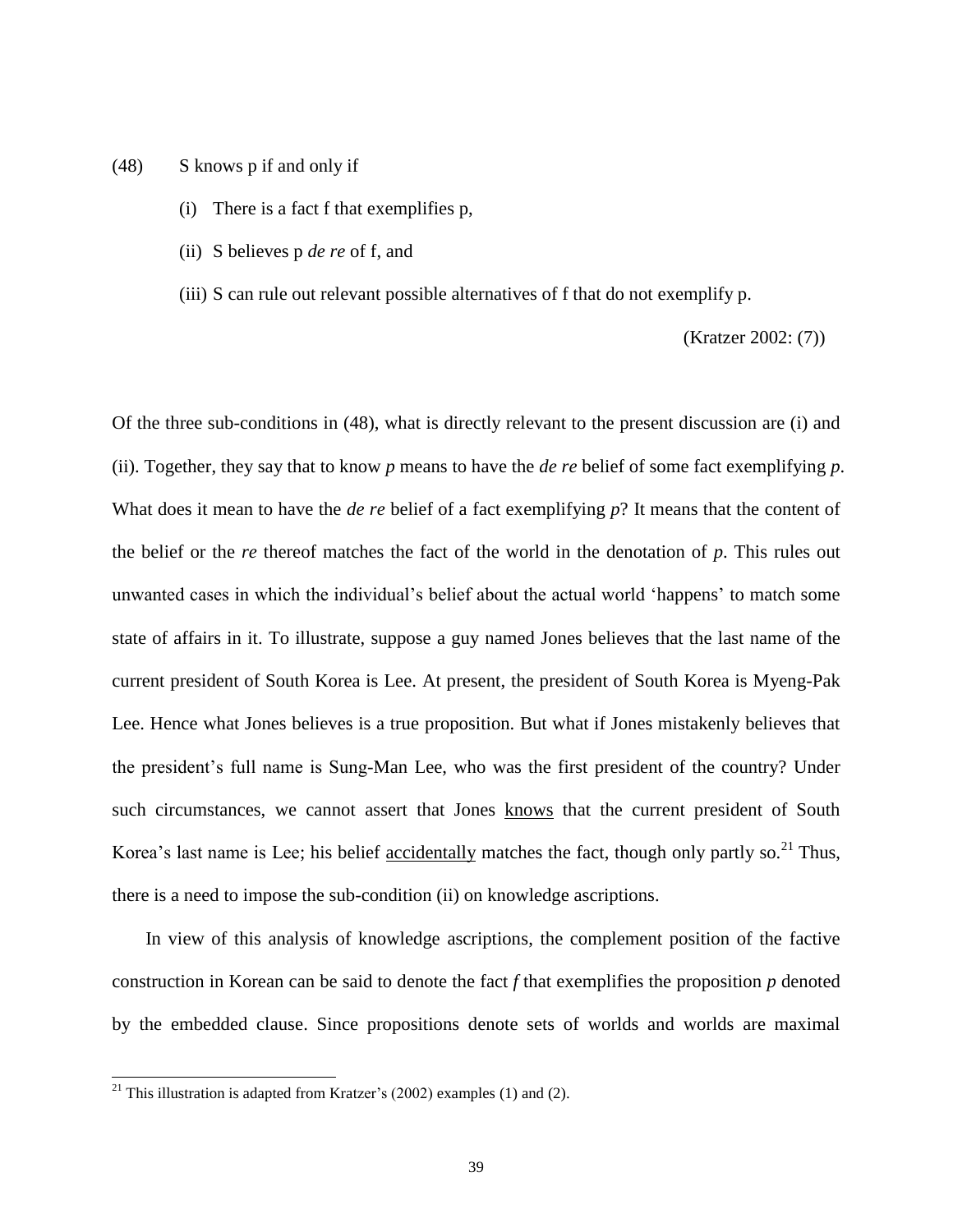situations that have minimal situations, including facts, as their parts, we can restate the above statement as follows: the complement position of the factive construction refers to the fact *f* of the world  $w$  that exemplifies the proposition  $p$  denoted by the embedded clause. This in turn means that, in this construction, *kes* relates a maximal situation or a world to its parts, namely minimal situations that we call facts. I therefore propose (49), modeling after (47).

(49) Lexical entry for *kes* in the factive construction: <w, <e, t>>

 $[kes_R]$ g =  $\lambda w.\lambda x[g(R)(x)(w)]$ 

Here, *g* is an assignment function and *w* ranges over maximal situations or worlds, *x* over entities, and *R* over parts of worlds.

Concerning the semantics of the relativizer -*un*, I propose that in the perception construction, it relates two sets of minimal situations and, in the factive construction, two sets of maximal situations or worlds. This flexible semantic treatment of -*un* is highly plausible since its lexical entry I offered in Kim (2007) contains the logical connective  $\&\hat{\mathbf{x}}$ , and it is well-established that logical connectives can conjoin any multiple linguistic expressions as long as they are of the same semantic type (see Partee and Rooth 1983). Thus, I posit the following lexical entries for the -*un* that occurs in the perception construction and the one that occurs in the factive construction by making minimal amendments to (35):

(50) Lexical entry for *-un* in the perception construction:  $\langle \langle s, t \rangle, \langle \langle s, t \rangle, t \rangle$  $[[[-un]] = \lambda K_{\leq s, t>} \lambda L_{\leq s, t>}$ .[K(s) & L(s)]

Here, *K* and *L* range over sets of minimal situations.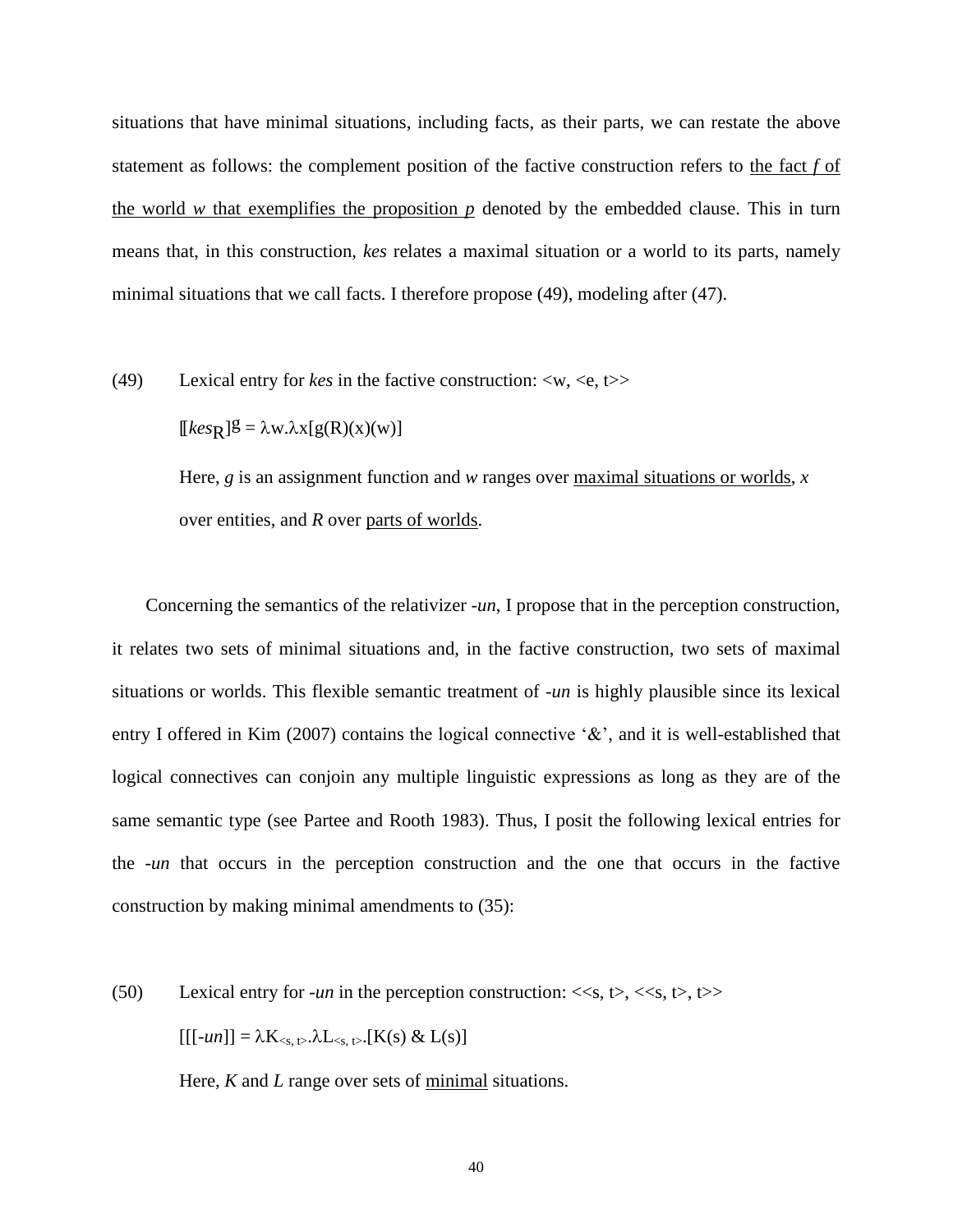(51) Lexical entry for *-un* in the factive construction:  $\langle\langle w, t\rangle, \langle\langle w, t\rangle, t\rangle$ 

 $[[[-un]] = \lambda K_{\leq w, t>} \lambda L_{\leq w, t>} [K(w) \& L(w)]$ 

Here, *K* and *L* range over sets of maximal situations or worlds.

As for the semantics of the [+definite] feature, I posit that, in the perception and factive constructions, its denotation contains the iota operator, in lieu of the sigma operator that occurs in (37). This is formally represented in (52).

(52) Lexical entry for  $[+definite]$  in the perception and factive constructions:  $<, e>$  $[$  + definite]] =  $\lambda$ P.tx[P(x)]

Here,  $P$  ranges over properties and  $\gamma$  represents the uniqueness operator.

This amendment will deliver a unique singular, rather than a maximal or plural, entity that has a salient property in the denotation of the embedded clause. The reason for this revision is that maximality may not be what is at stake in the perception and factive constructions because, for a direct perceptual report to be true, the subject need not see or hear every perceptual aspect of the relevant situation and, similarly, for a knowledge ascription to be verified, the subject need not know every fact of the relevant world.<sup>22</sup>

To summarize, I have proposed that, in all three *kes*-constructions, the embedded clause denotes a set of situations of some kind and the relativizer -*un* relates this set of situations to the set of situations of the same kind that is denoted by the embedding clause. I have also argued that,

 $22$  I thank an anonymous reviewer for raising this issue.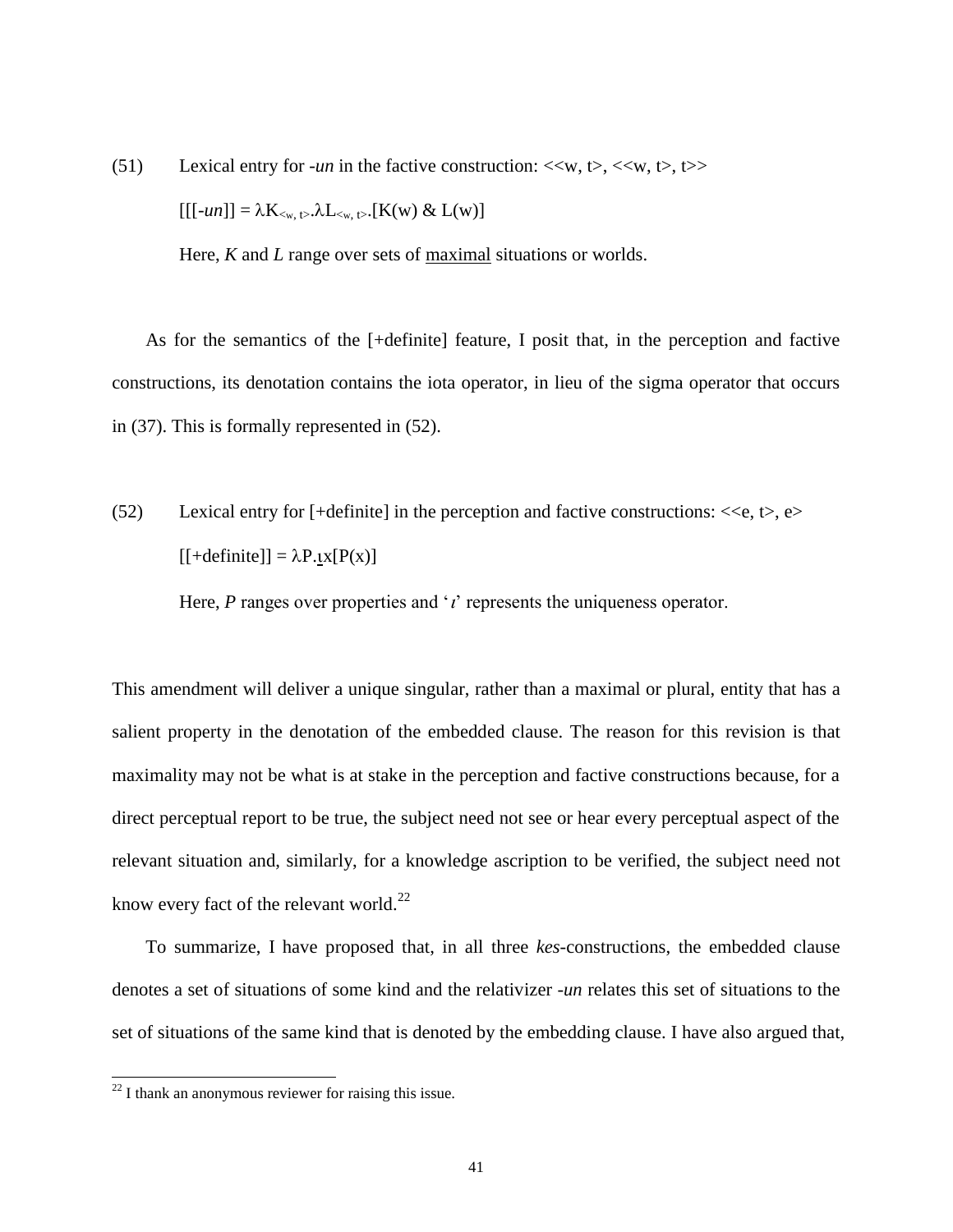across the board, *kes* relates the situation described by the embedded clause to a salient entity that bears some relation to it. In the IHRC construction, this relation is a thematic relation, as proposed in Kim (2007). In the perception construction, it spells out a perceptual aspect of a situation. In the factive construction, it amounts to a part of the world in which the embedded clause's content is true.<sup>23</sup> In conjunction with the proposed lexical entry for [+definite], the denotation of *kes* therefore lets the complement position of each construction be construed as referring to a unique thematic role bearer of the relevant eventuality, a unique visual or auditory aspect of the relevant situation, or a unique part of the relevant world. This analysis reveals that there is yet another common thread across the three constructions: at a deeper level, they all instantiate situation subordination that is facilitated by the combination of an E-type pronoun and a relativizer.

#### 3.3. Sample derivations

 $\overline{a}$ 

Let me now demonstrate how the proposed analysis derives the interpretations of sentences instantiating the perception and the factive constructions. But before that, outlining the syntactic structures is in order.

Given the affinity between the complement position of the IHRC construction and that of the perception construction with respect to referential transparency, indicative mood marking, and temporal restriction discussed in sections 2.1, 2.2, and 2.3, I propose that they have an identical internal structure. Moreover, given that the complement position of the factive

 $^{23}$  This set of statements raises the question of whether this relation can be anything other than a thematic relation, perceptual aspect of a situation, or a part relation to a world. Also, it makes us wonder whether all such relations can be subsumed as a 'part relation to a situation'. I think these are important questions on many grounds but, given their magnitude, addressing them properly will have to await another occasion.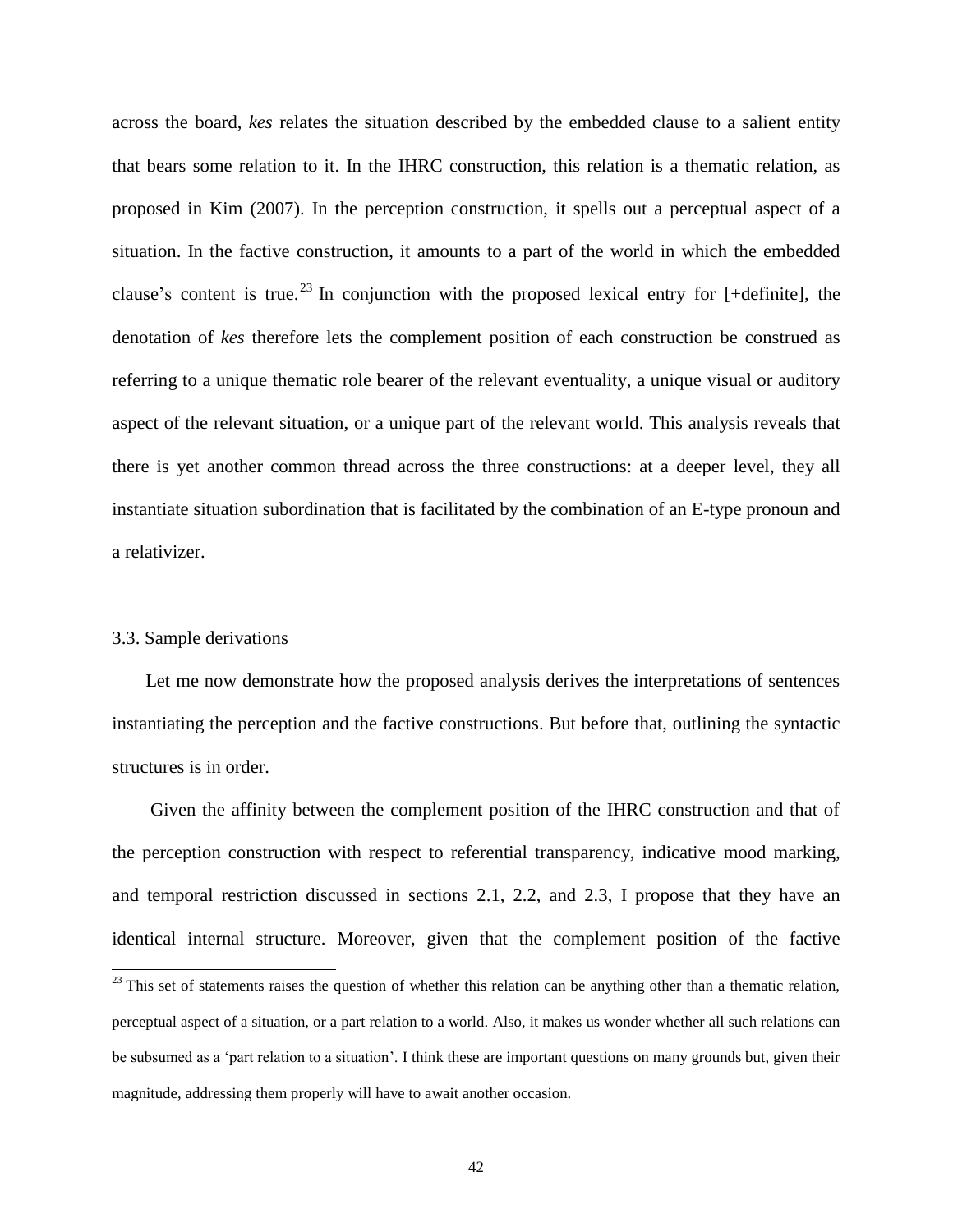construction behaves differently in these respects, I submit that it has a different structure from the complement position of the IHRC or the perception construction. More specifically, I hypothesize that, while the embedded clause of the factive construction is a full-fledged clause or CP (Complementizer Phrase), the embedded clause of the other two *kes*-constructions consists of a small clause or TP (Tense Phrase).  $24, 25$  This would mean that a CP denotes a set of maximal situations or worlds, whereas a TP denotes a set of minimal situations. It should be stressed, however, that I am not entirely committed to calling each embedded clause a CP or a TP, since the interpretive system is presumably blind to node labels and, furthermore, any verbal projection larger than or equal to VP can denote a proposition (Portner 1992). In addition, I wish to stay neutral as to the CP vs. TP status of relative clauses in Korean. Thus I assume, as in Kim (2007), that the relativizer -*un* hosts its own maximal projection called RelP (Relative Clause Phrase). Furthermore, I claim that RelP is cross-categorial—that is, it can select for any type of phrase as its complement, rather than just what we call the embedded clause of the IHRC construction.

Under these assumptions, the composition scheme of the perception construction and that of the factive construction look analogous to that of the IHRC construction given above in (38); they only differ in terms of the adjunction site of the RelP at LF.  $^{26}$  In the case of the perception

 $24$  In the literature, a small clause analysis of the embedded clause of the direct perception construction is rather common (see Guasti 1993, Horie 1993, Felser 1998, Basilico 2003), although a similar analysis has not been put forward for the IHRC construction except for Kim (2007).

 $^{25}$  Recall that, in Kim (2007), the embedded clause of the IHRC construction is assumed to be an Aspect Phrase. But whether it is indeed an Aspect Phrase or not will not have direct bearing on the analysis advanced here.

 $26$  An anonymous reviewer wonders whether the proposed LF-raising of the RelP violates the island constraint, since it involves raising out of a DP. In this structure, however, the RelP is the complement to *kes* and raising out of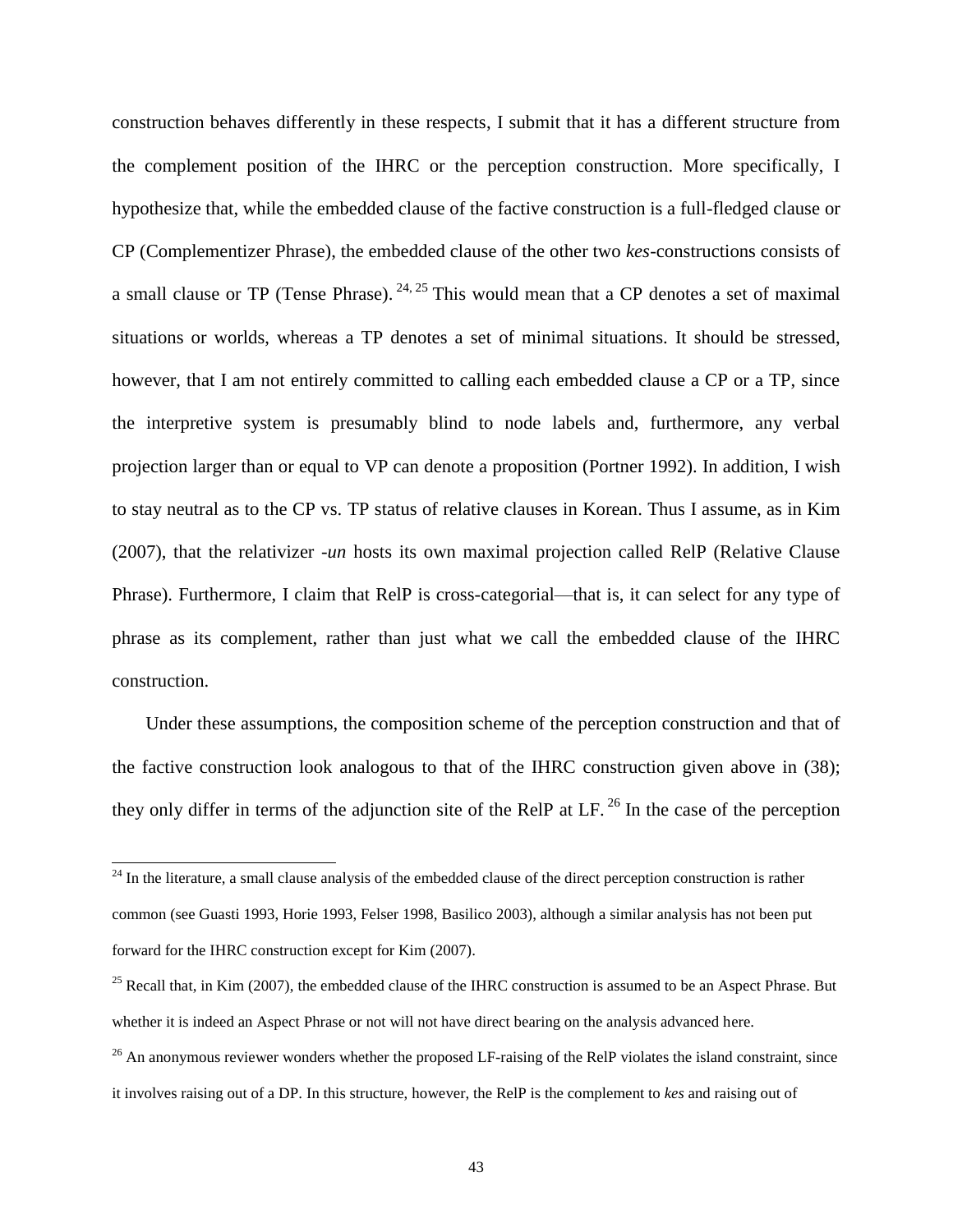construction, the RelP adjoins to the TP of the embedding clause, as illustrated in (53) for sentence (29). This LF-raising is again invoked to resolve a semantic type mismatch between the RelP and *kes*: the RelP denotes a function from a set of situations to a function from a set of situations to truth-values and *kes* denotes a function from situations to entities. Hence they cannot combine with each other.<sup>27</sup> By undergoing LF-raising to the embedding clause's TP level, the RelP meets the right argument, namely, a situation-level denotation of the embedding clause and it also supplies the right argument for *kes*, because its trace gets interpreted as a situation variable that gets bound by the lambda abstractor that is introduced by its index J, given the assumptions of type theory (Klein and Sag 1985).

complements is usually allowed even in English, as illustrated in (i), even though rather rigid island constraints seem to apply to English.

(i) John, whose fiancé is a medical doctor, came to our party.

 $\overline{a}$ 

Furthermore, Korean does not seem to comply with the same kind of island constraints as English does. This is exemplified by the following sentence, in which the nominal *shinsa* 'gentleman' (or the relative operator, depending on one's theory of the syntax of relative clauses) has raised crossing two bounding nodes, namely  $\text{RelP}_1$  and  $\text{DP}_1$ .

(ii)  $\left[\text{DP2} \left[\text{ReIP2} \left[\text{DP1} \left[\text{ReIP1} e_i\right]\right]\right]\right)\right]$  ip-ko iss-n]-un os]-i mesiss-n]-un *shinsa<sup>i</sup>* [ [ [ [ wear-CONN be-IMPRF]-REL clothes]-NOM be.nice-IMPRF]-REL *gentleman* Lit.: The gentleman such that the clothes that he is wearing are nice.

Given these facts, I believe that the LF-raising analysis adopted here does not necessarily conflict with the usual assumptions about constraints on movement in Korean (and also in other languages).

 $27$  There might be alternative ways to resolve this type mismatch, employing a type-shifting mechanism being one of them. But I will have to defer exploring such alternative avenues to another occasion.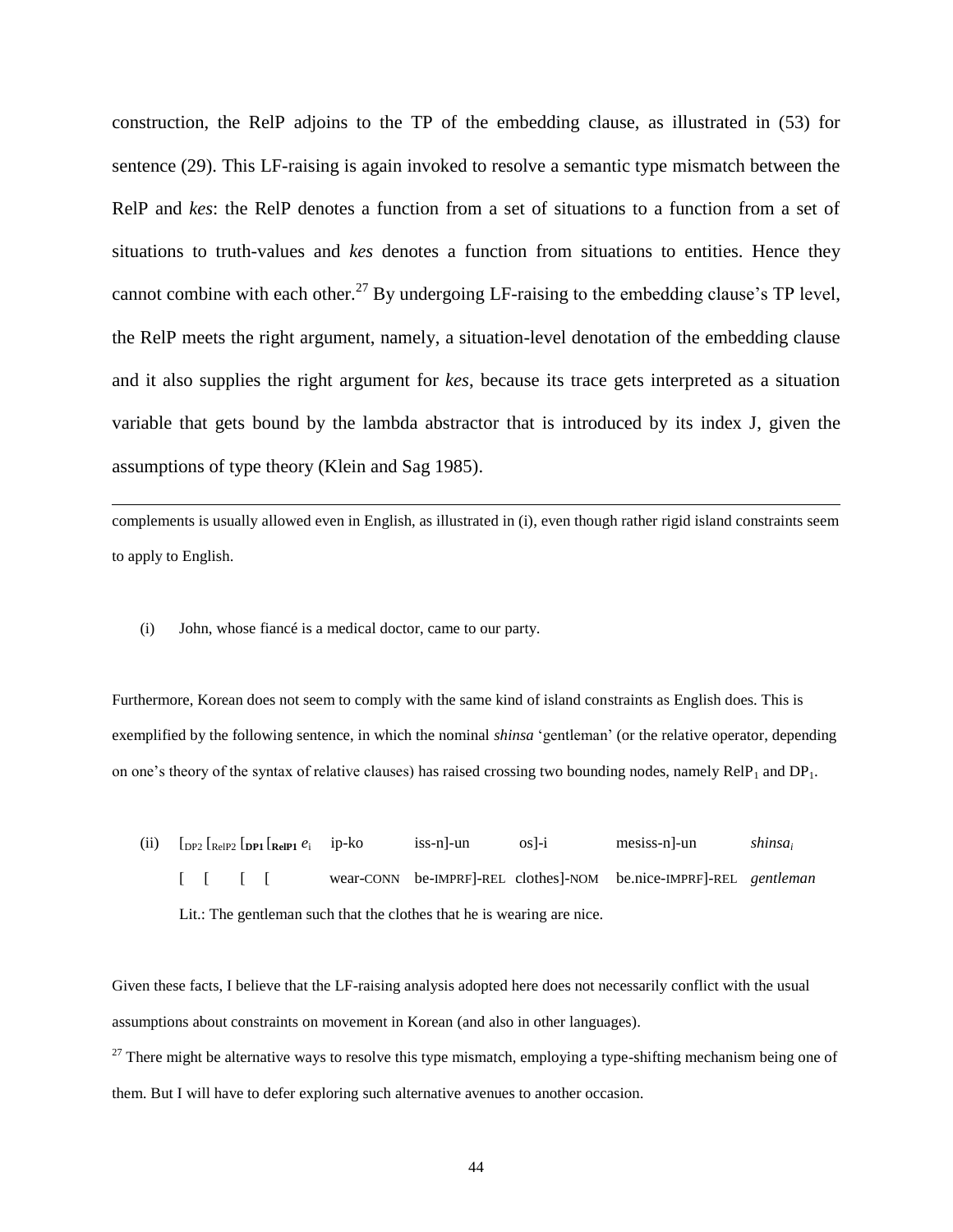- (29) John-un [[totwuk-i tomangka-n]-un kes]-lul tul-ess-ta. J.-TOP [[thief-NOM run.away-IMPRF]-REL PRON]-ACC hear- PST-DECL 'A/the thief was running away and John heard it  $($  = the sound).'
- (53) The LF structure of  $(29)$ :  $^{28}$



<sup>&</sup>lt;sup>28</sup> For expositional simplicity, here and below, I do not assume the VP-internal subject hypothesis as in Kim (2007). But this simplification has no impact on the main argumentation of the present analysis.

 $29$  When (38) is transposed into the current semantic framework, the PA operation that occurs over a state individual there will be over a minimal situation variable, as it is here.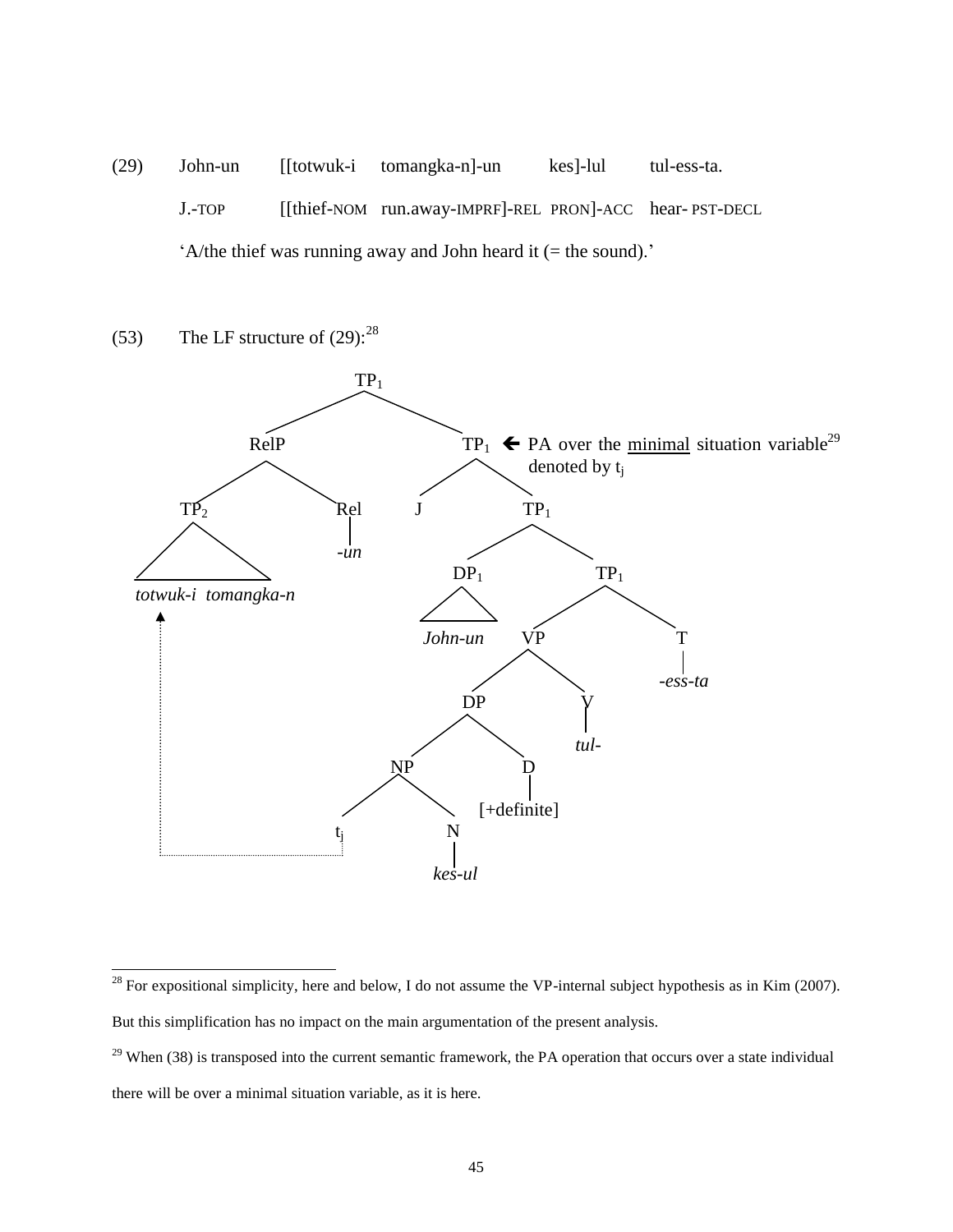When we interpret this LF by plugging in the proposed lexical entries for the core components of the perception construction while making the standard assumption about past tense as a relation between topic time and speech time (Klein 1994), we obtain (54) as the logical form for  $(29)$ .<sup>30</sup>

(54) Logical form of (29):

 $\overline{a}$ 

 $\exists t[t < now \& \exists s[\exists \exists e[\exists x[e \leq_{p} s \& run.away(e) \& Agent(x)(e) \& third(x)] \& In-$ progress(l, e) & t  $\subseteq \tau(l)$ ] &  $\exists e'[hear(e') \& Agent(John)(e') \& Then (ty[g(R)(y)(s)])(e')$  $\& \tau(e') \subseteq t$ ]]

This logical form is nearly identical to (46) except for the highlighted part. But the interpretation it receives is slightly different: given the lexical semantics of the embedding predicate 'hear', we supply an audio perceptual relation as the value for *R*. Hence, the sentence is construed as meaning that John heard the unique sound of the situation that contains the event of the thief running away.

In the case of the factive construction, I hypothesize that the RelP raises at LF and adjoins to the CP of the embedding clause, as illustrated in (55) for sentence (3). The landing site is higher than in the perception construction because the RelP embeds a CP and thus it is looking for another CP-level denotation to combine with, given the lexical entry for the morpheme -*un* proposed in (51) and the assumption that a CP denotes a set of maximal situations or worlds.

 $30$  I abstract away from how exactly the embedded and the embedding clauses end up being evaluated with respect to the same topic time, because doing justice to this question will inevitably involve touching on the sequence of tense phenomenon, which is a complex topic in and of itself and thus will go well beyond the scope of this paper.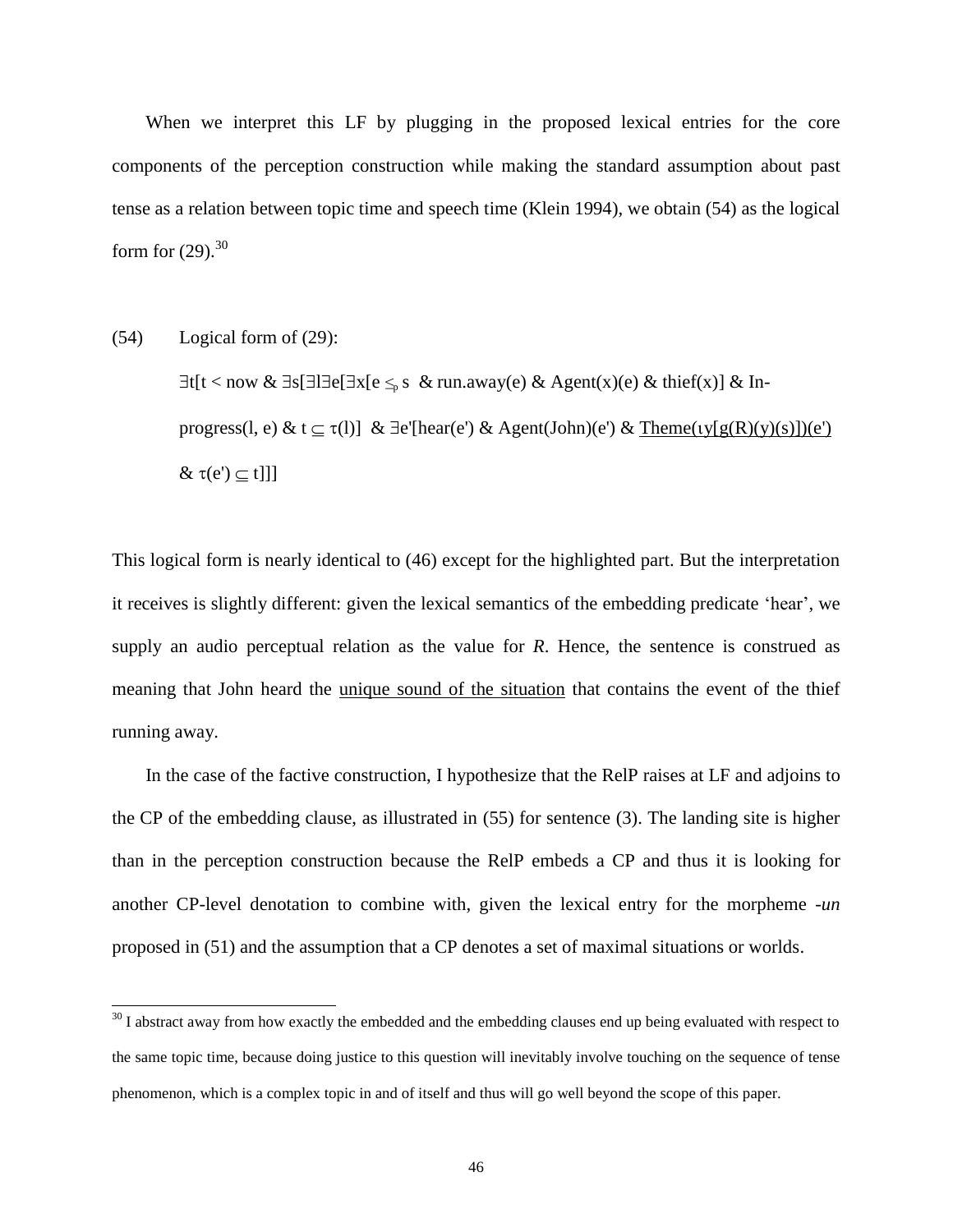(3) John-un [[totwuk-i tomangka-n]-un kes]-ul al-ass-ta. J.-TOP [[thief-NOM run.away-IMPRF]-REL PRON]-ACC know-PST-DECL 'A/the thief was running away and John knew the fact.'

(55) The LF structure of (3):



When we compute the above LF, we obtain (56).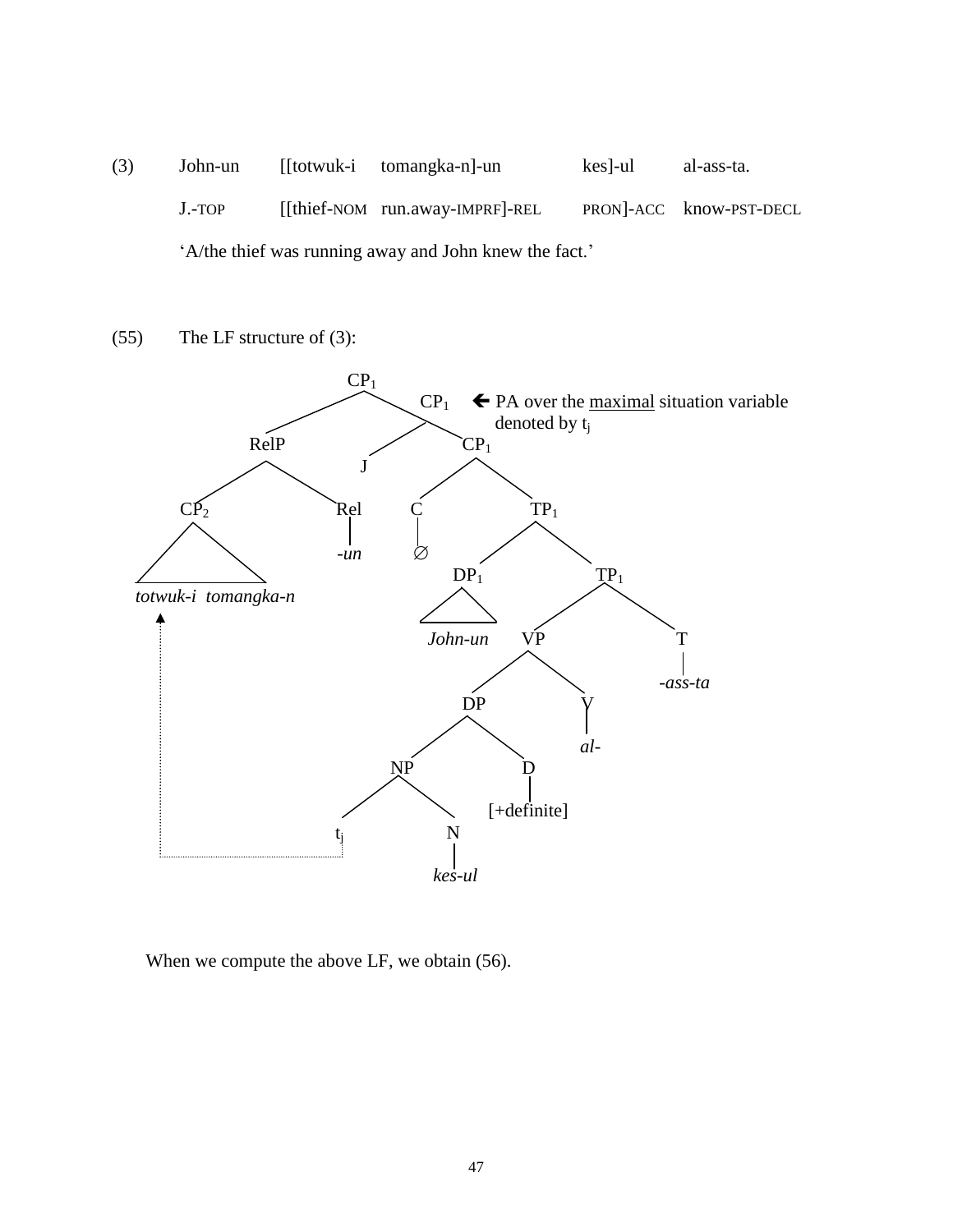(56) The logical structure of (3):

 $\overline{a}$ 

w.t[t < now & s[le[x[s *≤*<sup>p</sup> w & e *≤*<sup>p</sup> s & run.away(e) & Agent(x)(e) & thief(x)] & In-progress(l, e) & t  $\subseteq \tau(l)$ ] &  $\lambda w' \exists s' \exists e'[s' \leq_{p} w' \& e' \leq_{p} s' \& \text{know}(e') \& \text{Agent}(John)(e')$ & Theme( $\sigma y[g(R)(y)(w)]$ )(e') &  $\tau(e') \subseteq t$ ]]

Again, the highlighted part corresponds to the interpretation of the complement position. Given the content of the embedded clause, *R* is interpreted as 'part'. So the E-type pronoun present in the embedding clause gets construed as referring to a unique entity that stands in a part relation to the world described by the embedded clause. This makes the sentence judged to be true if and only if John knew the unique situation or fact of the world that verifies the proposition that a thief was running away at that time,  $31$  provided that all the three conditions on knowledge ascription given in (48) are also met—that is, (i) there is indeed a fact of a thief running away in the actual world, (ii) John has a *de re* belief of the fact, and (iii) he can also rule out relevant possible alternatives of the fact that do not exemplify the proposition.

<sup>&</sup>lt;sup>31</sup> On the present analysis, the propositional attitude verb *al*- 'to know' is a two-place relation between two individuals, rather than a characteristic function from a set of worlds to an individual, as standardly assumed. This makes the relation between the embedded clause's content and the attitude holder, i.e., the subject of the embedding clause, not so direct; they are related indirectly via an E-type pronoun that bears a relation to the embedded clause's content. To the extent that this analysis correctly captures native speakers' intuitions about various sentences instantiating the factive construction, we can conclude that there is a way to capture the semantics of knowledge ascriptions without adopting the standard analysis of attitude predicates.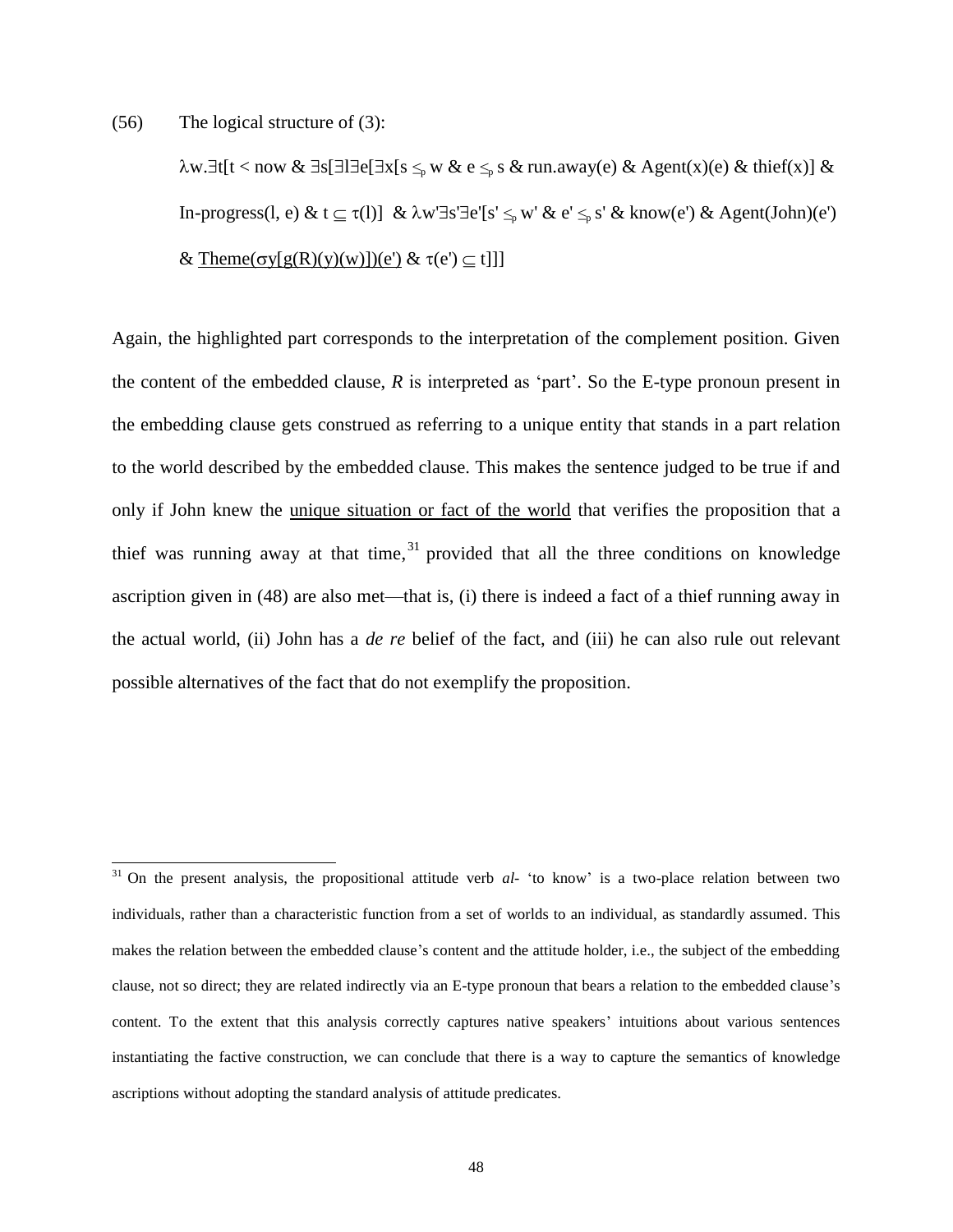#### 3.4. Back to the properties of *kes*-constructions

Let me now revisit the properties of the three *kes*-constructions presented in section 2 and show how the proposed analysis sheds new light on them.

First of all, in the light of this analysis, the three constructions have a seemingly identical surface form, because their core components have similar lexical entries, leading them to have similar composition schemes. More specifically, in each case, (i) the embedded clause describes a situation of some kind; (ii) the relativizer -*un* relates two sets of situations denoted by the embedded and the embedding clauses by LF-raising to the relevant projection of the embedding clause; (iii) the pronominal *ke*s relates the minimal or maximal situation described by the embedded clause to some entity that bears a relation to it; fially, (iv) the [+definite] feature makes this entity unique, be it singular or plural.

The present analysis also accounts for why *kes* behaves like a disguised definite expression, receiving the interpretation of 'the X', as shown in section 2.5. It is because *kes* is in fact the phonological representation of the E-type pronoun that is present in the embedding clause, whose interpretation is built from combining the trace of the raised RelP, the pronominal *kes* itself, and the [+definite] feature. *Kes* can have a flexible semantics that accommodates all the three constructions because, in the Kratzerian situation theory adopted here, situations are particulars and thus can stand in a relation to another particular or entity.

Treating the *kes* string as an E-type pronoun also offers a relatively simple account of the presuppositionality of the three constructions discussed in section 2.4. Since E-type pronouns can be analyzed as disguised definite descriptions (Elbourne 2005), it is reasonable to assume that the denotation of the *kes* string comes with a built-in existential presupposition that its descriptive content is non-null. This makes a sentence instantiating one of the three *kes*-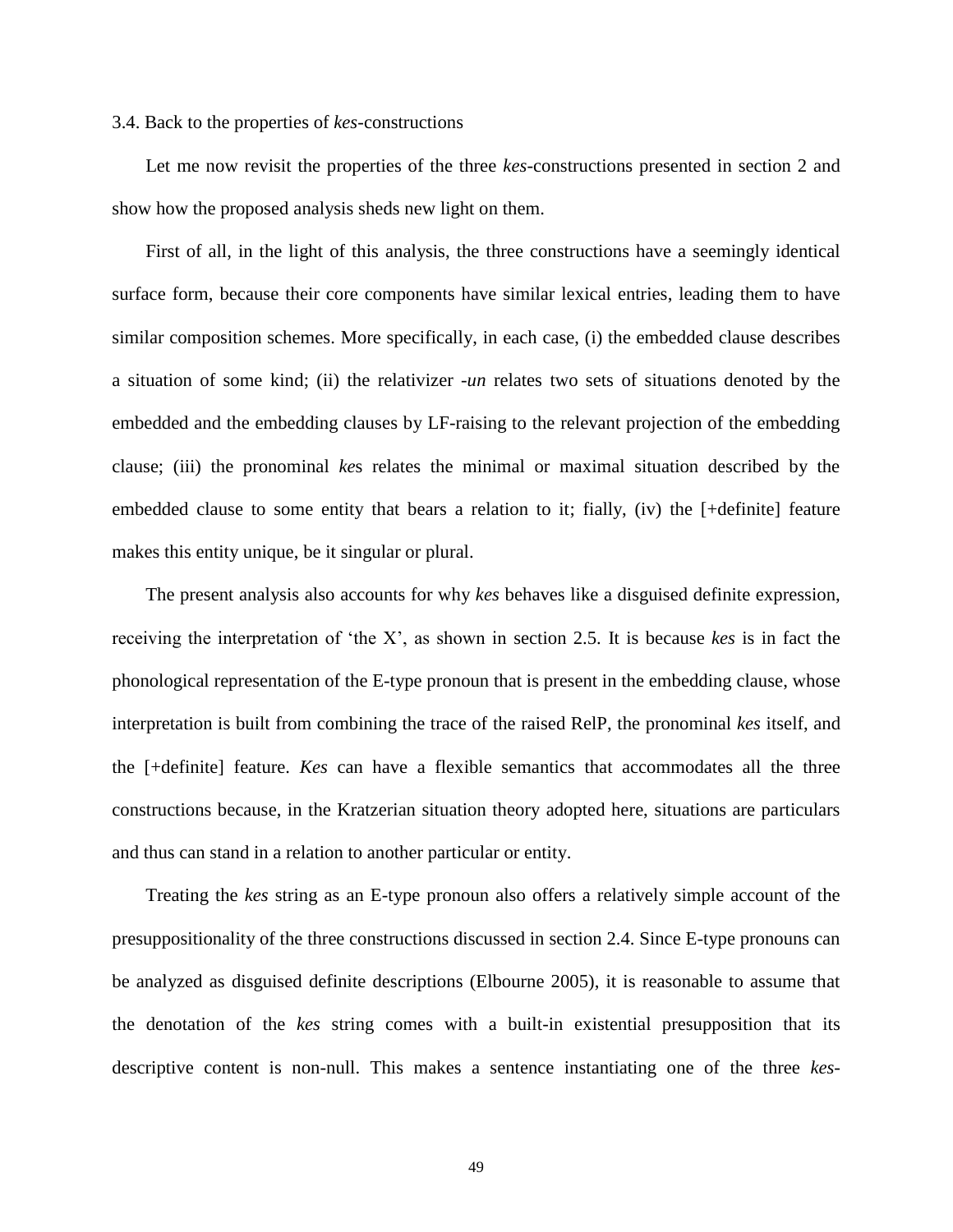constructions judged felicitous only if the situation described by the embedded clause exists in the world of evaluation; otherwise, it will be undefined. We can also attribute the presuppositional behavior of three *kes*-constructions to the semantics of -*un*. This morpheme's denotation contains the logical connective  $\&$  and this makes the logical structures of all the three constructions have the form of  $p \& q$ . Since  $p$  and  $q$  correspond to the embedded clause's content and the embedding clause's content, respectively, the truth of a sentence instantiating a *kes*-construction is bound to entail the truth of the embedded clause. Consequently, the situation it describes has to exist in some world.

Why is it then that the three constructions exhibit different kind of existential presuppositionality, namely, true factivity vs. potential factivity (or simple existential presuppositionality)? The factive construction displays true factivity because it is concerned with connecting two sets of maximal situations or worlds, which in turn make up two assertions about the actual world, one assertion expressed by the embedded clause and the other expressed by the embedding clause. Hence a sentence instantiating the construction cannot be judged true unless the embedded clause's content denotes a true proposition, i.e., a set of situations that we call facts. In the case of the IHRC and the perception constructions, they merely display potential factivity because they are concerned with connecting two minimal situations, $32$  which together form just one maximal situation or world. Hence, if their embedded clauses contain imperfective

 $32$  It has been claimed by several authors that the semantics of the IHRC construction has to do with connecting two eventuality descriptions although the claim was not made in the exact same terms (e.g., Kuroda 1992, Ohara 1993, Kim 2002, Matsuda 2002, Chung and Kim 2003). Similarly, the perception constructions in English and German have been argued to describe a (part-whole) relation between eventualities (e.g., 1983, Felser 1999, Basilico 2003). Since we treat eventualities as a type of situations here, we can say that the existing body of literature lends independent support to the present analysis of the IHRC and the perception constructions.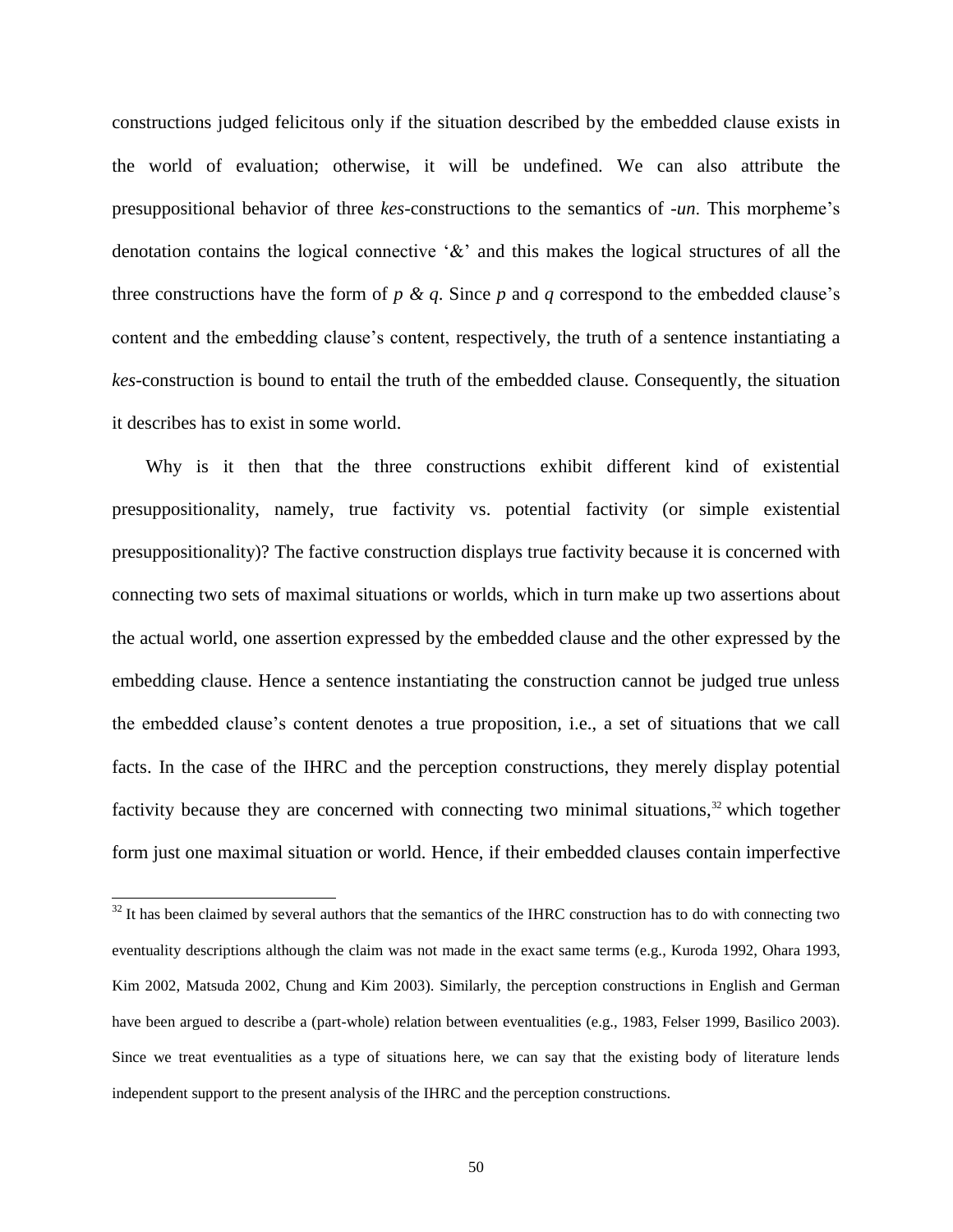aspect and are under intensional operators, as in (22) and (26), then they do not necessarily describe a fact; rather, they describe a situation that is expected to exist in some possible world by some relevant individual. For instance, in (22), the situation of Mary running in the race was presupposed to be actualized by John. But, given the semantics of imperfective, which is akin to that of progressive (see Dowty 1979, Portner 1992, and Landman 1992), such an actualization is not guaranteed and hence the presupposition can be canceled.

We can apply a similar logic to explaining why the IHRC and the perception constructions behave differently from the factive construction with regard to the referential transparency, indicative mood marking, and predicate restriction that pertains to the embedded clause, as shown in sections 2.1, 2.2, and 2.3, respectively.

First, the embedded clauses of the IHRC and the perception constructions are referentially transparent because they denote sets of minimal situations and hence they have to be evaluated relative to the same world as the one in the embedding clause's denotation. The embedded clause of the factive construction can be referentially opaque, on the other hand, because its denotation contains a world variable of its own, independently from the embedding clause.

Second, indicative mood marking is not possible in the embedded clause of the IHRC or the perception construction but possible in the embedded clause of the factive construction because the former two denote minimal situations and thus are incompatible with indicative mood marking, which is presumably only allowed in assertions.

Third, the embedded clauses of the IHRC and the perception construction cannot tolerate Ilevel predicates because, in order for situation subordination to work, the situations involved have to be of the same kind: in these constructions, the embedding clauses describe spatiotemporally bound situations, due to the lexical semantics of their predicates, such as 'catch' and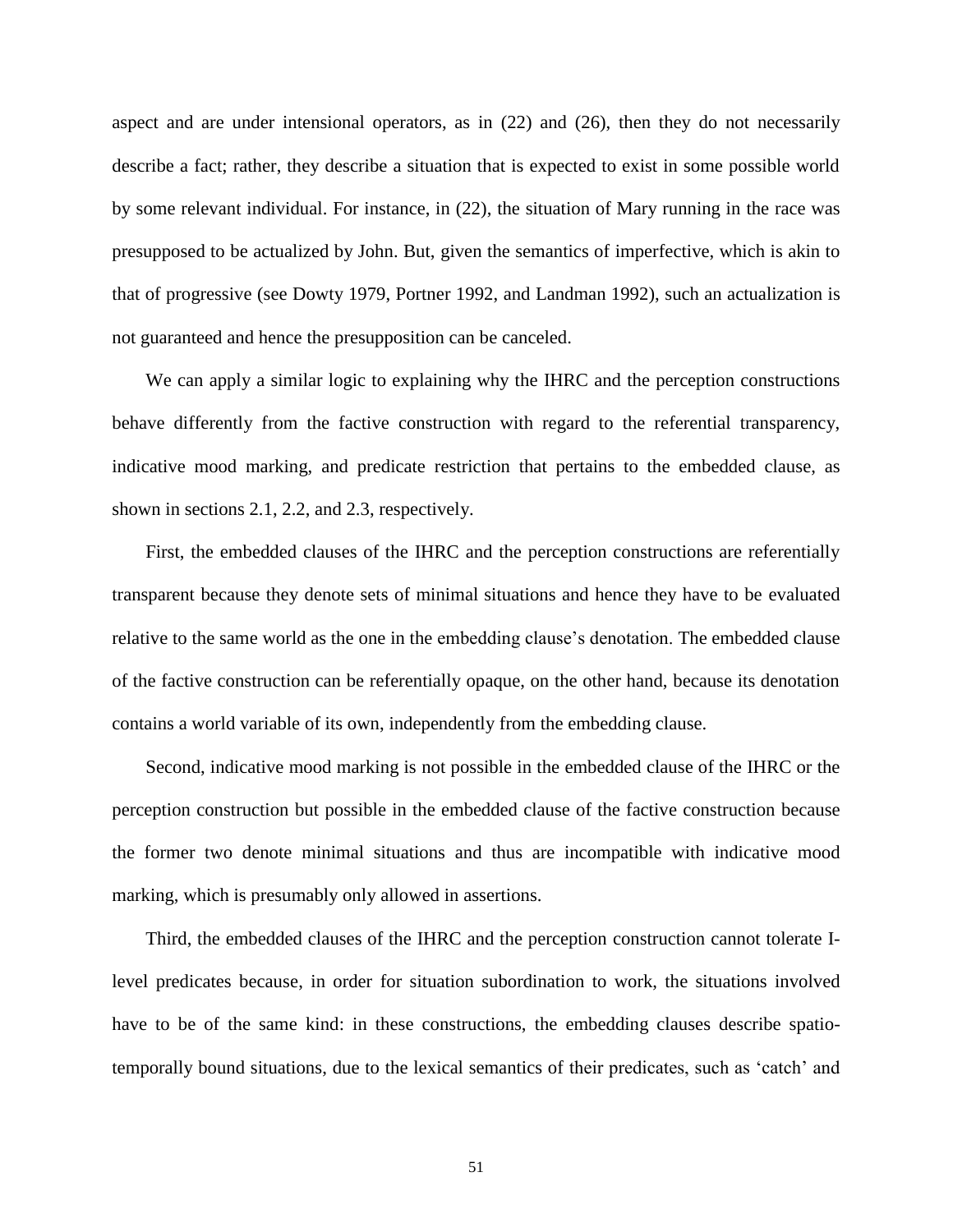'see'. Thus, if the embedded clause describes a semi-permanent situation, as in (14) and (15), then it cannot 'connect well' with the embedding clause's content.<sup>33</sup> Support for this analysis comes from the fact that when the embedding predicate is changed to an I-level predicate, the predicate restriction on the embedded clause disappears except that such cases will no longer be considered instances of the IHRC construction. To illustrate, compare (14a) and (57). The former is repeated from above.

- $(14)$  a. \*John-un [Mary-ka changnankkwuleki-i- $\varnothing$ ]-un kes-ul mak-ass-ta. J.-TOP [M.- NOM goofy.person-COP-N.PST]-REL PRON]-ACC stop-N.PST-DECL Intended: 'John stopped Mary, who is a goofy person.'
- $(57)$  John-un [Mary-ka changnankkwuleki-i- $\varnothing$ ]-un kes-ul cohaha-n-ta. J.- TOP [M.-NOM goofy.person-COP-N.PST]-REL PRON]-ACC like-N.PST-DECL 'John likes Mary because she is a goofy person.'

Or 'John likes the fact that Mary is a goofy person.'

 $\overline{a}$ 

On the account I just outlined, the grammaticality of (57) is expected because here, both the embedded clause and the embedding clause have the same type of predicate and thus they describe the same type of situations, namely, semi-permanent situations. (14a) is ungrammatical,

 $33$  A similar account was offered by Kim (2002) for the predicate restriction on the IHRC construction. But his analysis resorts to the impossibility of establishing binding relation between the event arguments in the denotations of the embedded and the embedding clauses, when an I-level predicate occurs in the embedded clause.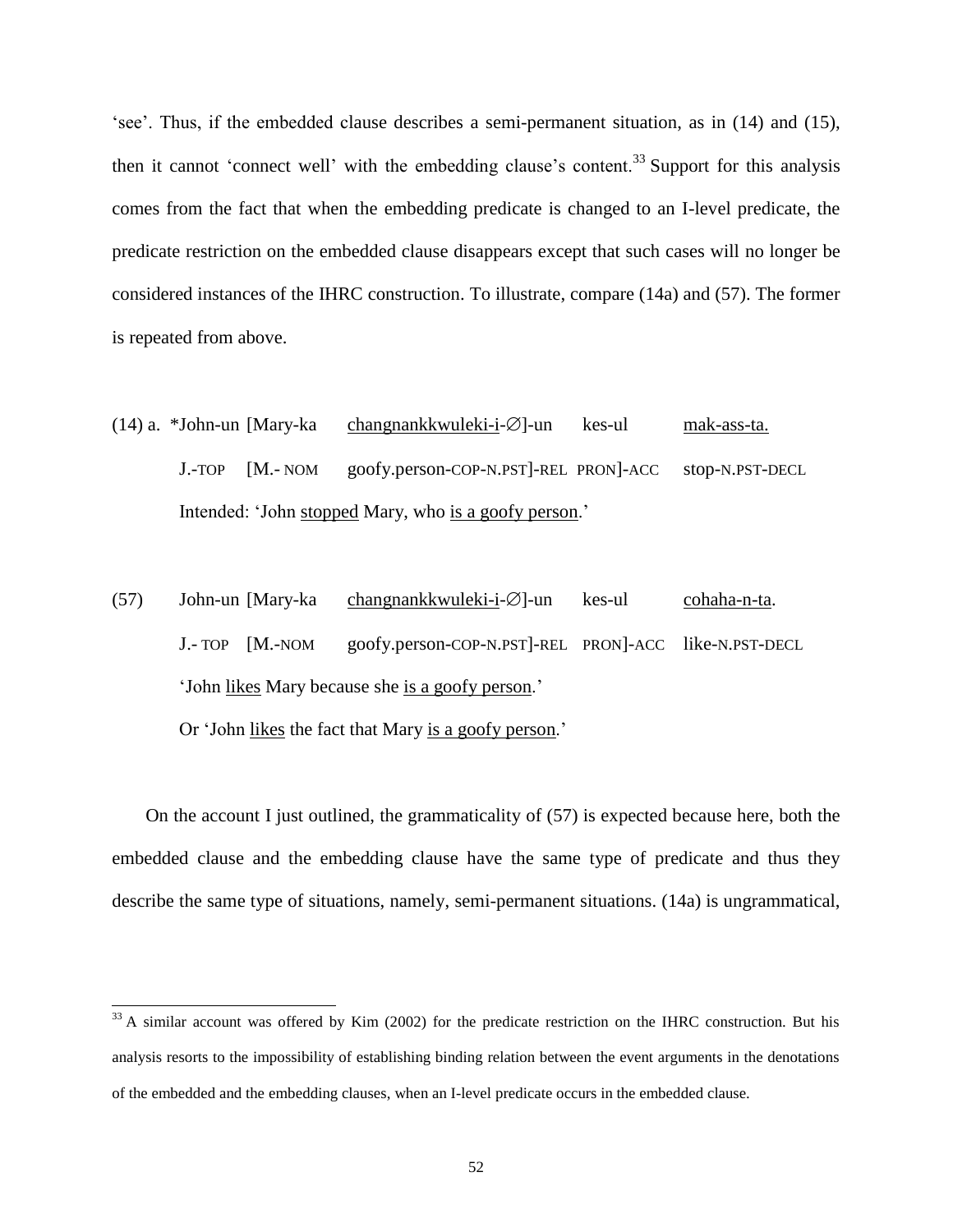by contrast, because the embedded clause describes a semi-permanent situation whereas the embedding clause describes a temporary situation.

## 3.5. Application to other *kes*-constructions

Since sentence (57) is another instance of *kes*-construction although it apparently defies any of the three labels we have been using in this paper, one may wonder how the proposed analysis may derive the semantics of other *kes*-constructions that have been set aside for the reasons given in footnote 3. The simple answer is that other *kes*-constructions can receive an essentially identical semantic treatment to the three *kes*-constructions examined above, in spite of their subtle syntactic and semantic differences. To illustrate, sentence (57) receives the following interpretation:

# (58) The logical structure of (57):  $\lambda$ w.∃t[t < now & ∃s[∃l[∃x[s  $\leq_p$  w & l  $\leq_p$  s & goofy\_person(l) & Theme(x)(l) & t  $\subseteq$  τ(l))]  $\&$   $\lambda w' \exists s' \exists e'[s' \leq p \ w' \ & e' \leq p \ s' \ & \&$  like(e')  $\&$  Agent(John)(e')  $\&$ Theme( $\sigma y[g(R)(y)(w)]$ )(e')  $\& \tau(e') \subseteq t$ ]]]

This logical form suggests that the embedded clause of (57) is a full-fledged clause or CP which denotes a set of worlds. There is in fact supporting evidence for such a treatment: the embedded clause of this sentence can contain the indicative mood marker -*la*, a morphophonemic variant of  $-ta$ ,<sup>34</sup> just like the embedded clause of the factive construction can, as we saw in section 2.4. To see this, consider (59), in comparison with (57).

 $34$ <sup>34</sup> The morpheme -*ta* becomes -*la* when immediately following copula.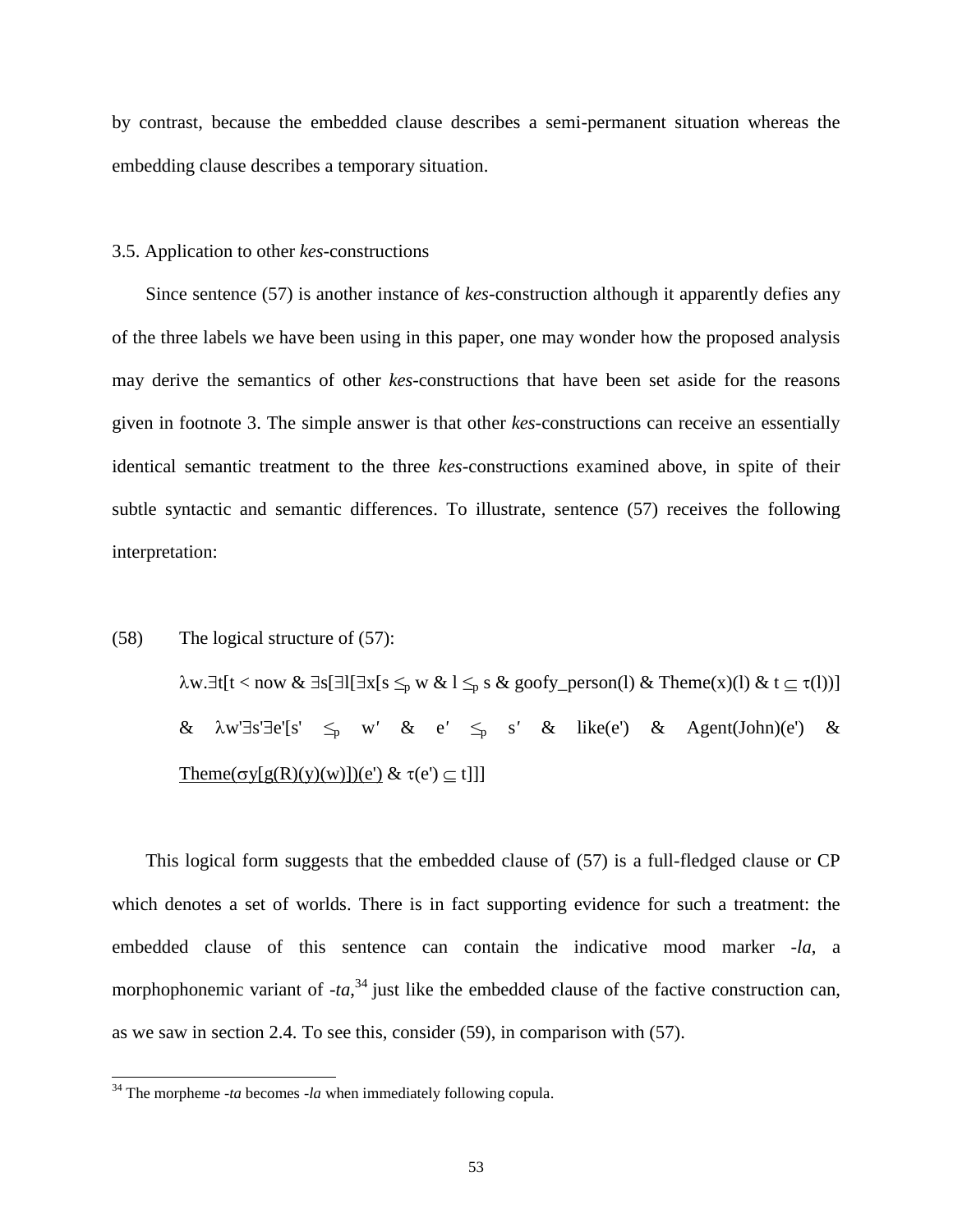$(59)$  John-un [Mary-ka changnankkwuleki-i- $\emptyset$ -la]-un kes-ul cohaha-n-ta. J.-TOP [M.-NOM goofy.person-COP-N.PST-IND]-REL PRON]-ACC like-N.PST-DECL 'John likes the fact that Mary is a goofy person.'

Under the present analysis, we can in fact also capture the ambiguity of (57): that is, what John likes is either Mary or the fact that she is a goofy person. The logical form given in (58) allows for either reading, because both Mary and the fact that she is goofy person are part of the world described by the embedded clause, so the free variable *R* inside the denotation of *kes* can map the world onto either of them.<sup>35</sup>

Given this welcome result and the preceding discussion, I conclude that the proposed analysis can not only account for all the challenging properties of the three *kes*-constructions identified in this article but also capture other *kes*-constructions as well.

## 4. Summary and Conclusion

 $\overline{a}$ 

The overarching goal of this article was to account for why the IHRC, the direct perception, and the factive constructions in Korean have a *prima facie* identical form, despite their finegrained semantic differences. Along the way, I have also clarified how exactly the three constructions are similar and dissimilar to each other. We have seen that there is more parallel between the IHRC and the perception construction than between the perception and the factive construction, contra the prevailing view. Yet we have also seen that, at a more macro-level, the

 $35$  A virtually identical analysis can be given of sentence (i) in footnote 3.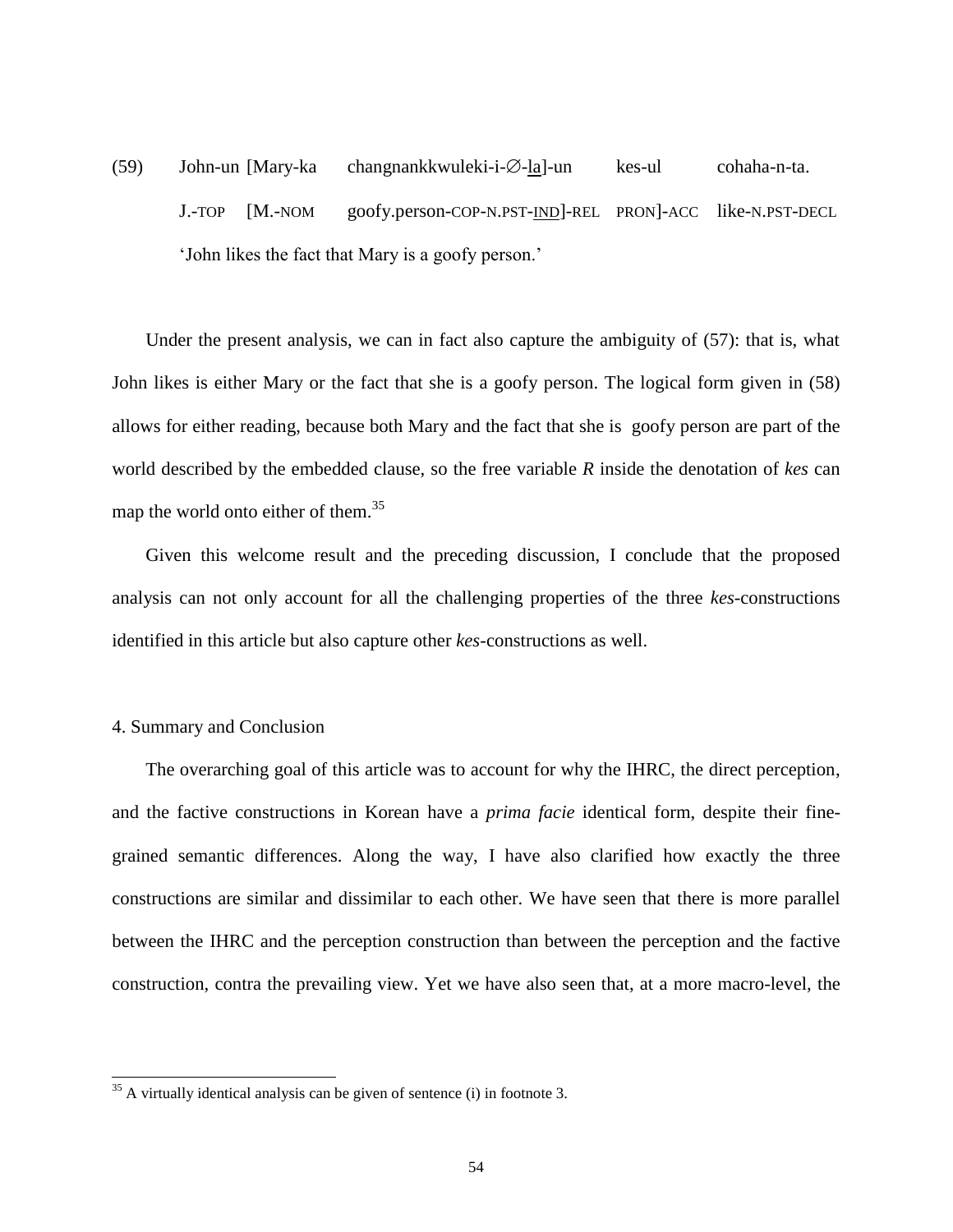three constructions are more alike than different: they all exhibit presuppositionality with respect to their complement positions and also instantiate E-type anaphora.

I have proposed a globally uniform but locally individualized account of the three constructions by recasting Kim's (2007) event-based E-type pronoun analysis of the IHRC construction within a Kratzerian situation semantics framework. The core idea was that the three *kes*-constructions parallel each other because they all instantiate situation subordination wherein an E-type anaphor and a relativizater mediate between the subordinate and the superordinate clauses.

The proposed analysis implicates that a relativizer and an E-type pronoun have a greater semantic versatility than standardly assumed: a relativizer is canonically believed to connect two sets of individuals, as is the case in the externally headed relative clause construction. But it can connect two sets of situations as well, as we saw here. An E-type pronoun is usually believed to denote a unique or maximal entity with a salient property such as 'being a thief'. Obviously, however, it can also refer to a unique entity that bears a salient relation to a situation such as 'a perceptual aspect of a minimal situation'.

This semantic versatility of E-type pronouns and relativizers lets us see how employing a pronoun can maximize functional efficiency in creating a complex clause construction, be it a relative clause or a complement clause construction. It therefore provides a possible account of why clausal modifiers and complements seem to bear the same form across languages: e.g., in many languages, complementizers tend to have the same morphology as  $3<sup>rd</sup>$  person singular pronouns, just like *that* in English or *kes* in Korean. The reason is that such pronouns can have the semantics of an E-type pronoun which relates a situation to a salient entity in it. It remains to be seen how the factual generalizations about the three *kes*-constructions in Korean and the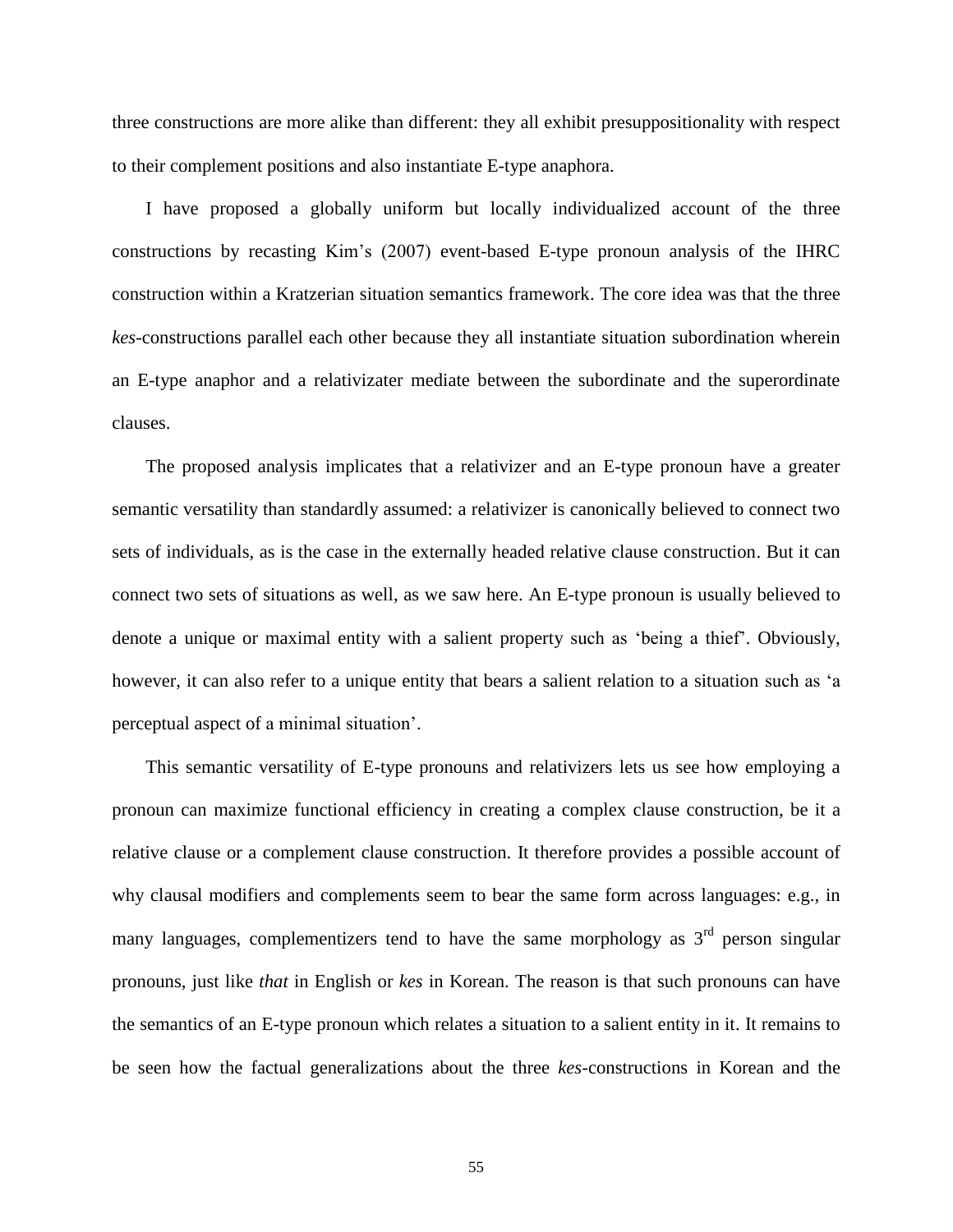proposed semantic analyses thereof can carry over to the corresponding constructions in other languages, such as Japanese and Quechua.<sup>36</sup>

## Acknowledgements

Parts of this work were presented at the  $10<sup>th</sup>$  Harvard International Symposium on Korean Linguistics and the  $13<sup>th</sup>$  Japanese/Korean Linguistics Conference. I thank the audiences for tolerating many of the holes in the analyses and still being encouraging. Special thanks go to Christopher Potts, Peter Sells, Hee-Rak Chae, Yukinori Takubo, Shigeru Miyagawa, and Elena Rudnitskaya for reading a draft of this article at some point and offering invaluable comments on it. I also benefited immensely from the insightful comments and constructive criticisms from three anonymous reviewers of *NLLT*. Last but not least, I am indebted to Marcel den Dikken, the Editor-in-Chief of the journal, for the excellent editorial support throughout the publication process. Needless to say, I am solely responsible for all remaining errors and inadequacies.

#### References

 $\overline{a}$ 

Basilico, David. 2003. The topic of small clauses. *Linguistic Inquiry* 34: 1-35. Barwise, Jon. 1981. Scenes and other situations. *Journal of Philosophy* 78: 369-197. Barwise, Jon & John Perry. 1983. *Situations and Attitudes*. Cambridge, MA: MIT press.

<sup>36</sup> As mentioned in footnote 2, in Japanese, in the IHRC and the direct perception constructions, *no* occurs in the position where *kes* would occur in Korean but, in the factive construction, *koto* occurs instead. This fact accords well with the generalization offered here, namely that the IHRC and the perception constructions form one subclass and the factive construction forms another. One might wonder whether the fact that Japanese makes a morphological distinction between these two subclasses would pose a challenge to the analysis put forward here. I believe that it does not: the proposed E-type pronoun analysis can actually accommodate *koto*-constructions rather easily by assigning an appropriate lexical entry to it, such as what is posited for *kes* in (49).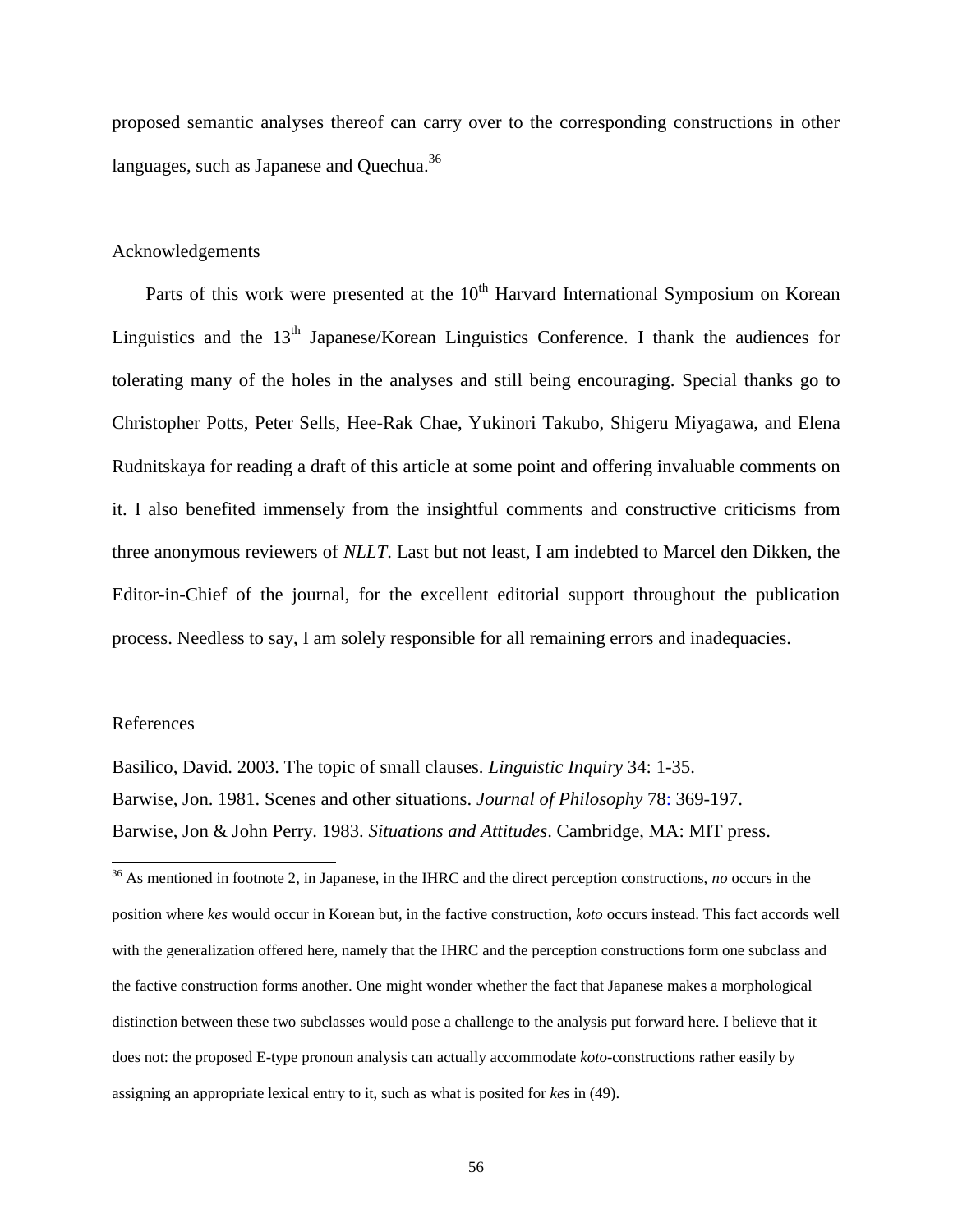- Berg, Jonathan. 1988. The pragmatics of substitutivity. *Linguistics and Philosophy* 11(3): 355- 370.
- Chae, Hyon Sook. 2007. On the categorial ambiguity of the morpheme *kes* in Korean. *Language Research* 43(2): 229-264.
- Chomsky, Noam. 1977. *Essays on Form and Interpretation*. Elsevier North-Holland, Inc.
- Chung, Chan and Jong-Bok Kim. 2003. Differences between externally and internally headed relative clause constructions. In *On-line Proceedings of HPSG 2002*, ed., J.-B. Kim, 3-25.
- Chung, Dae-ho. 1999. A complement analysis of the head internal relative clauses. *Language and Information* 3: 1-12.
- Déchaine, Rose-Marie. 1993. Predicates Across Categories. Ph.D. Dissertation, University of Massachusetts-Amherst.
- Dowty, David. 1979. Word Meaning and Montague Grammar. Ph.D. Dissertation, University of Texas.

Elbourne, Paul. 2005. *Situations and Individuals*. Cambridge, MA: MIT Press.

- Felser, Claudia. 1999. *Verbal Complement clauses: A Minimalist Study of Direct Perception Constructions*. Philadelphia: John Benjamins.
- Fuji, Masaaki. 1998. Temporal interpretation of internally headed relative clauses in Japanese. *Working Papers from Rutgers University* 1: 75-91.
- Fukui, Naoki and Margaret Speas. 1986. Specifiers and projection. *MIT working papers in linguistics* 8:128-172.
- Guasti, Maria-Teresa. 1993. *Causative and Perception Verbs: A Comparative Study*. Torino: Rosenberg & Sellier.
- Heim, Irene. 1992. Presupposition projection and the semantics of attitude verbs. *Journal of Semantics* 9: 183-221.
- Heim, Irene and Angelika Kratzer. 1998. *Semantics in Generative Grammar*. Oxford: Blackwell.
- Higginbotham, J. 1983. The logic of perceptual reports: an extensional alternative to situation semantics. *The Journal of Philosophy* 80:100-127.
- Horie, Kaoru. 1993. A cross-linguistic study of perception and cognition verb complements: a cognitive perspective, Ph.D. Dissertation, University of Southern California.
- Hoshi, Koji. 1995. Structural and interpretive aspects of head-internal and head-external relative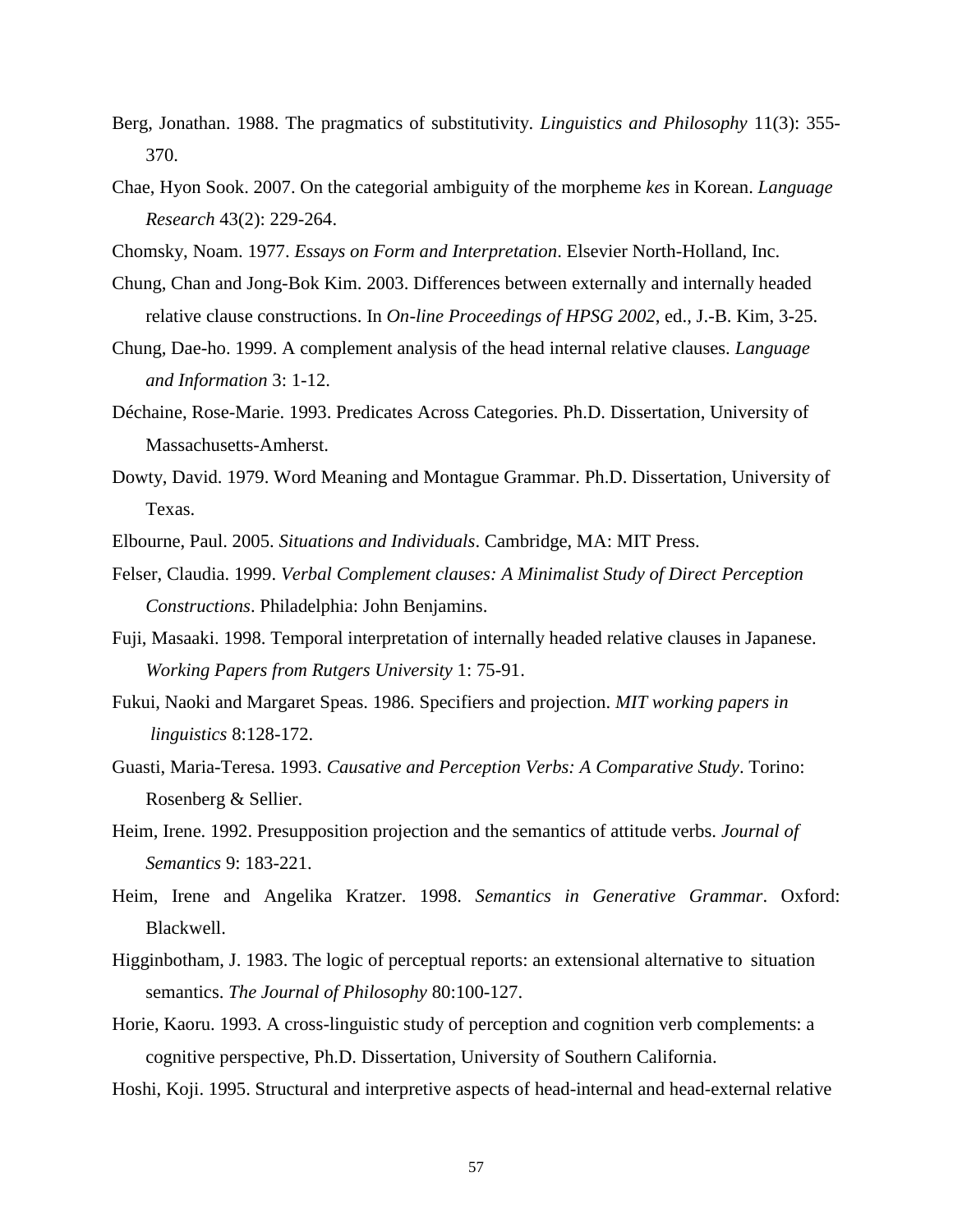clauses, Ph.D. Dissertation, University of Rochester.

- Jhang, Sea-eun. 1991. Internally headed relative clauses in Korean. In *Harvard Studies in Korean Linguistics*, eds. S. Kuno et al., 269-280. Seoul, Korea: Hanshin Publishing.
- Jhang, Sea-eun. 1994. Headed nominalizations in Korean: relative clauses, clefts, and comparatives, Ph.D. Dissertation, Simon Fraser University.
- Jo, Mi-Jeung. 2003. The correlation between syntactic nominalization and the internally headed relative constructions in Korean. *Studies in Generative Grammar* 13:535-564.
- Jung, Yunsun. 1995. Internally headed relative clauses in Korean. In *Harvard Studies in Korean Linguistics*, eds. Kuno et al., 235-248. Seoul, Korea: Hanshin.

Karttunen, Lauri. 1973. Presuppositions of compound sentences, *Linguistic Inquiry* 4: 169-193.

- Kim, Min-Joo. 2004. Event Structure and the Internally-Headed Relative Clause Construction in Korean and Japanese. Ph.D. Dissertation, University of Massachusetts-Amherst.
- Kim, Min-Joo. 2007. Formal linking in internally headed relatives. *Natural Language Semantics* 15: 279-315.
- Kim, Nam-Kil. 1984. *The Grammar of Korean Complementation*. University of Hawaii at Manoa: Center for Korean Studies.
- Kim, Yong-Beom. 2002. Relevancy in internally headed relative clauses in Korean. *Lingua* 112:541-559.
- Kiparsky, Paul and Carol Kiparsky. 1970. Fact. In *Progress in Linguistics*, eds. Manfred. Bierwisch and Karl Erich Heidolph, 143-73. The Hague: Mouton.

Klein, Ewan and Ivan Sag. 1985. Type-driven translation. *Linguistics and Philosophy* 8:163-201.

Klein, Wolfgang. 1994. *Time in Language*. London: Routledge.

Koopman, Hilda and Dominique Sportiche. 1991. The position of subjects. *Lingua* 85:211-258.

- Kratzer, Angelika. 1989. An Investigation of the Lumps of Thought. *Linguistics and Philosophy*  12: 607-653.
- Kratzer, Angelika. 1998. Scope or pseudoscope? Are there wide-scope indefinites? In *Events and Grammar*, ed. Susan Rothstein, 163-196. Dordrecht: Kluwer Academic Publishers.
- Kratzer, Angelika. 2002. Facts: Particulars or information units? *Linguistics and Philosophy* 25 (2): 655-670.
- Kratzer, Angelika. 2008. Situations in Natural Language Semantics, *Stanford Encyclopedia of*